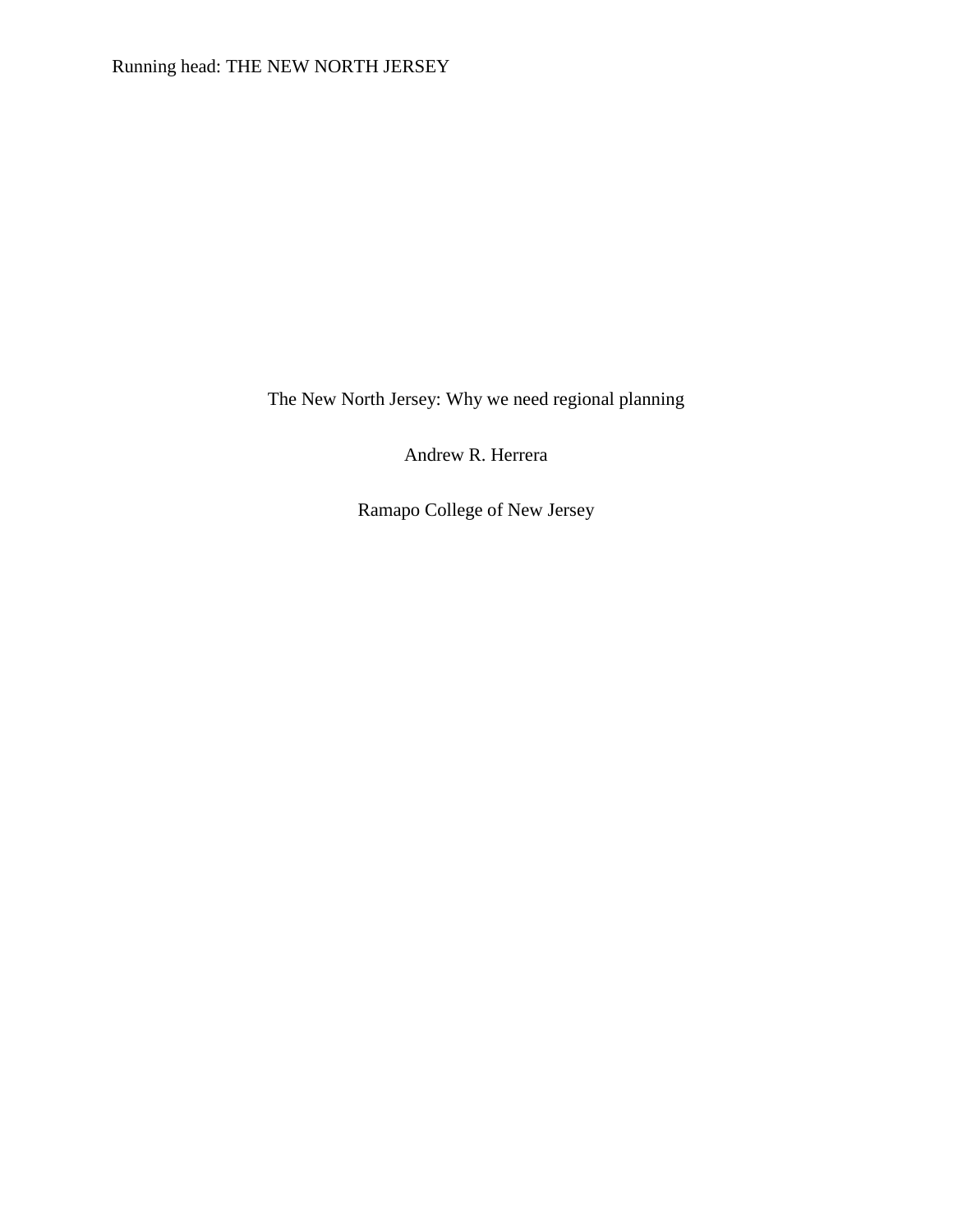# **Abstract**

Research will focus on the issue of regional planning for greenhouse gas reductions and climate change resiliency in the northern New Jersey region. This paper argues that sound regional planning can provide the guidance to ensure land use and transportation law significantly reduce carbon emissions and help societies prepare for stronger or more frequent extreme weather events through fair and equitable solutions. This paper will advance the case that as the federal government retreats from aiding planning programs in places like New Jersey, the state will need to develop new regional planning programs focusing on New Jersey issues. It will inspect the potential losses to resilient planning should the federal government cut its domestic spending, as is currently proposed, and search for potential policy solutions by analyzing plans from external institutions such as the Regional Plan Association (2017) and Together North Jersey (2015). The documents reviewed argue that the loss of federal aid may be irreplaceable due to the difficulties of cooperating across planning jurisdictions, such as towns, counties and states.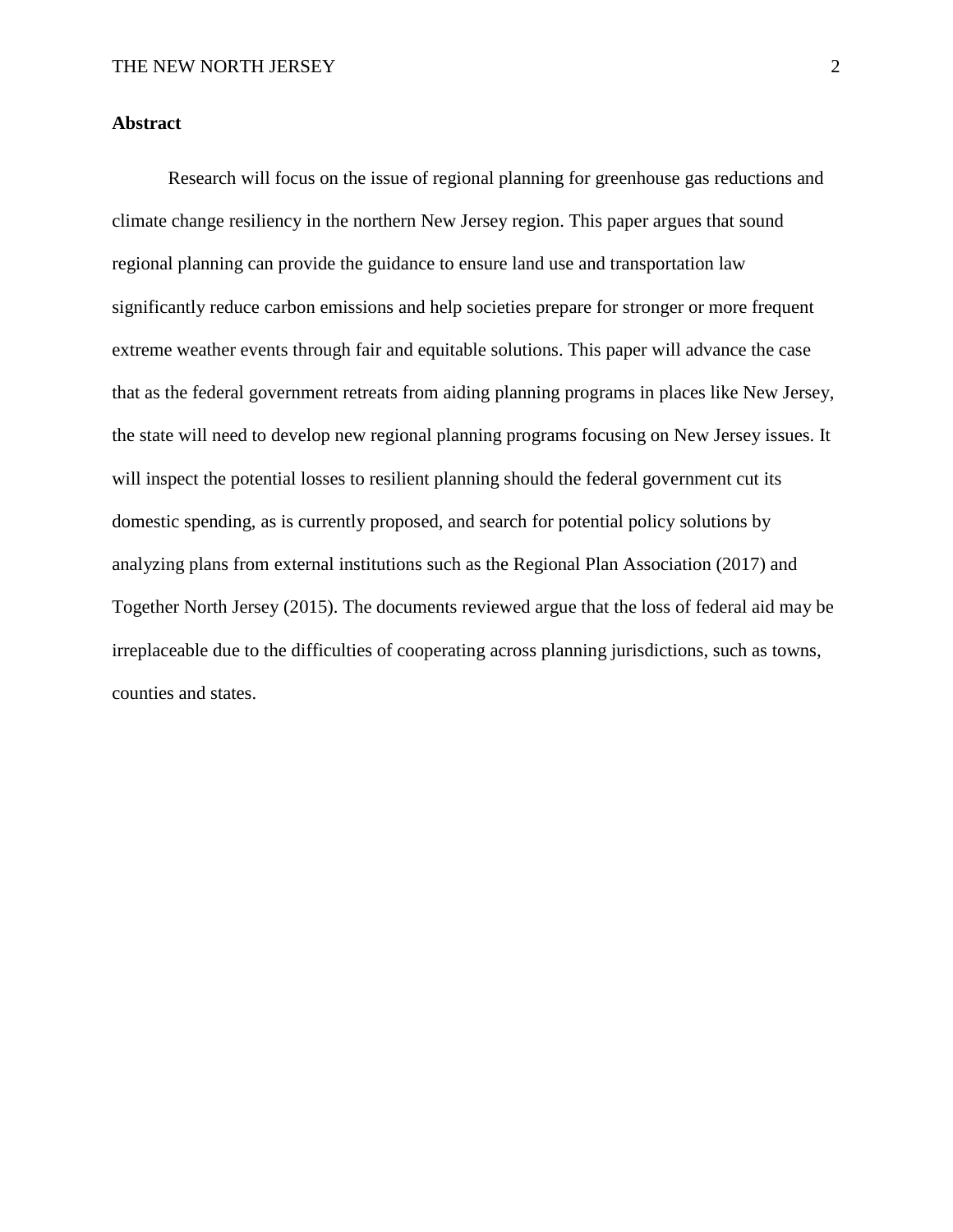# **Introduction**

Climate change presents two substantial problems for modern societies. The first is that they must reduce their carbon emissions from industry and daily life in order to mitigate further increases in the earth's temperature. The second is that because of the gradual rise in temperature which has already begun, societies will need to prepare their infrastructure and organization to be resilient against stronger storms, more extreme weather, and sea level rise. As the climate warms in this century, sea surface temperatures in the Atlantic will increase as well. And the warmer sea surfaces seem to encourage the formation of stronger hurricanes. Multiple studies of climate modeling scenarios showed that while warming seas might decrease the overall frequency of Caribbean hurricanes, it would drastically increase the number of Category 4 and 5 storms- potentially by as much as 100 percent (Bender et al. 2010; Done et al. 2016). And this is happening in real time: one study using similar models suggested that a storm that dumped as much rain as Hurricane Harvey did will occur about 20 times more frequently by the end of the century (Kerry 2017).

This trend was manifested in the 2017 Atlantic hurricane season. The National Oceanic and Atmospheric Administration (NOAA) predicted the formation of 5-9 hurricanes, as opposed to an average (1981-2010) of 6. All told, however, the season saw 10 hurricanes, including Hurricane Maria, one of the most destructive in modern history. The 6.5 million residents of the thirteen-county North Jersey region (which spans Sussex County in the north to Ocean in the south and stops at Mercer on the west side) is almost certain to see more storms on the level of Hurricanes Irene and Sandy, and it will need to prepare for them. In addition to that, the region will need reduce its carbon dioxide emissions so as to mitigate the problem of global warming.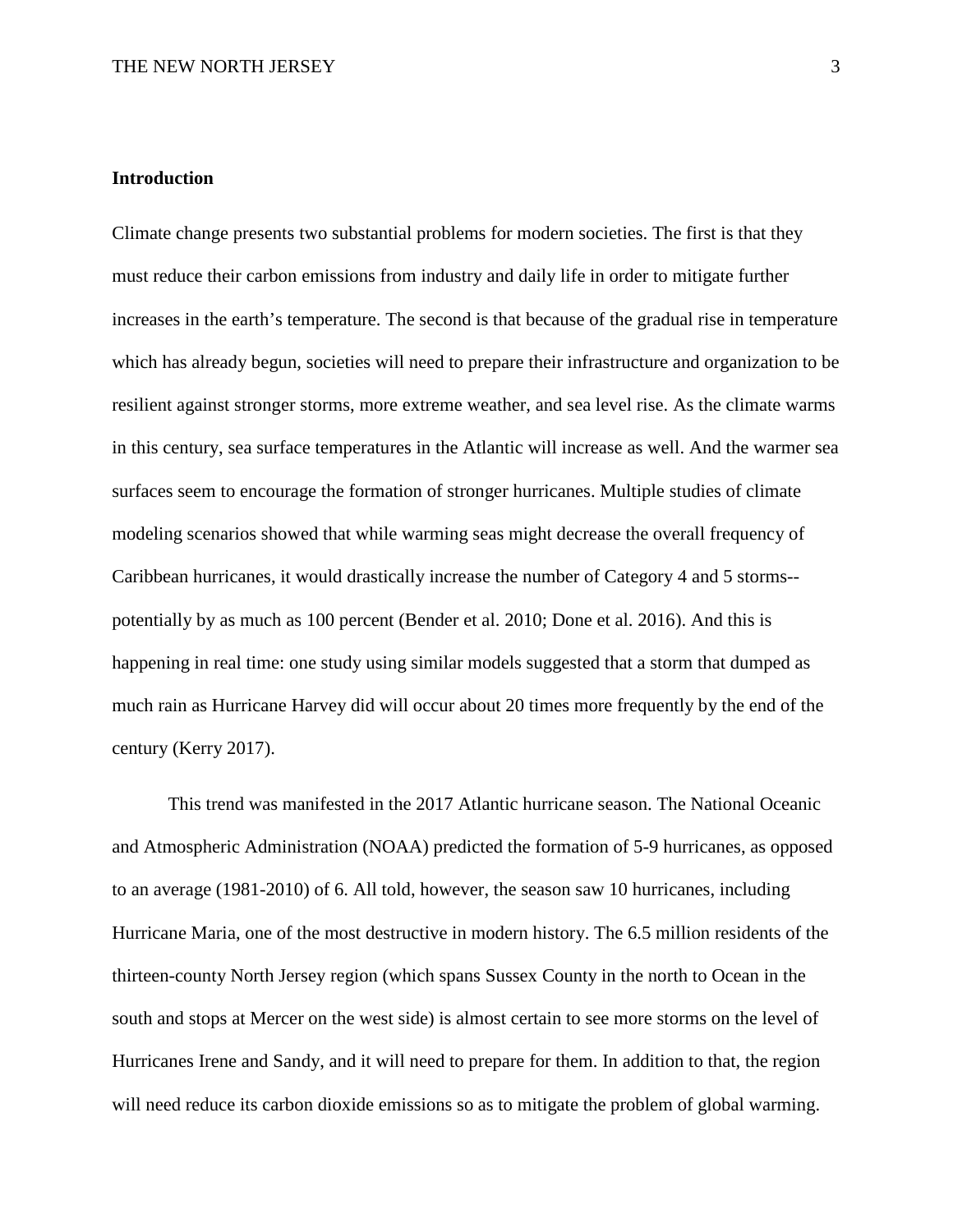There are many possible solutions to climate change and resilience, but this paper will focus on how urban and regional planning can provide sound and equitable solutions. Plans can help guide an area's growth and development to minimize the amount of carbon emissions it will produce, and adapt its built form for extreme weather.

The problem for North Jersey is that it currently has little to no regional planning frameworks in place. The federal government has aided major efforts in the past, which will be discussed in greater detail below but under the current administration, regional planning assistance seems destined to subside. Existing programs were funded as part of relief packages after Hurricane Sandy, but the Federal government seems poised to slash funding for resilience and greenhouse gas reduction strategies. In the national government's stead, New Jersey will need to devise alternative sources of funding for planning programs or attempt to collaborate more closely with other states in the area. As this paper will demonstrate, however, capable and thorough institutions have already produced detailed and comprehensive plans for the region that consider climate change and resilience questions. The challenge will be to implement them with less help from the federal government than New Jersey has perhaps been accustomed to.

### **Land Use Planning and Sustainability**

Land use planning and policy play an important role in sustainable development. Planning's interaction with the transportation, housing, agricultural, and environmental sectors places it in a focal point that determines how sustainable a community is. For the purposes of accessibility, this paper will briefly review how planning affects environmental sustainability, particularly greenhouse gas emissions and resiliency. Perhaps one of the most important tasks of sustainable urban planning is to ensure effective urban form. The term "urban form" describes a city's shape, density, and arrangement. Davoudi and Sturzaker (2017) consider the drivers of urban form,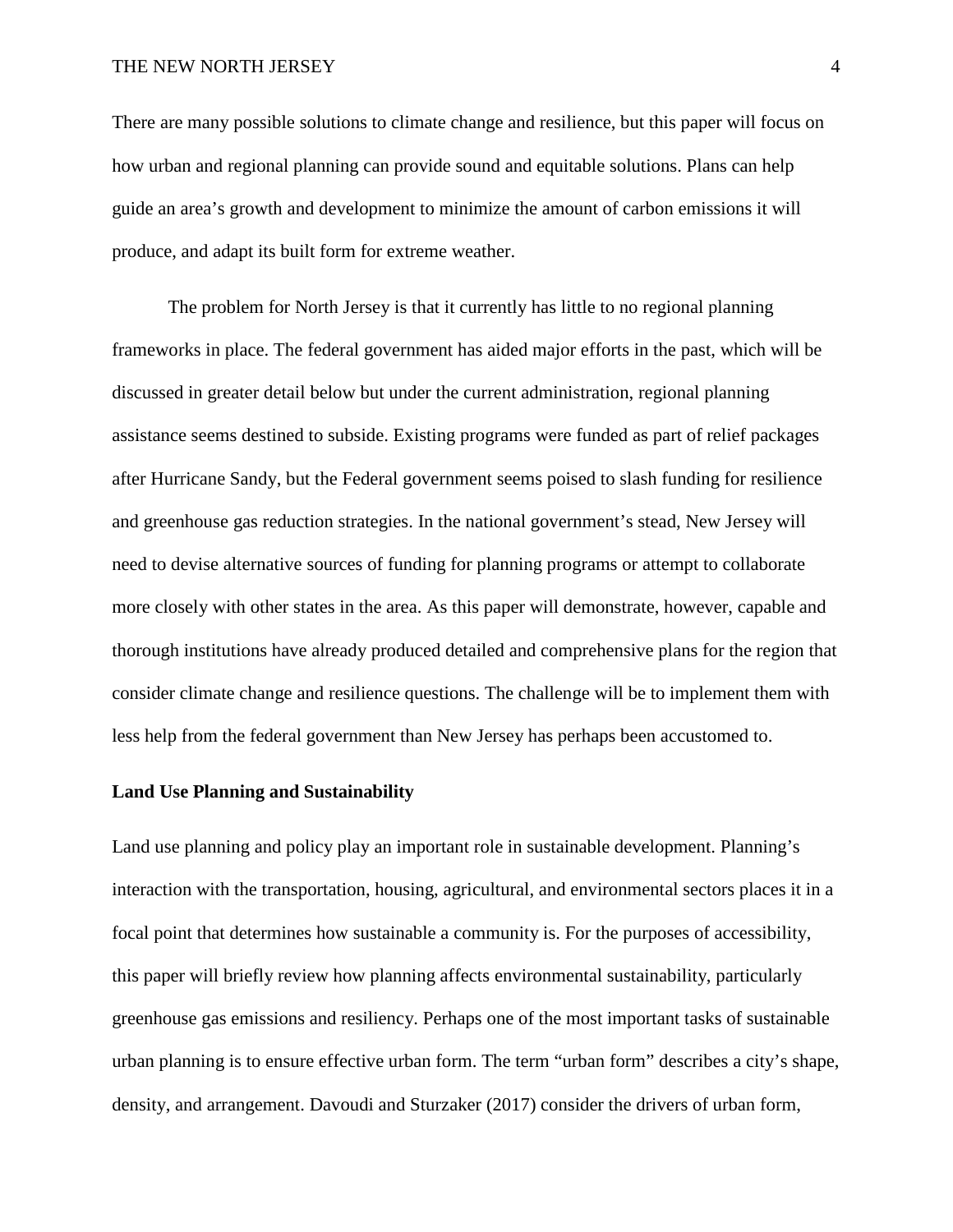which include "society, economy, governance, transport, and land; with each having a different level of influence at different global, national and local scales" (56). In the United States, most cities have grown into a sprawling and scarcely populated urban form. The built environment- buildings, streets, and highways--tends to dominate the typically sprawling landscape. This affects carbon emissions in two important ways: it promotes single-occupancy automobile trips, as well as larger, detached, and less energy-efficient homes.

Davoudi and Sturzaker (2017) outline the former with a comparison of two cities, Atlanta, Georgia; and Barcelona, Spain. Both cities have populations of roughly 2.7 million, but Atlanta emits 100 million tons of carbon annually while Barcelona only emits 7 million (Davoudi and Sturzaker 2017, 56). Most research has found Atlanta's much more sprawled urban fabric to be the cause, with many of its residents living too far removed from its public transit to take advantage of it. Urban form's influence on a city's transportation layout means it also influences that city's carbon emissions. Urban form's influence on carbon emissions stems from the multiple, intersecting impacts of living in either sprawling or dense areas. For example, residents of compact urban areas drive less and are better able to access alternative forms of transportation more than suburban residents, lowering their carbon footprint, but they also might choose to drive smaller, more fuel-efficient vehicles, further shrinking their footprint (Lee and Lee 2014, 541).

In their study of carbon emissions in the 125 largest U.S. urbanized areas, Lee and Lee (2014) note that mass transit can actually "generate more carbon emissions per person mile" when the vehicles operate at low capacity, "which is the case in many U.S. urbanized areas (UAs)" (539). That, however, means that in such areas (which constituted 91 out of the 125 UAs), increasing public transportation ridership has an even greater potential to reduce a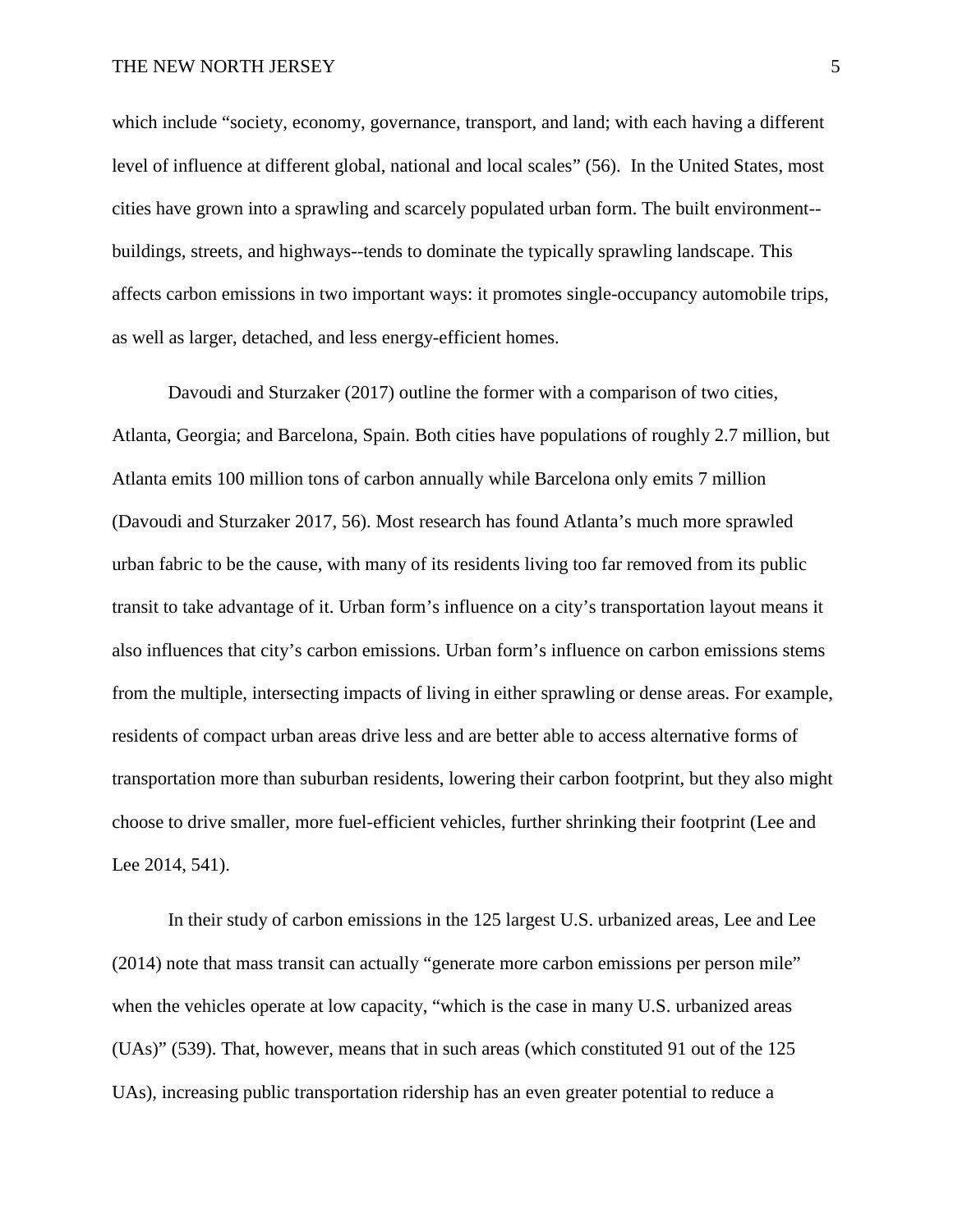metropolis's carbon emissions. Indeed, on average, Lee and Lee calculated private transportation to emit 21,155 pounds of carbon, or 44.6 percent of total emissions from the housing sector. Overall, residential buildings and personal travel account for a combined 42 percent of U.S. carbon emissions. Lee and Lee's analysis revealed that population density exerts a clear effect on carbon emissions from vehicle miles traveled and the amount of electricity their houses need. When they measured for population-weighted density, or the density of the Census tracts where most people in the metropolitan area actually live, the predictor became even stronger.

Quantifying the reasons behind urban sprawl can be a complicated process. Davoudi and Sturzaker (2017) assess sprawl through their particular matrix, which they claim accounts for certain intangible influences on urban sprawl, such as what kind of lifestyle a country's society aspires to, as with English people and living in the countryside. The authors describe the United States as having "weak planning regulation and a social preference for living in the countryside" (58) which results in greater sprawl. One important note in their particular analysis of different European and American planning policies is that, all have failed because all have allowed urban sprawl to continue. They report one major reason for that in particular being a failure to educate the urban design professions and even more so, the general public, of the importance of compact development. Too many policies focused on laws and regulations without sufficient attempts to encourage investment and interest in denser lifestyles. Perhaps that flaw has marred planning efforts in the United States as well. In the 1950s, the federal government insured home loans in suburban communities and constructed a massive interstate toll-free highway network (Jackson 1985). The former policy was instituted to stimulate the economy while the latter was a national defense provision for fear of home invasion, but together these programs catalyzed a massive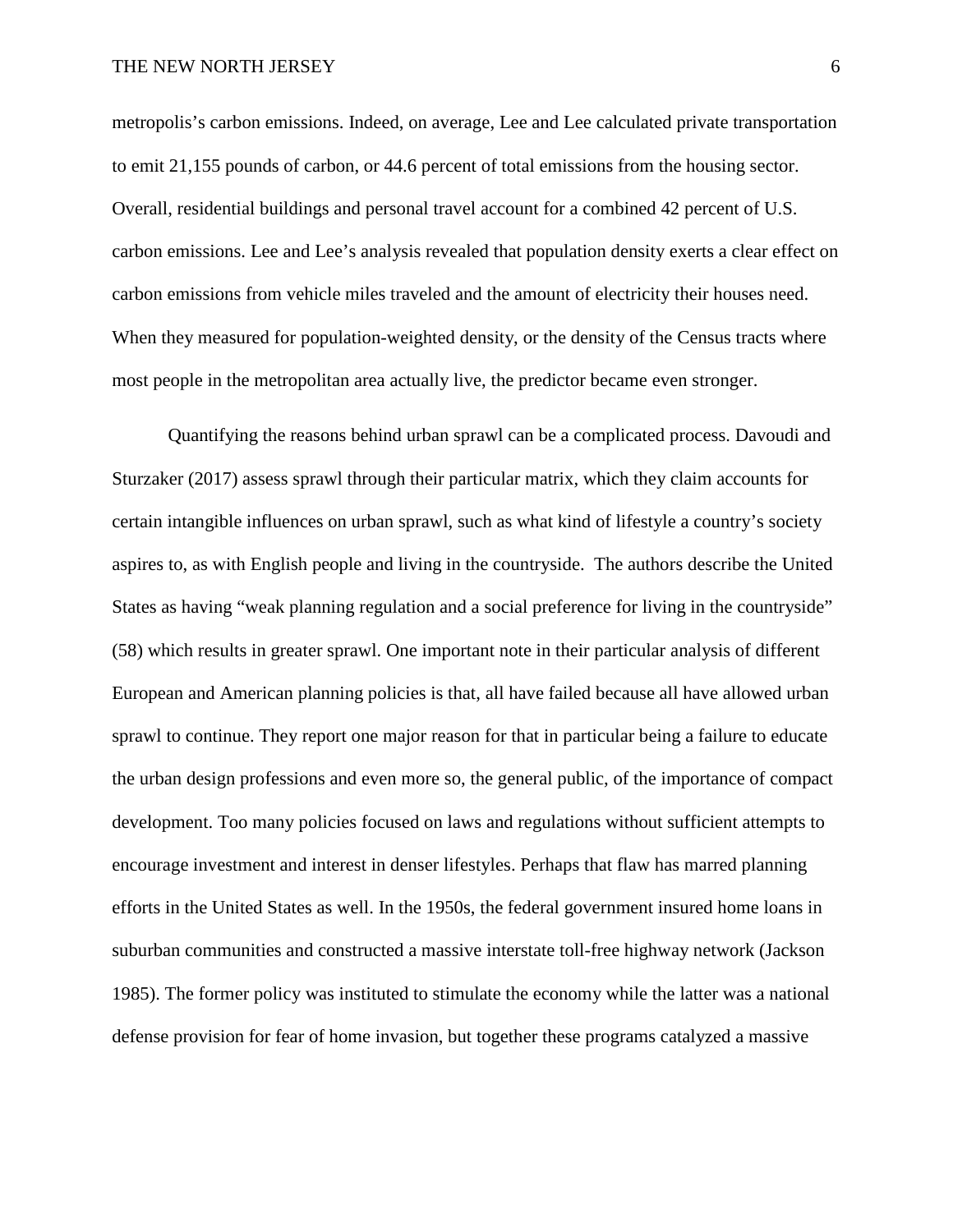urban exodus of white Americans to suburban communities. The history of planning in New Jersey will be discussed in more detail later in this paper.

Urban sprawl also affects the resiliency of New Jersey's communities. *Resiliency* describes a place's capacity to withstand and recover from major weather events such as hurricanes and floods, the more prominent dangers in New Jersey. A community's resilience against such weather events depends in part on its infrastructure and land uses. Wetlands, for example, naturally emerge in places which frequent flood, which means they can absorb storm surges (Tiner 1985, 89). Costanza et al. (2008) document this in their study of thirty-four major hurricanes that had struck the United States since 1980. They compared land coverage and wind velocity to the total damage done by a storm relative to a region's gross domestic product (GDP). Their findings show that while higher wind speeds predictably incur higher GDP losses, increases in coastal wetlands acreage decrease GDP loss. Regions with lower GDPs suffered fewer overall losses, but coastal wetlands still provided a consistent economic benefit as storm drains. In a wealthy state with increasingly scarce wetlands such as New Jersey, every large swath (defined by Costanza et al. as 1000 square kilometers of land) of wetlands saves a considerable amount of money in storm damage: roughly \$583 per hectare, or \$58,300 per kilometer.

Unfortunately, while research on the important role of wetlands in storm resiliency has been carried out for decades (Tiner 1985), it has been difficult to completely halt development in an area as densely populated as North Jersey. According to a joint study conducted by Rutgers and Rowan University using land use change data from the Department of Environmental Protection, New Jersey lost 22,946 hectares of wetlands between 1986 and 2012 (Lathrop, Bognar, and Hasse 2016, 2). Still, the state government has actively attempted to slow down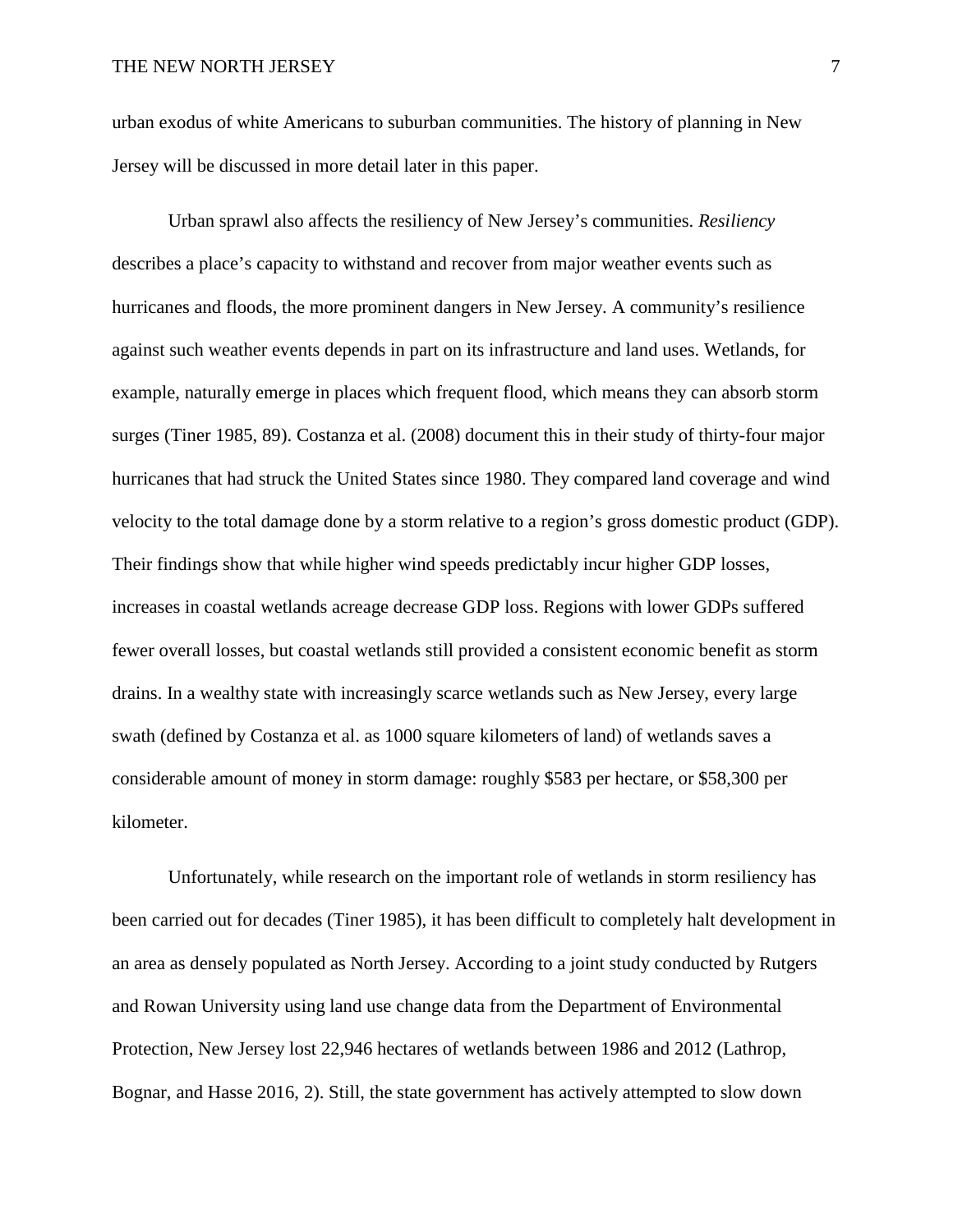urbanization with the Wetlands Act of 1970 and the Coastal Area Facilities Review Act of 1973, and has seen meaningful success in that regard. Loss of wetlands decreased from roughly 1,214 hectares per year between 1986 and 1995 to 183 per year between 2007 and 2012, and more loss occurred in forested wetlands than coastal ones (7). While slowing the rate of wetlands loss is a victory for resilient planning, the fact remains that New Jersey's vulnerable coastal floodplains have been heavily developed. Furthermore, with the incredible revenue generated by tourism (\$44 billion in 2016 [Tourism Economics]), the Jersey Shore cannot be evacuated and abandoned so simply.

This is not to say that planners and public officials have failed to respond to disaster. Superstorm Sandy made the threats of climate change, particularly that of more frequent and more powerful storms, tangible for the leaders of the nation's largest metropolitan region. Different governments have, however, reacted in different ways. Hurricane Sandy rocked New York City, but its government had begun preparing for climate change impacts years before the storm. Then Mayor Michael Bloomberg organized the "First New York City Panel on Climate Change" in 2008 (Rosenzweig and Solecki 2014, 396), which laid out new regulation and policy options for preparing for stronger rains and flooding among other weather-related climate problems. The recommendations' key strength was that they followed a flexible approach that recognized that the threats of climate change may evolve with time. Rosenzweig and Solecki describe New York City's response to Sandy as robust and engaged as well.

In the wake of the storm, Mayor Bloomberg instituted a task force called the Special Initiative for Rebuilding and Resiliency (SIRR) to develop city policies that would minimize damage from future storms. SIRR has worked primarily on developing new flood maps and responses to those revised maps. In conjunction with the city's emphasis on flexibility, it has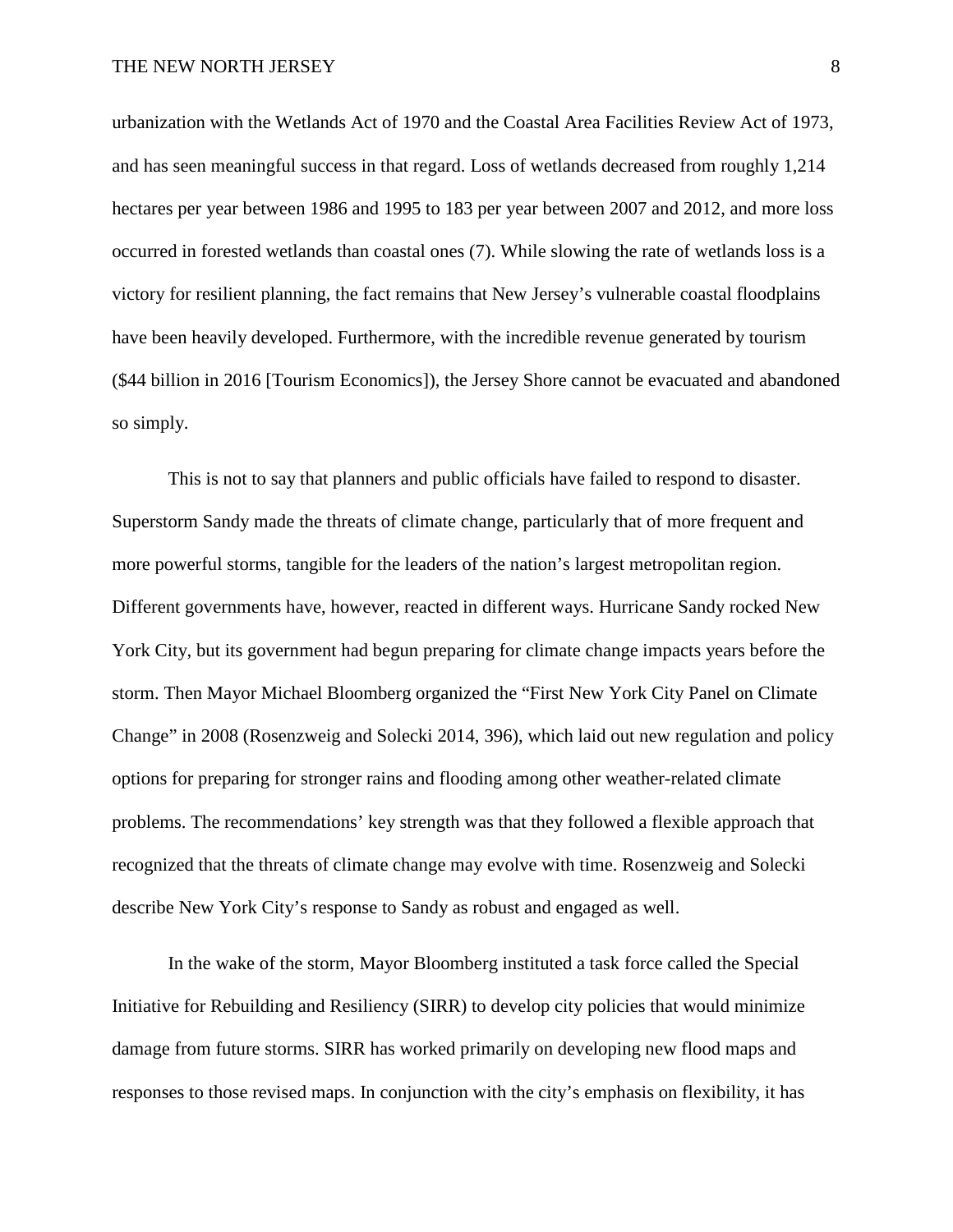created short-term plans that face less risk of becoming bogged down in red tape or being outpaced by climate change effects. The Jersey shore has not produced the same sophisticated response to the threats raised by sea level rise and stronger storms. As Rosenzweig and Solecki explain, federal funding for storm reparations and future climate preparedness arbitrarily distinguished New York City from New York State and New Jersey, when the more sensible plan would be for all three areas to receive combined funding for unified planning (403).

# **Regional Planning in New Jersey**

Urban planners, designers, and public officials face a major task ahead of them in determining how to prepare the Jersey Shore for future storms. More importantly, they face a challenge that is regional, not local, in nature. The flooding from Sandy damaged virtually the entire Shore and communities fronting the Hudson River as well. Both Hudson County cities like Hoboken and Jersey City and Shore area destinations like Long Beach Island and Seaside Heights were severely flooded, with the latter being stripped of their boardwalks (Blake et al. 2013, 17). Mitigating the carbon emissions that have fueled that storm, and preparing for the next impact, will require multijurisdictional solutions. And that is not only because climate change is a global problem. Individual municipalities lack the resources necessary to address its complexities on their own. They face both economic and informational obstacles in acting alone against climate change.

New Jersey's state constitution entrusts its municipalities to provide multiple public services at their own expense. This reflects a long history of public services in New Jersey being predominantly funded by local taxes, a system that originated in the fifteenth century. The state legislature deliberated in adopting state income and sales taxes relative to other states. New Jersey finally passed a permanent sales tax in 1966, during the high tide of economic growth and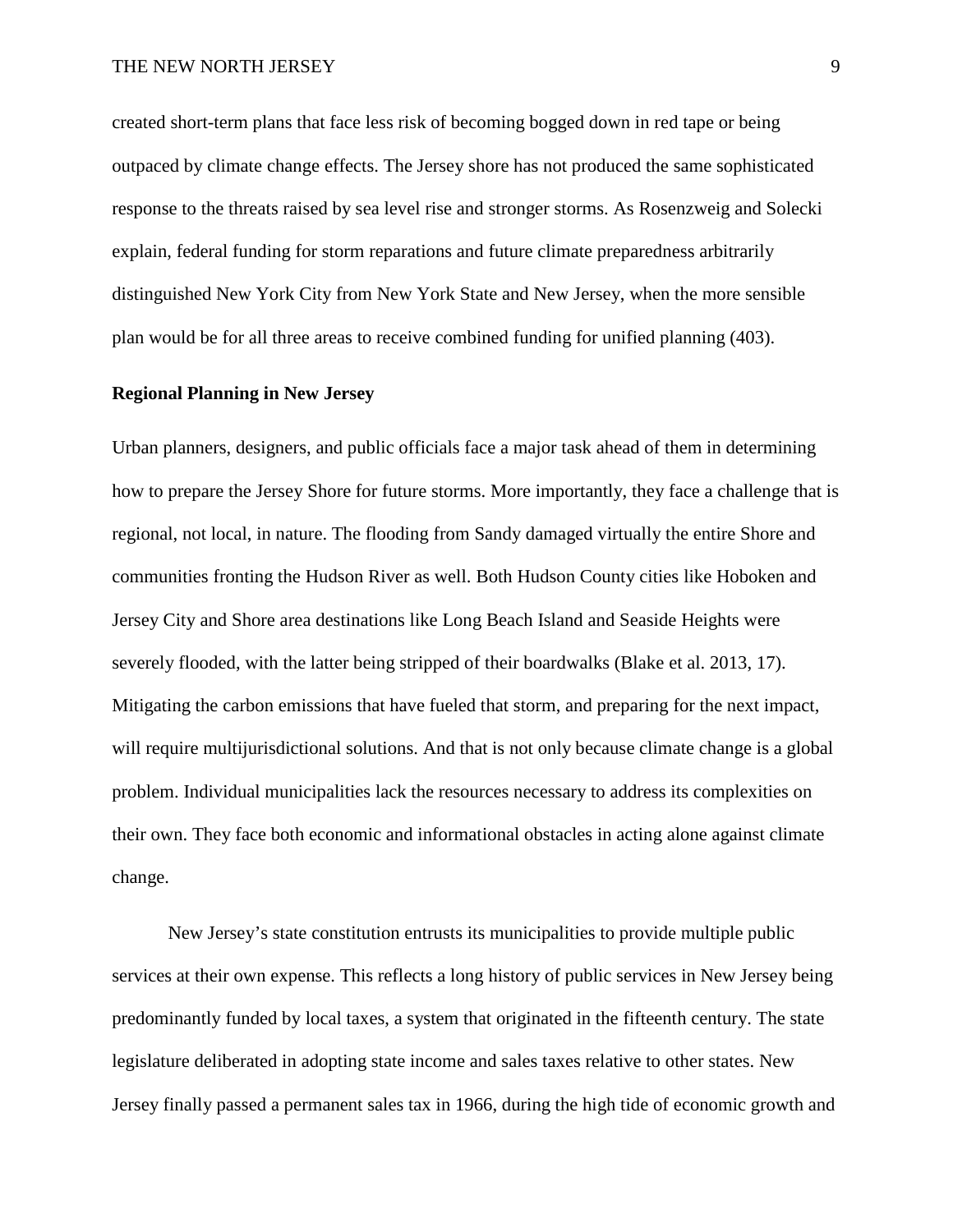Lyndon Johnson's Great Society. A state income tax did not follow until 1976, largely mandated by the state Supreme Court after it found that school funding sources, so closely tied to local taxes, were unconstitutional. As late as 1989, "long after New Jersey imposed broad-based sales and income taxes, property taxes still accounted for 43 percent of state and local tax dollars, compared with a national average of 30 percent" (Salmore and Salmore 2008, 286). Since land use zoning became a municipal power in 1927, it has formed a major column of the state's home rule system, alongside education. This has resulted in municipalities being responsible for creating and managing land-use and development plans. In the past, New Jersey has developed statewide development plans, but the most recent one was completed in 2001, and there have been no talks to update it (New Jersey Department of State).

Because of the state's high degree of income inequality among its municipalities, few local governments can afford the sophisticated planning services needed to prepare for an event as monumental as climate change. New Jersey has a "highly fragmented system of local governance" (Lee, Im, and Choi 2013, 151) that has encouraged municipalities to compete for residents and businesses to furnish their own tax bases. Therefore, there is a financial barrier to not only local comprehensive planning, but regional as well. The tax structure dissuades municipalities from cooperating on regional issues because they are largely responsible for maintaining the funding for their own services. Municipalities have little motivation to follow a master plan that might prevent them from acquiring as many ratables (tax-paying entities) as possible. Furthermore, resiliency remains a novel planning approach, and many municipalities do not have the information and data needed to properly follow resiliency guidelines. As a result, most municipalities depend on external sources of information. The state government plays an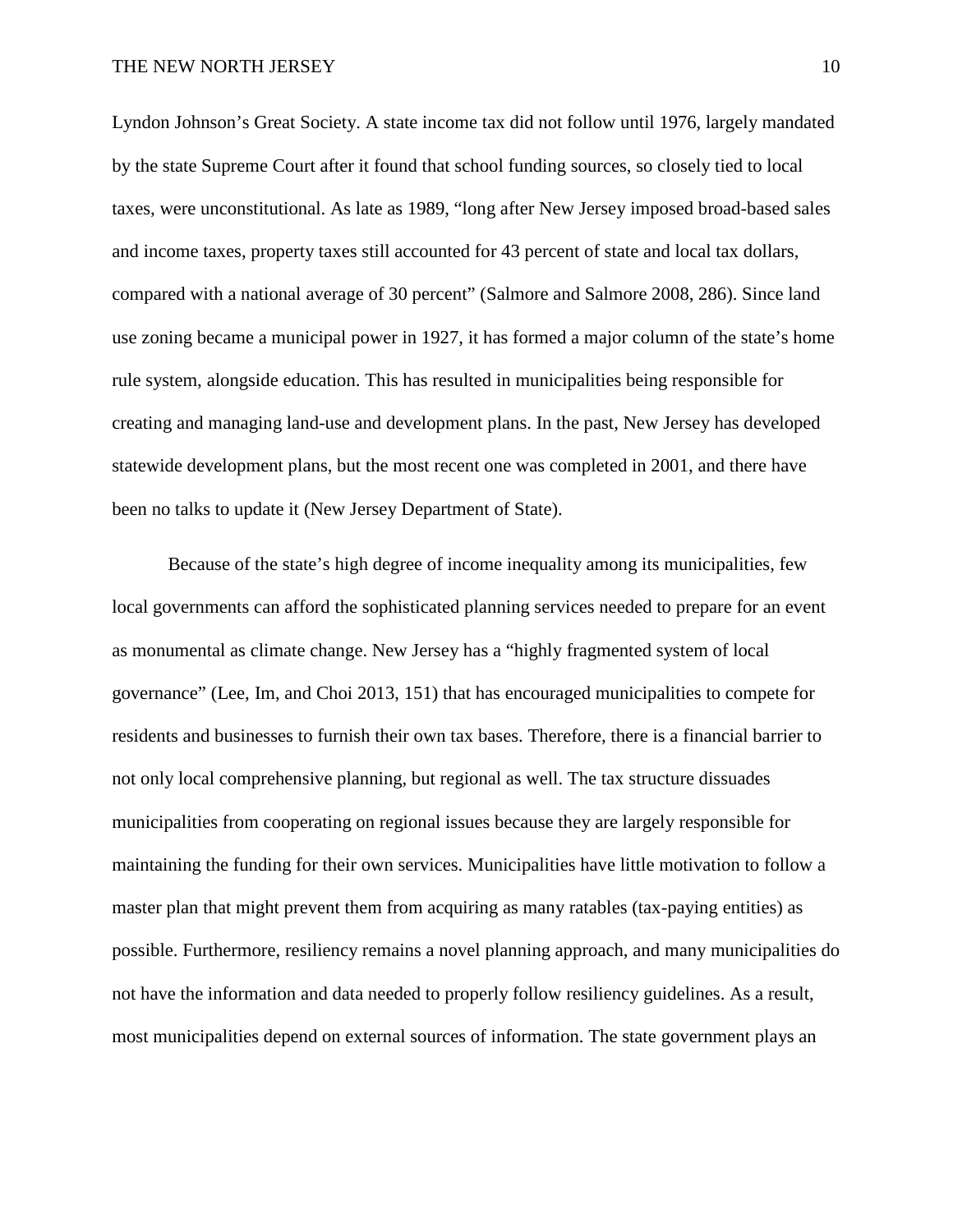ostensible role here, but under the Christie Administration, its guidance on environmental issues diminished.

Thankfully, nonprofit networks, specifically Sustainable Jersey, have facilitated the sharing of sustainable practices in long-term planning). Sustainable Jersey is a nonprofit group whose membership currently consists of some 400 municipalities, including the state's largest, and guides and informs towns of how to plan more sustainably. Its website provides information on the many policies in outreach and hazard planning that Hoboken undertook with its consultation, including passing legislation to change its zoning regulations "to encourage sustainability through flood risk management" ("Sustainable Jersey Community Certification Report"). The recommendations made by Sustainable Jersey helped Hoboken modernize its planning and zoning ordinances for resilient growth whilst also fostering a stronger public commitment to sustainable development. (Stephen Marks, personal communication, January 5, 2018).

While Sustainable Jersey is an important conduit of information, it is also an entirely voluntary organization. Member towns and cities only follow their recommendations if they so choose, a decision which would logically come from popular demand. Sustainable planning in and of itself is not entirely a political liability. Hoboken's new mayor, Ravinder Bhalla, openly advocates for a diverse array of environmental policies on his official website ("Environment"). But public engagement in such programs is not equal across the board. Hoboken's population is younger, wealthier, and more educated than those of most New Jersey municipalities. The organic push for sustainability which has taken place there may not happen in every part of the state, and long-term resiliency planning may require rules and agendas that do not enjoy public support.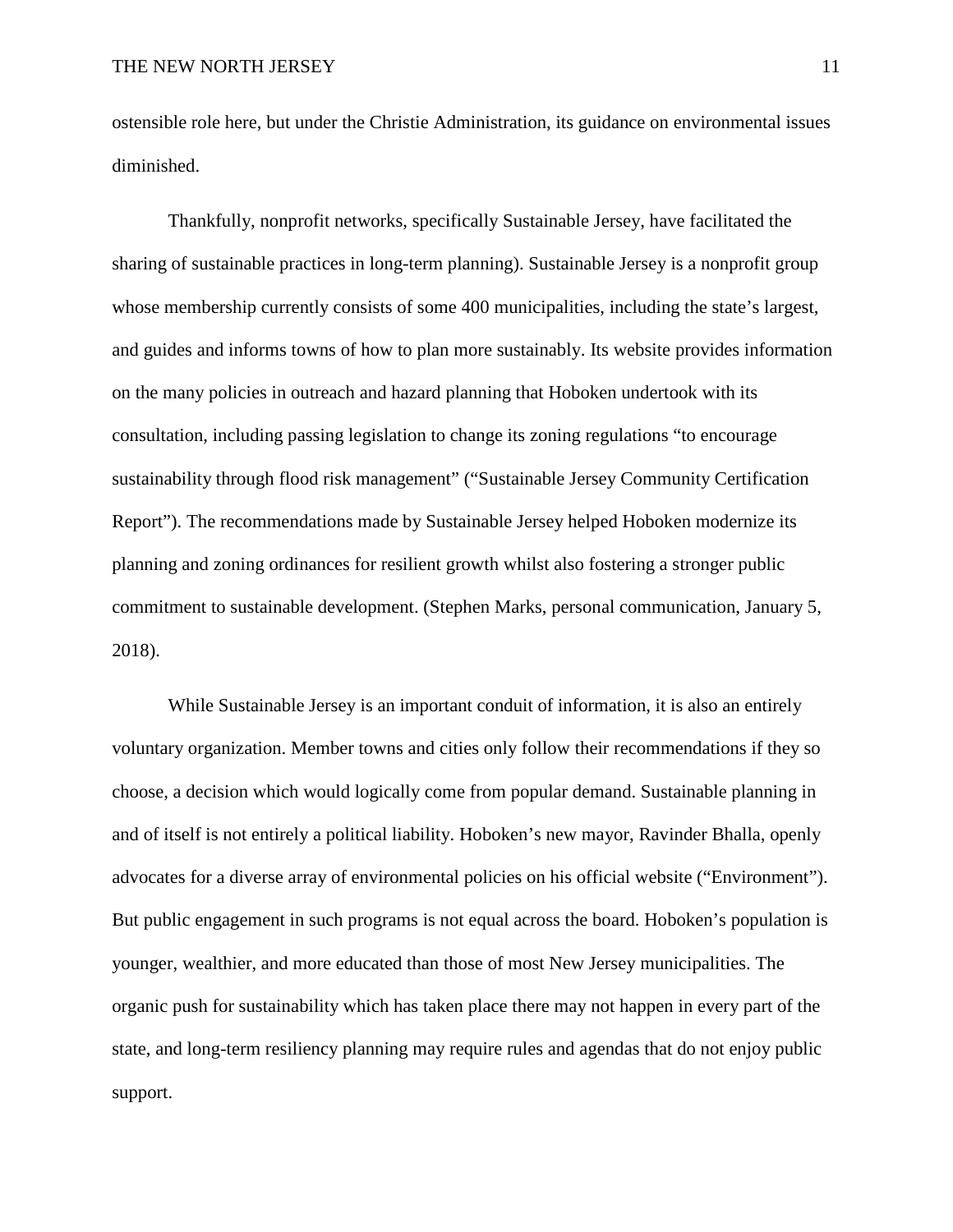The pitfalls present in resiliency planning at the municipal level point to the necessity of coordinated regional planning. But regional planning in New Jersey is encumbered by its weak county governments. While New Jersey county planning departments possess the resources to prepare sustainability-oriented master plans, they lack the authority to enforce any recommendations they make. Legally, they can only issue such requirements for projects being built on county roads or near county drainage ditches. (Eric Timsak, personal communication, January  $5<sup>th</sup>$ , 2018). Despite those limitations, county planning departments have successfully coordinated sustainability programs through innovative approaches. The Somerset County planning department exemplified this flexibility when it prepared its County Investment Framework in 2014. The CIF mapped out the entire county and designated certain areas to receive investment for new developments while designating others to be left as rural or wild areas.

It is an innovative smart growth strategy that utilizes geographic information systems (GIS) data in order to update the map if changes in the economy or population trends occur. The GIS technology also allowed the department to designate specific campuses and town sections for investment or limited growth. Ultimately, however, it would the municipalities' choice to follow the recommendations, so the county planning department met individually with each town in order to verify that they agreed with the designations and make changes as need be. By doing so, the planning department ensured that although its zoning suggestions were purely voluntary, they had already secured approval from the municipalities that actually made the decisions. Furthermore, the CIF also provides municipalities the opportunity to request changes to the map if they see it necessary to do so (Somerset County Planning Board). By engaging municipalities and other important stakeholders throughout the development and post-development of the CIF,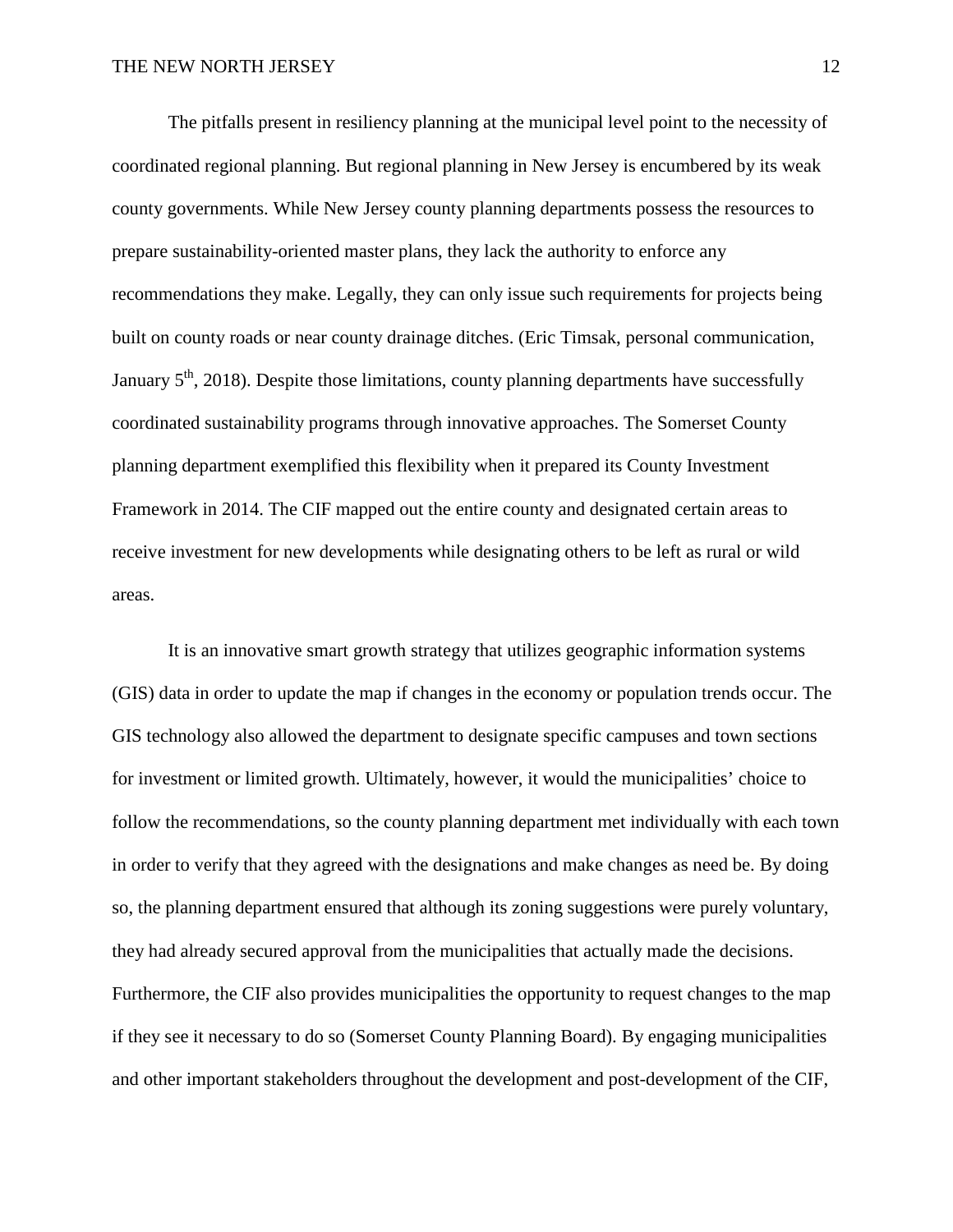the county planning department has adroitly cooperated with municipalities towards common goals. The problem lies in replicating this success in other county planning departments, or in encouraging sub-county or inter-county planning.

### **Federal Support**

While New Jersey has no permanent regional planning framework in place, the federal government has provided support through both temporary and permanent programs. For decades, the Department of Transportation has funneled financial assistance for local infrastructure needs through metropolitan planning organizations (MPOs). They were created under the Federal Highway Act of 1962, which required any urbanized area with a population over 50,000 to have one. For this region, the North Jersey Transportation Planning Authority (NJTPA) operates as the MPO for the thirteen New Jersey counties occupying the New York metropolitan area. Its board of trustees is composed of the executives of each county, the mayors of Newark and Jersey City, and a few other representatives. The NJTPA does not implement any policies on its own. Instead, it counsels the municipal and county governments with planning research and can fund capital improvement projects with \$2 billion sourced from federal grants and matching funds from state agencies and the Port Authority of New York and New Jersey (NJTPA n.d., 12). Through the long-range transportation plan it must develop every five years, the NJTPA can use its funding to motivate local projects to reflect its preferences for those that, for example, encourage the use of mass transit or walking.

The NJTPA funds important road maintenance activities, but several more innovative resilience projects have emerged thanks to competitive federal grants. Some of the programs discussed involve a coalition of municipalities while others include a multi-county region. The first initiatives is known as New Jersey Fostering Regional Adaptation through Municipal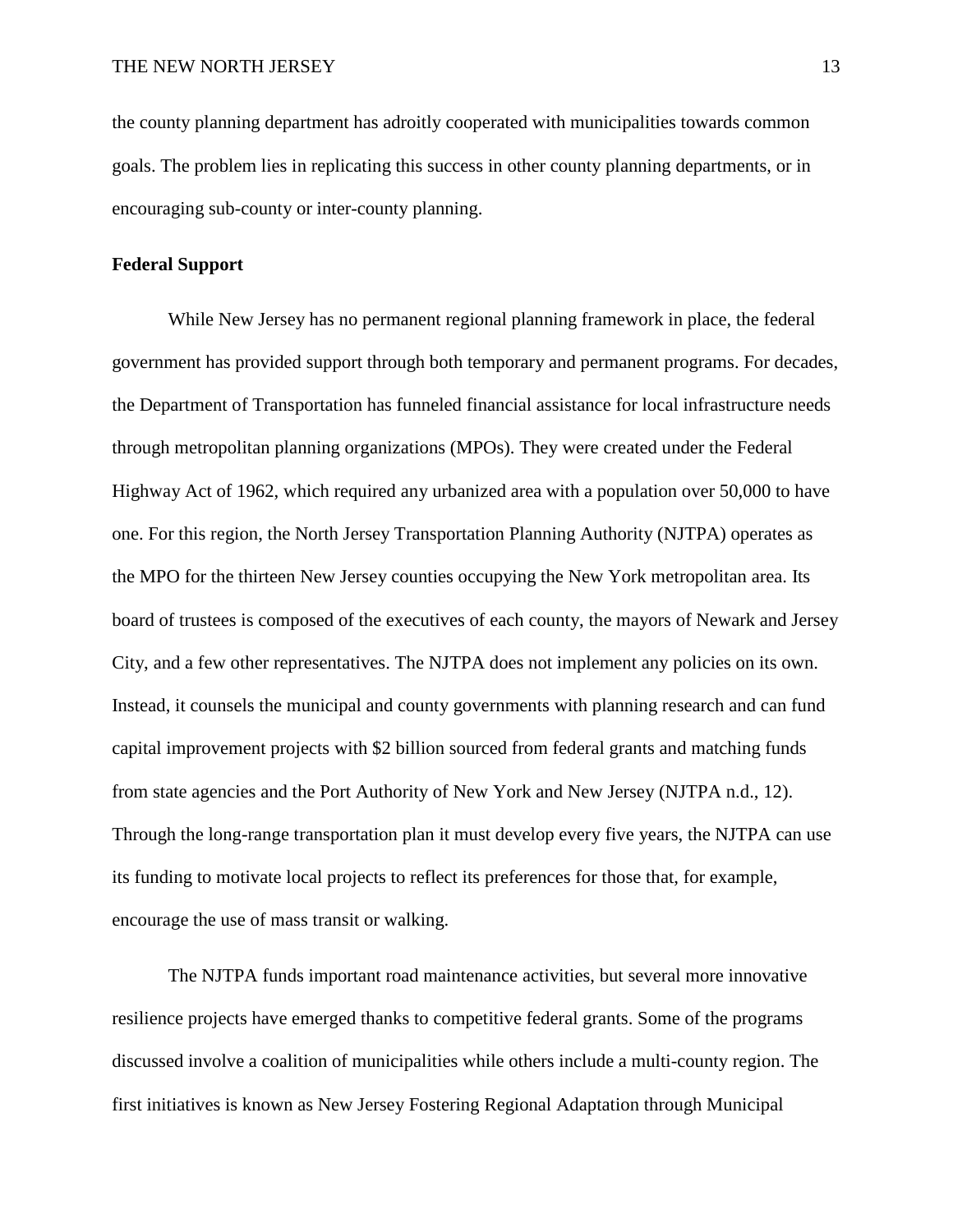Economic Scenarios (FRAMES). NJ FRAMES is a partnership between the New Jersey Department of Environmental Protection and a coalition of fifteen Monmouth County municipalities (known as the Two Rivers Council of Mayors) that are conducting long-term scenario studies into the consequences of flood and sea-level rise. The towns participating in the study include Republican as well as Democratic areas, and they surround the Navesink and Shrewsbury Rivers in addition to some lying along the Jersey Shore. They have likely experienced the destructiveness of more frequent hurricanes firsthand. Sandy caused tremendous flooding along the coasts, but Hurricane Irene bombarded New Jersey with heavy rain, which resulted in many rivers severely flooding; the Shrewsbury was one of multiple rivers whose stream gage recorded a new peak height (U.S. Geological Survey).

NJ FRAMES got its start thanks to National Oceanic and Atmospheric Administration's Office for Coastal Management. In 2015, the NOAA announced a new competitive grant for programs which would improve regional coastal resilience to storms, rising sea levels, and other threats related to climate change ("NOAA Announces \$9 Million in Grants" 2015). It awarded grants to states throughout the country, and in fiscal year 2015, New Jersey FRAMES received roughly \$900,000 to develop the FRAMES planning structure in addition to the \$450,000 it provided. The FRAMES project specifically met NOAA's preference to fund planning initiatives that incorporated climate change data. It uses scenario planning based on three different amounts of sea level rise, and includes an online asset mapper where citizens can designate any kind of place they find to be important to their community. FRAMES also utilizes a public-private partnership between state and municipal governments, higher education (through Rutgers University), and private business (through the Louis Berger company). FRAMES is still in its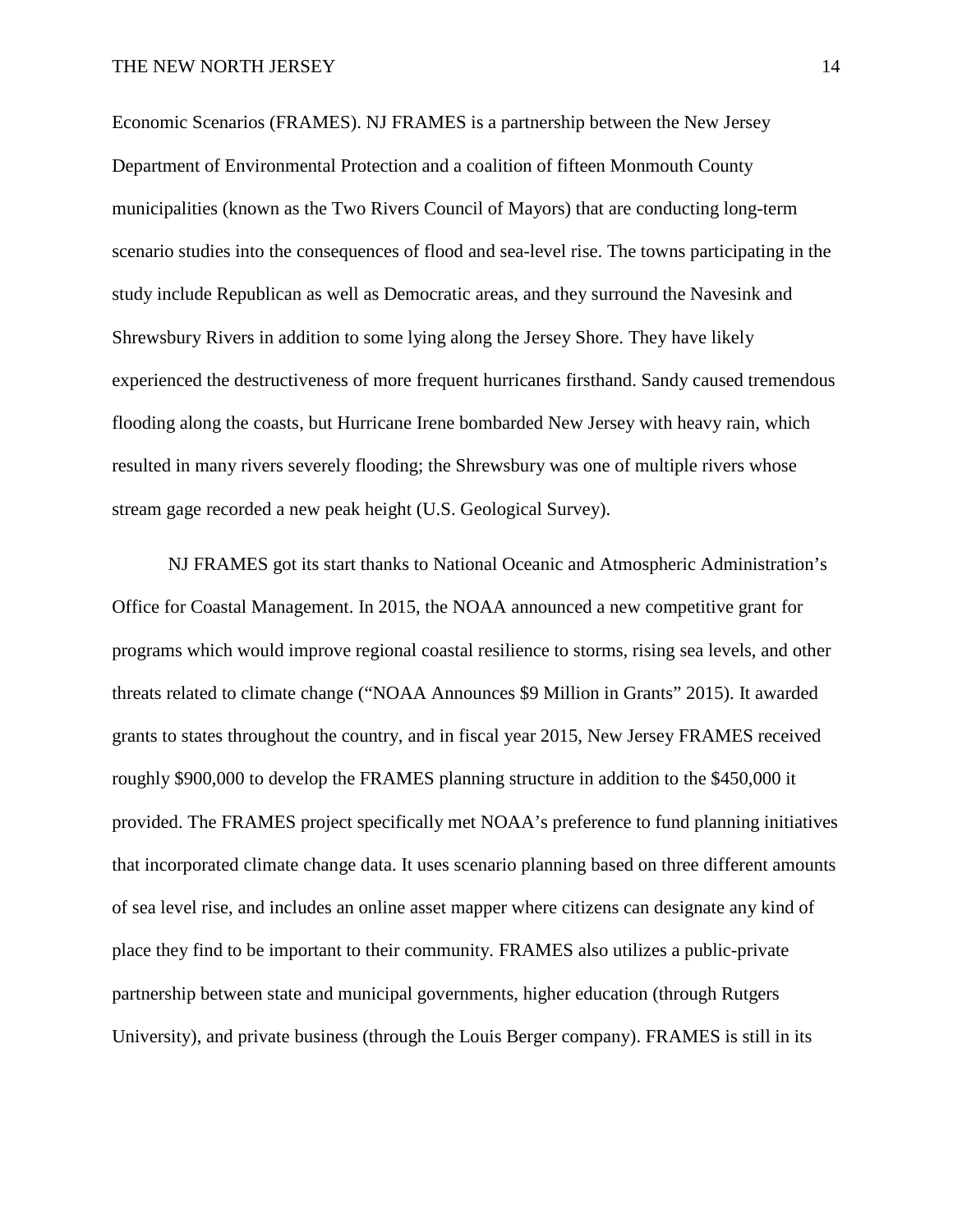early stages, but it promises to guide an especially vulnerable region towards better resiliency frameworks.

In addition to NJ FRAMES, the federal government has also made possible an ambitious and innovative storm resiliency project in Hoboken known as Rebuild by Design—Hudson (RBDH). RBDH is one of seven Rebuild by Design grants made possible thanks to the Disaster Relief Appropriations Act of 2013, which was passed in direct response to Superstorm Sandy. That law allocated \$3.85 billion for the Department of Housing and Urban Development to support relief and infrastructural improvements to areas damaged by Hurricane Sandy. HUD used these monies to finance competitive grants for projects such as RBDH, for which it provided \$230 million. With the New Jersey Department of Community Affairs administering that sum, the NJ DEP and the cities of Hoboken, Weehawken, and Jersey City will use it to complete the first of four phases of storm preparedness, which is the construction of a "Resist" flood barrier meant to protect portions of the three cities' population from storm surges.

Providing funding for storm preparedness measures was a sound response by the government to Sandy's impact, but the Disaster Relief Appropriations Act did not contain funding mechanisms for future projects. It is helping to remedy Hoboken, Weehawken, and Jersey City's susceptibility to floods, but a pilot of the second, third, and fourth phases of the project will not be funded unless the Resist barrier can be constructed under budget. Those other phases—Delay, Store, and Discharge (DSD)—would mitigate the potential for rainwater flooding through the construction of green infrastructure such as rain gardens and bioswales (grass-covered drainage channels) and grey infrastructure such as storm pipes and water retention facilities. Currently there does not seem to be any clear source of funding for the DSD phases. Furthermore, while Rebuild by Design--Hudson will help protect a large part of the three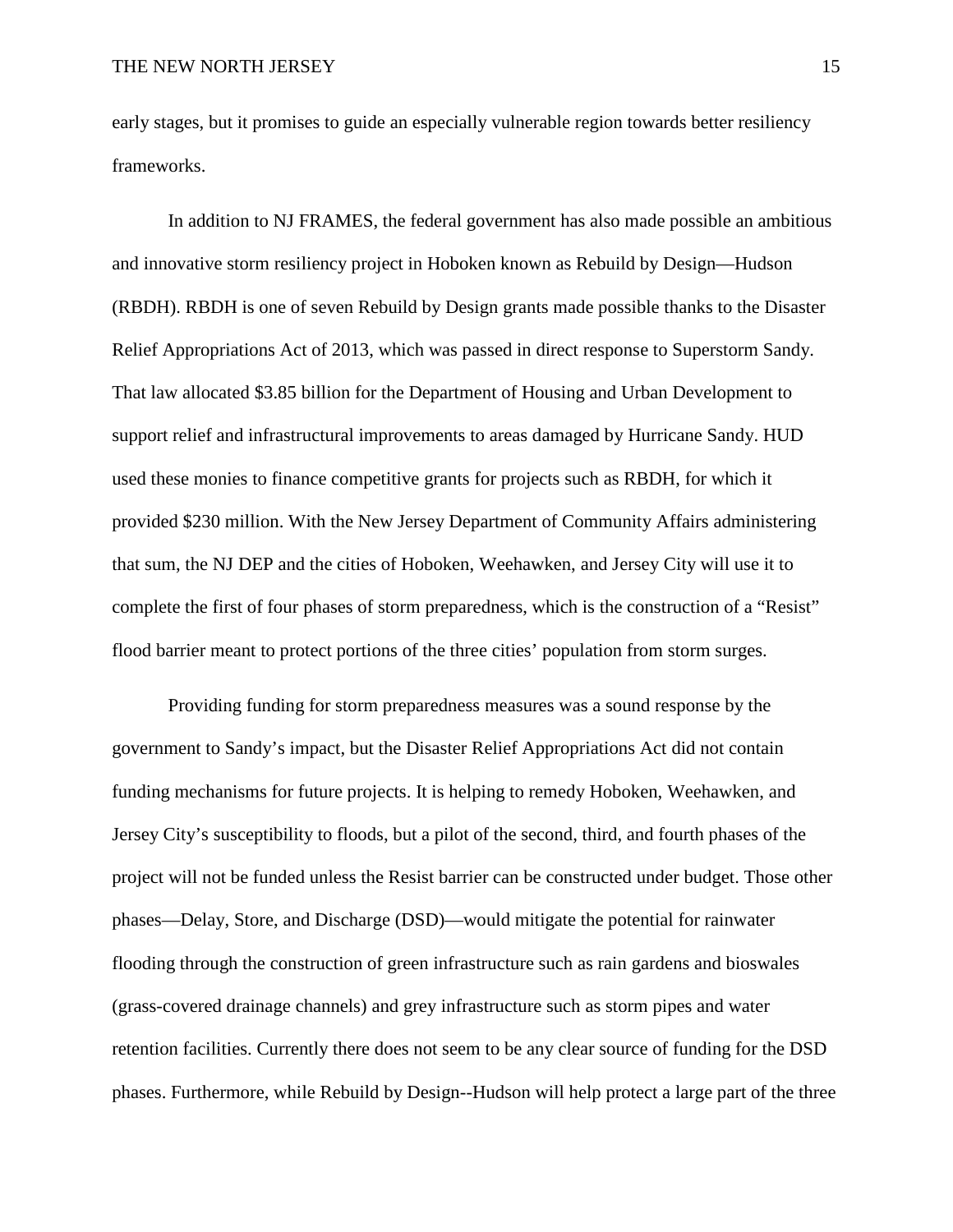cities' communities from five-year floods, the project is remedial in nature. It was funded by an act which was only passed by Congress after Sandy had already slammed New Jersey. Vulnerable communities in the state require proactive solutions that anticipate future storms. They also require similarly dramatic investments in plans to reduce our carbon emissions and help address the cause of this problem.

While Sandy and other major storms have spurred government responses, there have been other grant initiatives intended to support smart growth, not just disaster preparedness. The most significant example is *Together North Jersey* (2015), a plan targeting the North Jersey region that was developed by a broad coalition of nonprofit organizations, private companies, and public offices coordinated principally by the Edward J. Bloustein School for Planning and Public Policy at Rutgers University. It was launched by a \$5 million match from HUD's Sustainable Communities Regional Planning Grants in 2010, which was awarded to planning initiatives that could successfully weave its Six Livability Principles—increased transportation options, affordable housing, economic competitiveness, restricting urban sprawl, coordinating multiple levels of government, and "investing in healthy, safe, and walkable neighborhoods" into nontraditional planning partnerships (Sustainable Communities). In order to guarantee the best possible public support for any plan they produced, the drafters of *Together North Jersey* sought extensive community and stakeholder input to use in the writing of a plan that addressed the HUD's preferences.

In three distinct phases of public outreach, the plan's sponsors gained the public's opinion on the current state of North Jersey, how it could improve, and the most promising options to achieve those improvements. The result was a plan that comprehensively addresses these requirements as well as environmental sustainability. It has focus areas in sectors ranging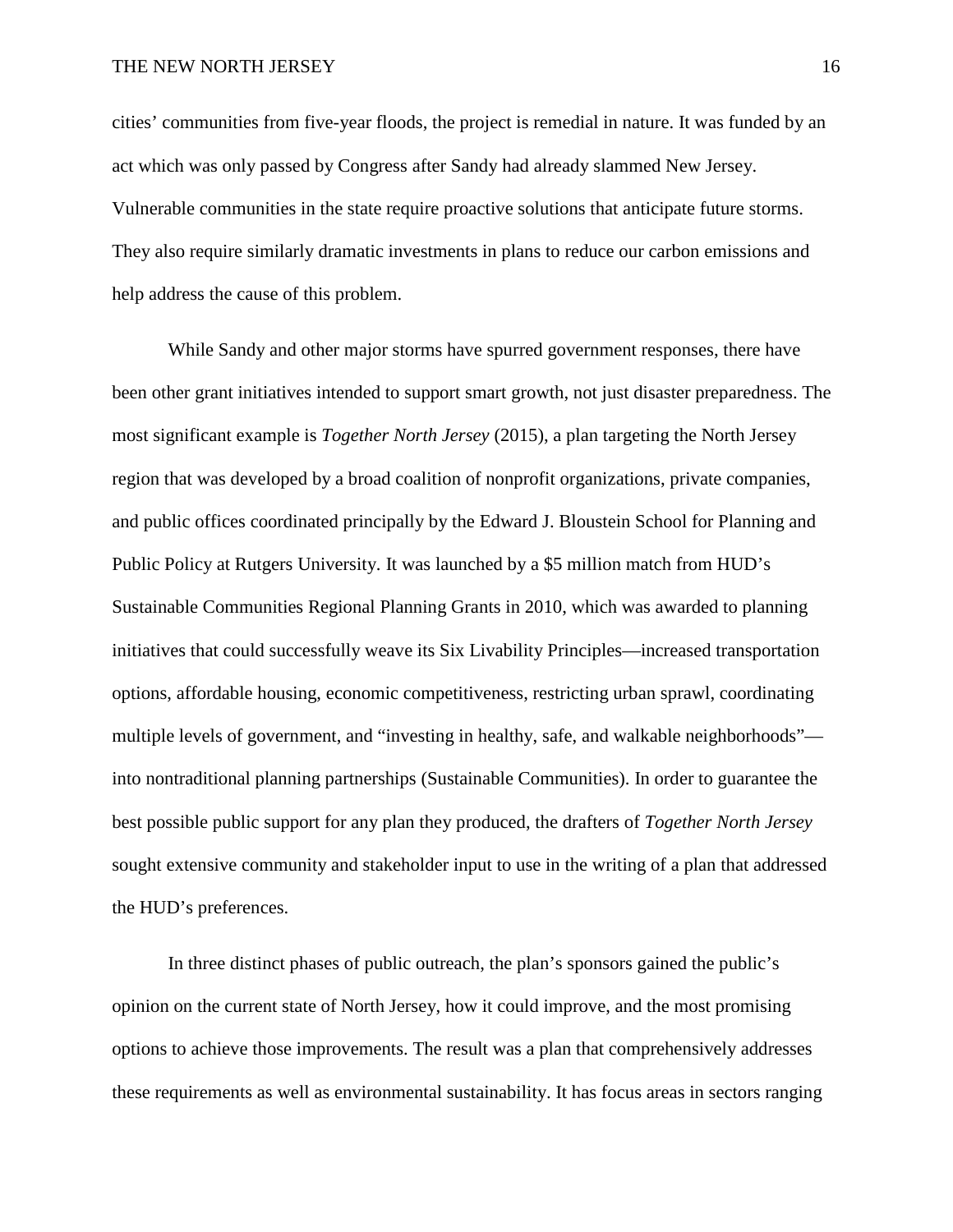from employee training and improving public education to investing in renewable energy and ensuring the region becomes resilient to future weather. Interestingly, the grant program which funded *Together North Jersey* was the result of another nontraditional coalition. Defunct since 2016, the Partnership for Sustainable Communities was formed between HUD, the Department of Transportation, and the Environmental Protection Agency in 2009 in order to "help communities nationwide improve access to affordable housing, increase transportation options, and lower transportation costs while protecting the environment", and it was the main impetus behind the HUD's grants (Partnership for Sustainable Communities).

All three of these initiatives meaningfully address resiliency for New Jersey's most vulnerable communities using planning programs. They are all, however, products of temporary or expiring federal aid. While FRAMES promises much-needed resilience research, the Regional Coastal Resilience Grant series which funded it is among the multiple programs that will be cut in the current budget proposed for fiscal year 2019 (U.S. NOAA 2018). Rebuild by Design— Hudson was funded by a sum from an emergency appropriations bill, meaning it was a one-time opportunity for resiliency planners. The Partnership for Sustainable Communities had disbanded in 2016, but the Trump Administration has continued to slash funding to HUD. The fiscal year 2018 budget eliminated valuable grants such as the National Disaster Resilience Competition grants, which provided \$15 million of its \$925 million total treasure to New Jersey, to develop a comprehensive analysis of localized vulnerabilities to floods and storms, and plan countermeasures ("National Disaster Resilience Competition" 2016). The Department of Environmental Protection is currently preparing that money for use in competitive grants to assist communities in the resilience planning process; it will issue a request for proposals in spring of this year (Angarone 2018).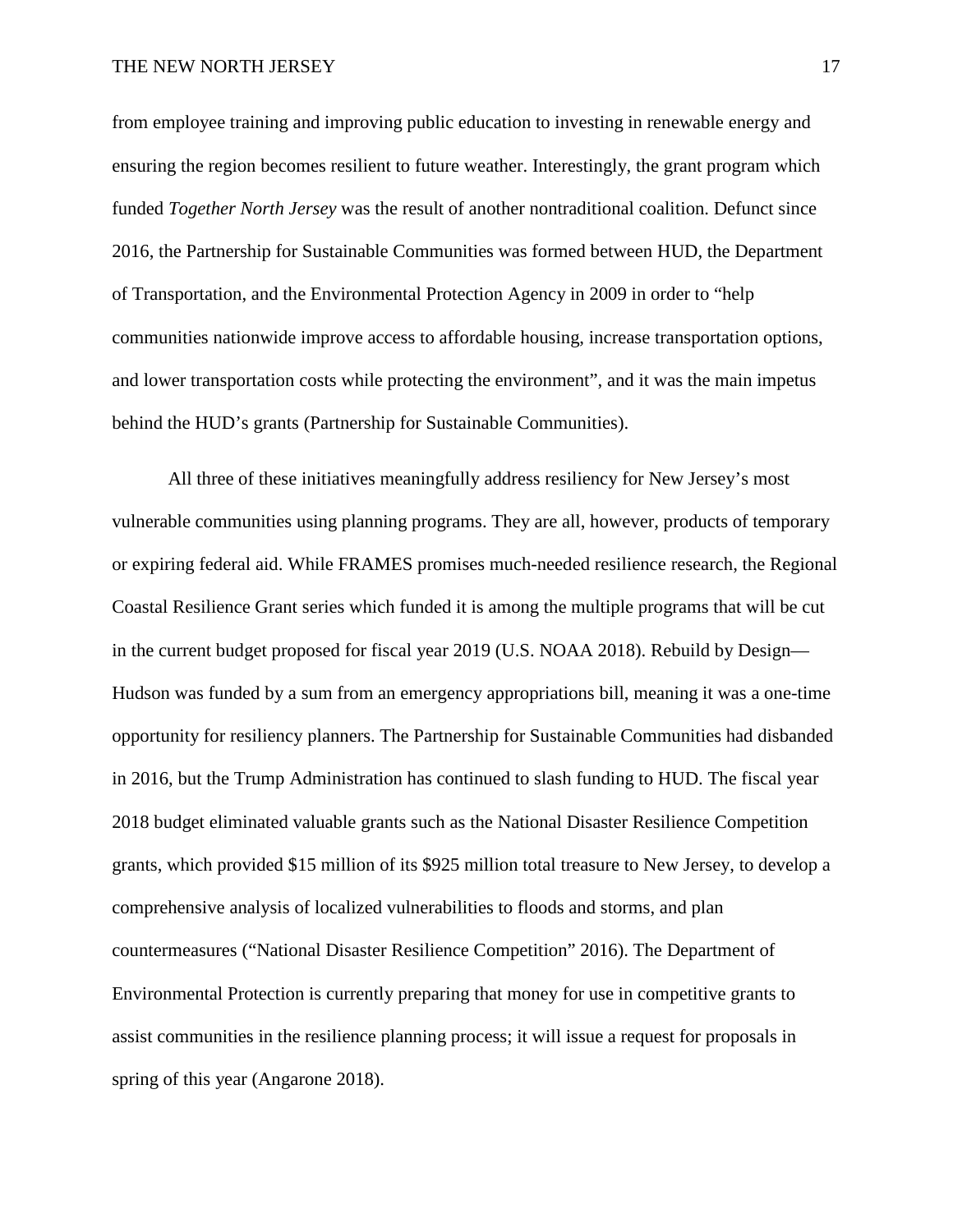As part of a shrinking of HUD's budget, the administration also terminated the Community Development Block Grants for Disaster Recovery, which had previously aided reconstruction and redevelopment efforts for areas hit by hurricanes. New Jersey had received \$3.8 billion from HUD over three rounds of CDBG-DR funding in order to rebuild after Sandy, and render the shoreline more resilient. \$174 million went towards a home buyout program to help permanently relocate residents away from floodplains throughout eight counties (New Jersey Department of Community Affairs 2017). The FY 2018 budget completely defunded Sandy recover expenditures as well, which had totaled over \$5 billion the year before. The only surviving program which was mentioned here would be the long-standing funding for the NJTPA. In fact, the fiscal year 2018 budget slightly increased spending for MPO funding and the Surface Transportation Block Grant Program, which distributes transportation improvement funding to states (U.S. Office of Management and Budget 2017, 871). Overall, however, the federal government has begun constricting its support for planning and development in states like New Jersey, and funding for future projects may need to come from alternative sources.

# **The** *Fourth Regional Plan*

As the federal government devolves more powers and planning responsibilities to the states, New Jersey will need to evaluate its ability to create long-term development strategies. Given the magnitude of climate change resilience planning, it might be better for the state to coordinate its response to climate change and resilience with other states. In doing so, it could follow the approach of the Regional Plan Association, one of the most well-known nonprofit planning advocacy groups in the New York area. Founded in 1929, the RPA develops policy recommendations for the entire Tristate Area to adopt. Its most recent major publication is its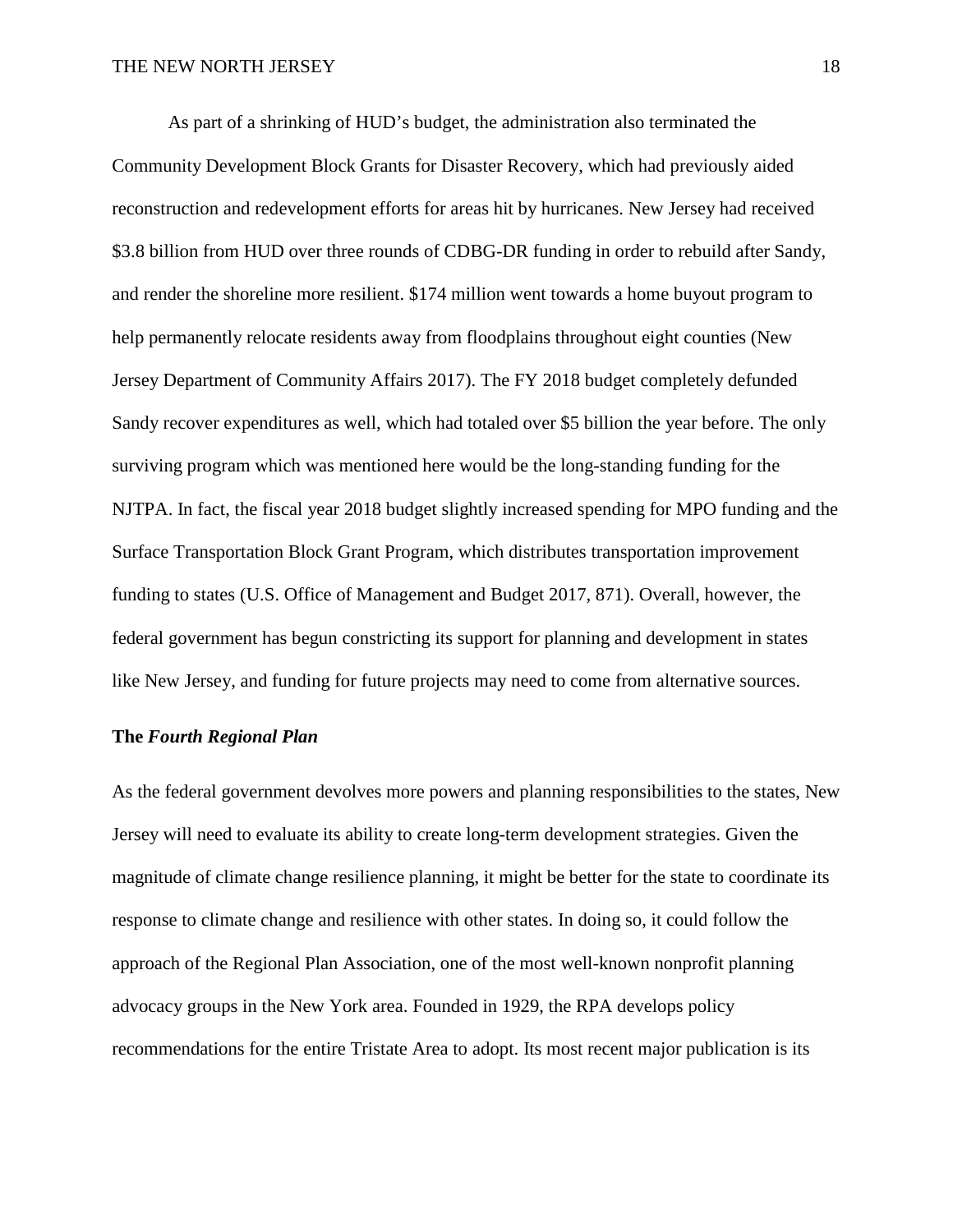*Fourth Regional Plan* (2017), which includes, among many topics, directives on revitalizing small cities, making housing more affordable, and reducing the area's environmental impacts.

Like *Together North Jersey*, the *Fourth Regional Plan* incorporated community feedback and voluminous research in order to support its suggestions. It differs, however, in the scope of its policy ideas. While *Together North Jersey* has a small number of environmental recommendations that call for support from Rutgers University or private industry, the *Fourth Regional Plan* more freely outlines more ambitious, less grounded solutions. For example, it advises that a new National Park be established in the Meadowlands for the purposes of resilience and education. National Park status would allow New Jersey to harness more money and legal protection to restore the Meadowlands' ecosystem, and would help educate the Americans about the importance of natural infrastructure for the human safety, such as wetlands (Regional Plan Association 2017, 178). *The Fourth Regional Plan* is a creatively written document, and its plans are not constrained by politics or strict pragmatism.

Such bold ideas, however, have their limitations. In the current political climate, support for adding land to the National Park Service is weak. The president has shrunk the territories of Bears Ears and Grand Staircase National Monuments (Turkewitz 2017) and, through the Bureau of Land Management, expedited the permit process for oil and gas drilling on public land while reducing the public comment period (U.S. Department of the Interior 2018). A new National Park would require enough Congressional support to pass through both houses, as well as overcome a potential presidential veto, and that does not seem likely. Another proposal is for the Army Corps of Engineers to conduct a cost and feasibility study into the creation of a vast sea wall that extends from Sandy Hook in New Jersey to the Rockaway Peninsula and an additional barrier on the East River, both on Long Island. While the RPA argues that the sea wall could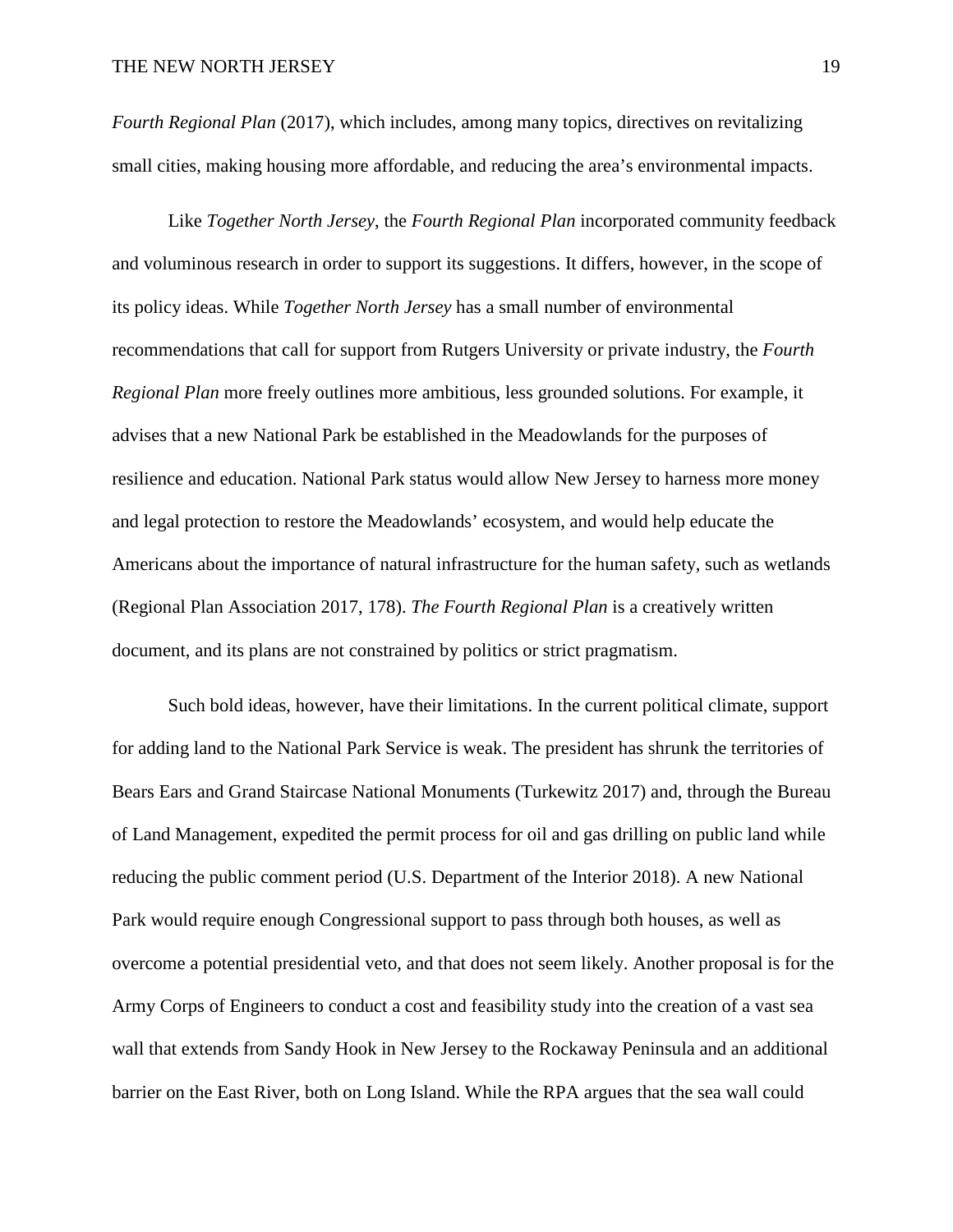potentially protect important communities such as Manhattan from storm surges, even its report acknowledges that the barrier would disrupt ecosystems and possibly fail to prevent surges if sea levels rise too much (Regional Plan Association 2017, 182). The more interesting proposals the *Fourth Regional Plan* makes focus on cooperation between New York, New Jersey and Connecticut.

The barrier would depend on federal research and funding, but the *Fourth Regional Plan* also proposes establishing a Regional Coastal Commission that oversees risk assessment and preparations for counties threatened by sea level rise and coastal flooding in the three states. In the RPA's vision, the Regional Coastal Commission would balance the perspectives of urban centers like Hoboken and New York City, "suburban communities along the back bays and barrier beaches of Long Island and New Jersey, and the undeveloped land off Long Island's east end" (66). It would also integrate various sectors such as transportation management, health concerns, and environmental conservation to more completely steward the Tristate Area's vulnerable coasts. The proposal would at least avoid the need for federal support, but funding its scientific research and planning activity would require consistent funding from the three states. The RPA prepared an additional recommendation for this purpose: introducing climate adaptation trust funds in each state that would accrue capital from surcharges on propertycasualty insurance premiums for lines that could include "homeowners, commercial, farm owners, fire, inland and ocean marine, boiler and machinery, earthquake, and private-crop products" that would last ten years (70).

According to the RPA's estimates, the surcharges would amass roughly \$27 billion to be directed towards better planning and infrastructure needs. The surcharge concept would face political hurdles, however: from the plan's description, it would target property owners in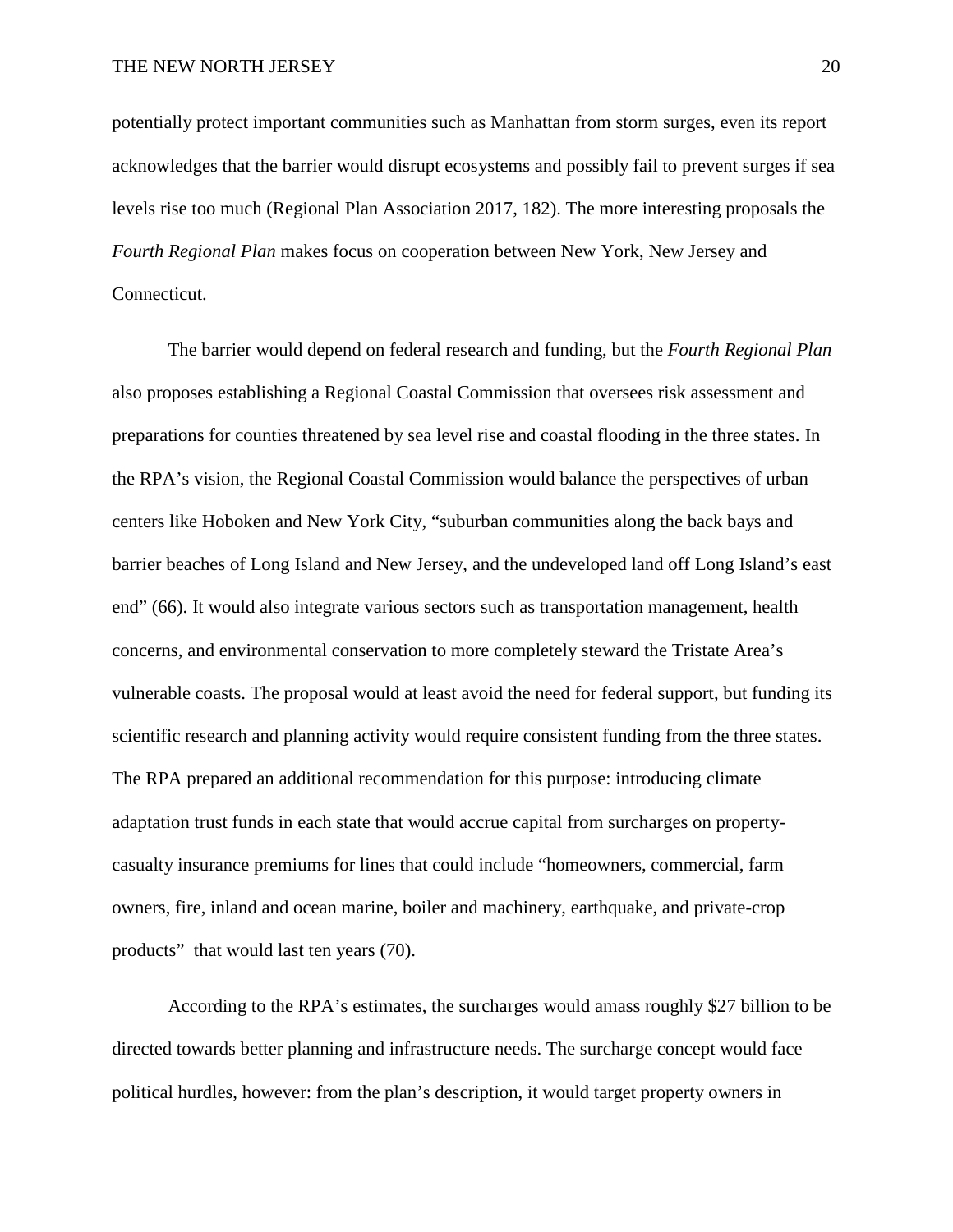threatened areas, which include New Jersey's most populous counties. If the state were to join such a commission either by referendum or law, many property and vehicle owners in floodprone areas would oppose the surcharges, especially since the proposed surcharge is more expensive for New Jersey residents (\$15 per month for the average consumer) than for those in New York (\$5) or Connecticut (\$1). While boosters of a Regional Coastal Commission would need to grapple with opposition and points of contention, they do not need to blaze new trails. Regional commissions of this sort have past precedents in the Tristate Area and current examples in other parts of the country to follow.

In the past several decades, legal cooperation between states which form the Chesapeake Bay (Virginia, Maryland, and Pennsylvania) has evolved into a sophisticated array of programs and agreements. The state governments of Virginia and Maryland had previously worked together on bay management before agreeing to form the Chesapeake Bay Commission in 1980, which was then joined by Pennsylvania in 1983. The Commission acts as a policy advisor to each state's government on Chesapeake Bay issues. The Commission was soon joined by a different interstate technical support organization. During the 1970s, the Bay's economic and cultural importance prompted Congress to fund a study into the cause of extensive death among local fish and wildlife populations (Chesapeake Bay Program). That study implicated excessive nutrient population from farming operations, wastewater treatment plants, and lawn fertilizers, and led the states and the Commission to create the Chesapeake Bay Program in 1983.

The program carries out research and policy work that would likely function like the Regional Coast Commission, conducting water quality monitoring tests, modeling scenarios, and drafting watershed improvement plans for the municipalities. Like with the RPA's idea, however, funding for the Chesapeake Bay Program is a complicated matter. Multiple federal and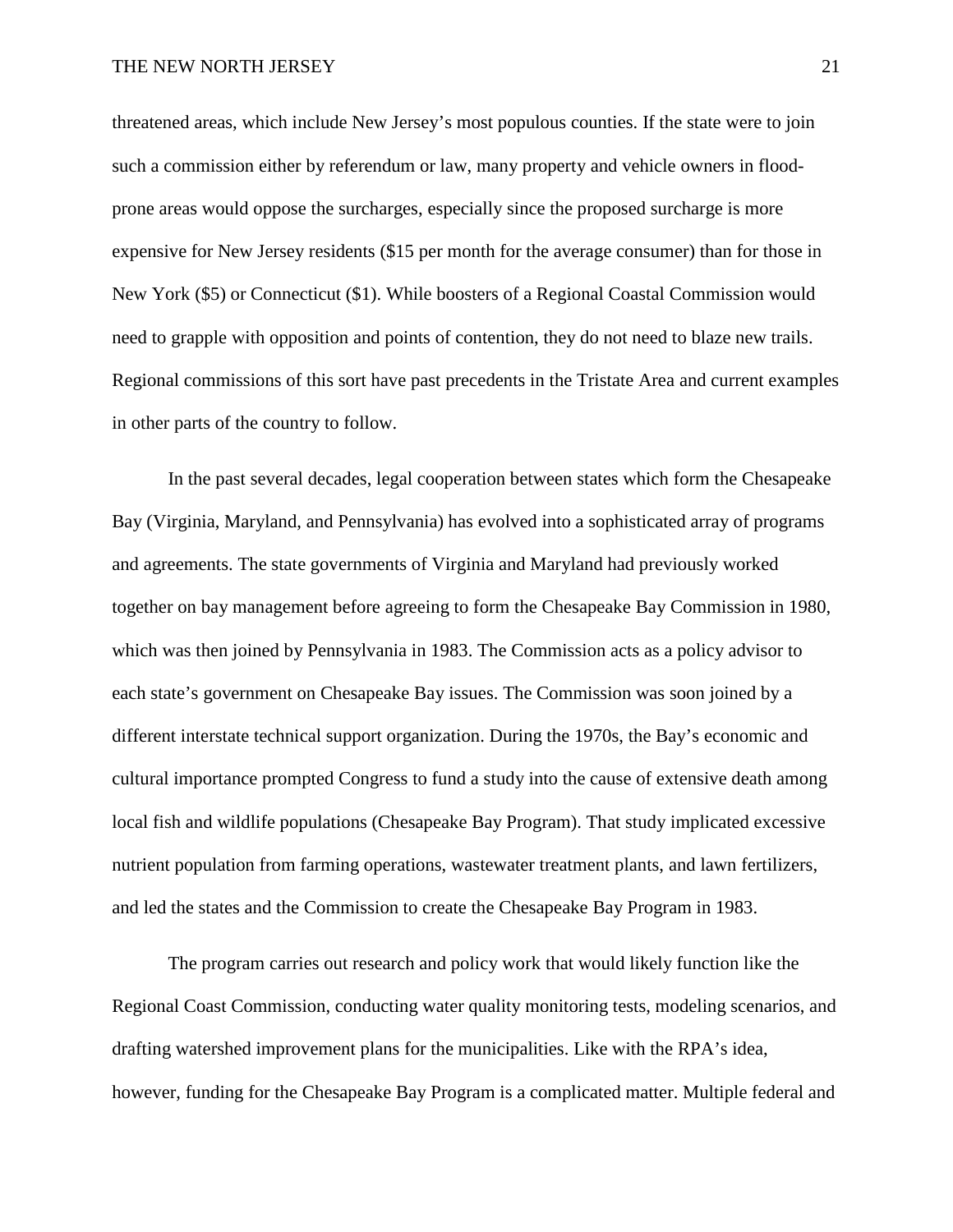state agencies spend money on Bay restoration efforts, but because those expenditures do not all pass through one organization, "it can be difficult to quantify the extent of financial resources that support the entire Chesapeake Bay restoration effort". Restoration efforts are funded at the federal level by a range of agencies, including the EPA and the Departments of Agriculture, Commerce, Defense, Homeland Security, and the Interior, for a total of \$569.2 million in fiscal year 2017 (Chesapeake Progress). The seven states in the Chesapeake Bay Watershed, which include New York, District of Columbia, New York, and West Virginia, invested \$1.41 billion in watershed restoration programs, which may or may not include the Chesapeake Bay's. The Chesapeake Bay Program itself receives direct funding from the EPA (Chesapeake Bay Program), meaning a Regional Coastal Commission would likely depend on federal aid as well, without becoming a major investment for the three states.

While establishing an interstate planning commission presents fiscal difficulties, it does have a historical precedent in the Tristate Area, due to federal highway aid requirements. Under the Federal Highway Act of 1962, urbanized areas with populations of 50,000 or higher needed to prepare long-range plans guiding all transportation projects that would receive federal funding. To that end, each urbanized area established a metropolitan planning organization (MPO) to oversee the creation and evolution of a long-range transportation plan, and just a single MPO was designated for the New York metropolitan area in 1965. After gaining new planning responsibilities for housing, land use, and pollution in 1971, it took on its final name as the Tri-State Transportation Planning Commission (Horner 1981). Like other MPOs, the Commission developed long-range plans for its metropolitan planning area, which included New York City, Long Island, southern Connecticut, and North Jersey. As a conduit for federal highway money, it could finance projects so long as they were confirmed to meet the long-range vision by an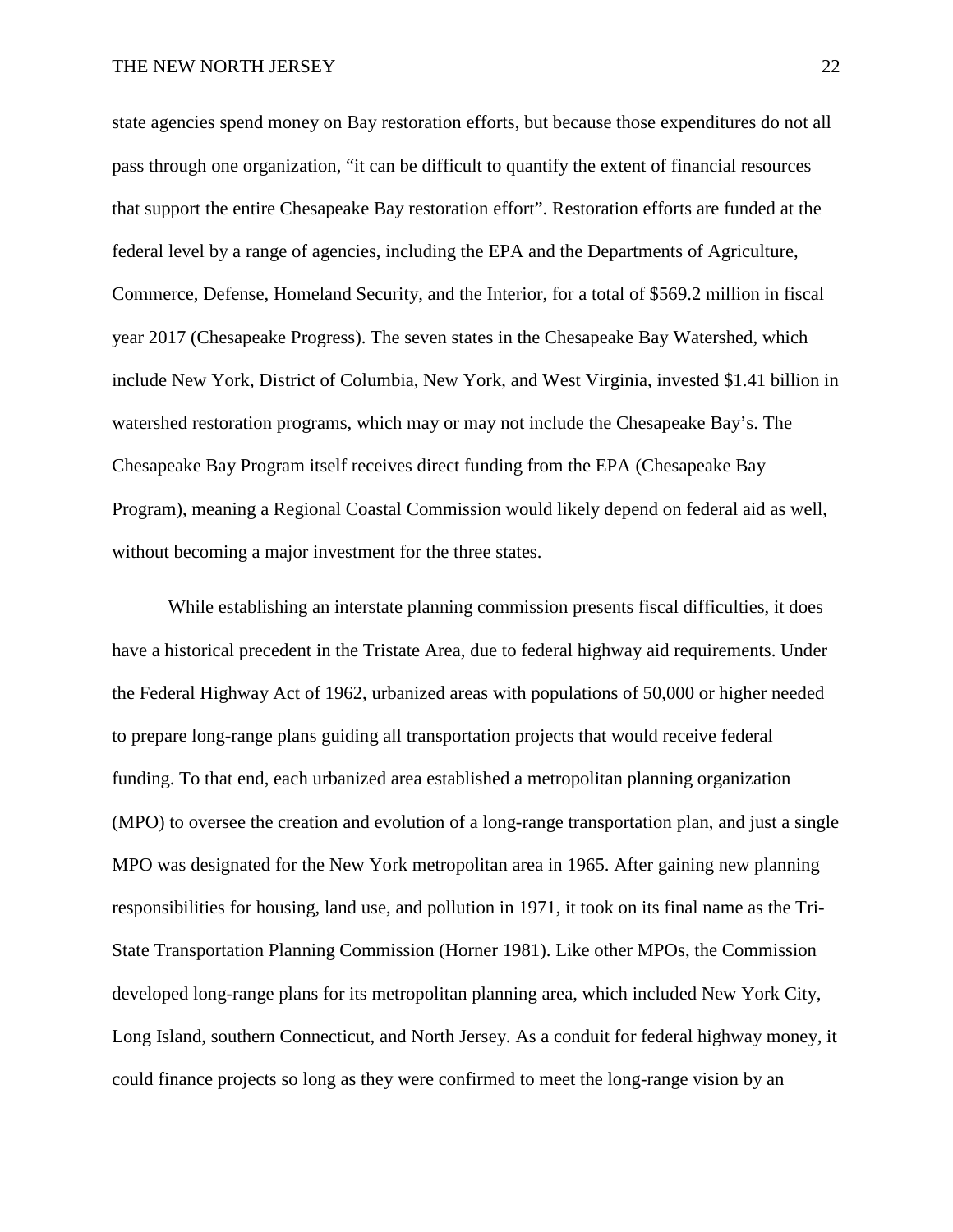agency review. With its geographic range and population, the Commission administered funding for "multi-billion dollar projects" (Barron). An institution like the Commission would expedite many of the *Fourth Plan*'s recommendations, because it could incorporate them into its longterm plan.

Since 1982, however, the responsibilities of the Tri-State Planning Commission have been divided by state into three separate MPOs, still handsomely funded due to their large populations. The NJTPA alone oversees the allocation of more than \$2 billion in federal transportation aid each year for its thirteen-county jurisdiction (North Jersey Transportation Planning Authority). A combined MPO for New York and New Jersey or the Tristate Area would have ample resources to fund more ambitious projects. In 2016, his office's planning department created a new position for a director of regional development. The regional director's role in the city's planning procedures is unclear, but other documents at least suggest a commitment to working with authorities in the greater New York region on issues like infrastructure. The city's current master plan, *One New York* (stylized as *OneNYC*), specifically refers to hardening regional transportation and freight shipping against storms (The City of New York 2015, 240). Beyond that, references to regional planning are admittedly scant.

None of this is to say that the region's MPOs do not actively communicate and coordinate with one another on planning issues. The NJTPA has had an extensive relationship with the NYMTC; after Superstorm Sandy, the two agencies collaborated with two Connecticut MPOs, the Federal Highway Administration, and the New Jersey, New York and Connecticut Departments of Transportation to prepare a post-Sandy transportation resilience study for the entire metropolitan region (NJTPA) (Z. Fields, L. Goldman, and J. Perlman, personal communication, January 10, 2018). The past existence of the Tri-State Regional Commission,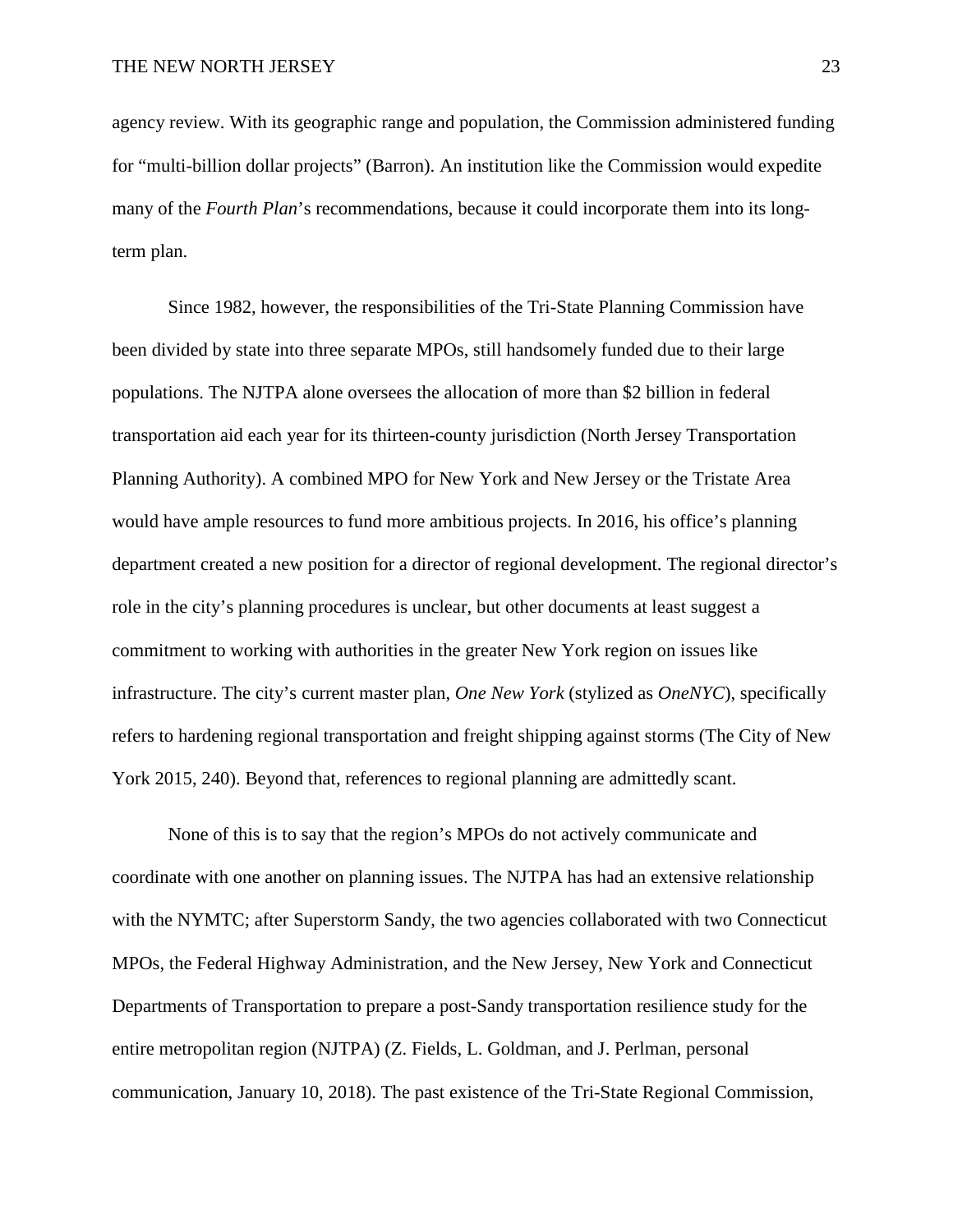the New York City Department of City Planning, and the RPA's calls for a Regional Coastal Commission all invoke the potential benefits of a stronger, more unified regional planning framework, especially at a time when the federal government's role in infrastructure development has receded. Any attempt at regional governance, however, would have to manage to avoid the mistakes that led to the fracturing of the original Tri-State Commission.

The executive staffing of MPOs is a double-edged sword because they are mainly comprised of elected officials. The board of trustees of the NJTPA includes county freeholders, the mayors of Newark and Jersey City, state government officials, a delegate from the governor's office, and a citizen representative. This locally elected leadership structure makes it harder for federal administrations to influence a MPOs planning priorities, but it also means that the board of trustees and its executive committee all have additional offices which normally take precedent. The Tri-State Commission was plagued by absenteeism from all three states' representatives, who typically needed to oversee matters in their home districts (Horner 1981). Local planners questioned its fiscal responsibility, especially as the Commission produced reports on statistics they saw no use for at that time, such as how much trash the average area resident threw out each day (Barron 1982). It also sometimes failed to find adequate capital sources for its own plans, such as in 1975, when it claimed that "\$10.3 billion would be needed for what it called 'modest' expansion of highways and public transportation networks" but had only identified sources for \$6.4 billion of the total. Lastly, any kind of interstate commission would need to satisfactorily address the interests of its entire jurisdiction. This can be a difficult task when that jurisdiction varies in character from urban to suburban to rural.

The Tri-State Commission was ultimately disbanded when Connecticut's state legislature chose to permanently annul its yearly funding contribution in 1981. The state's population had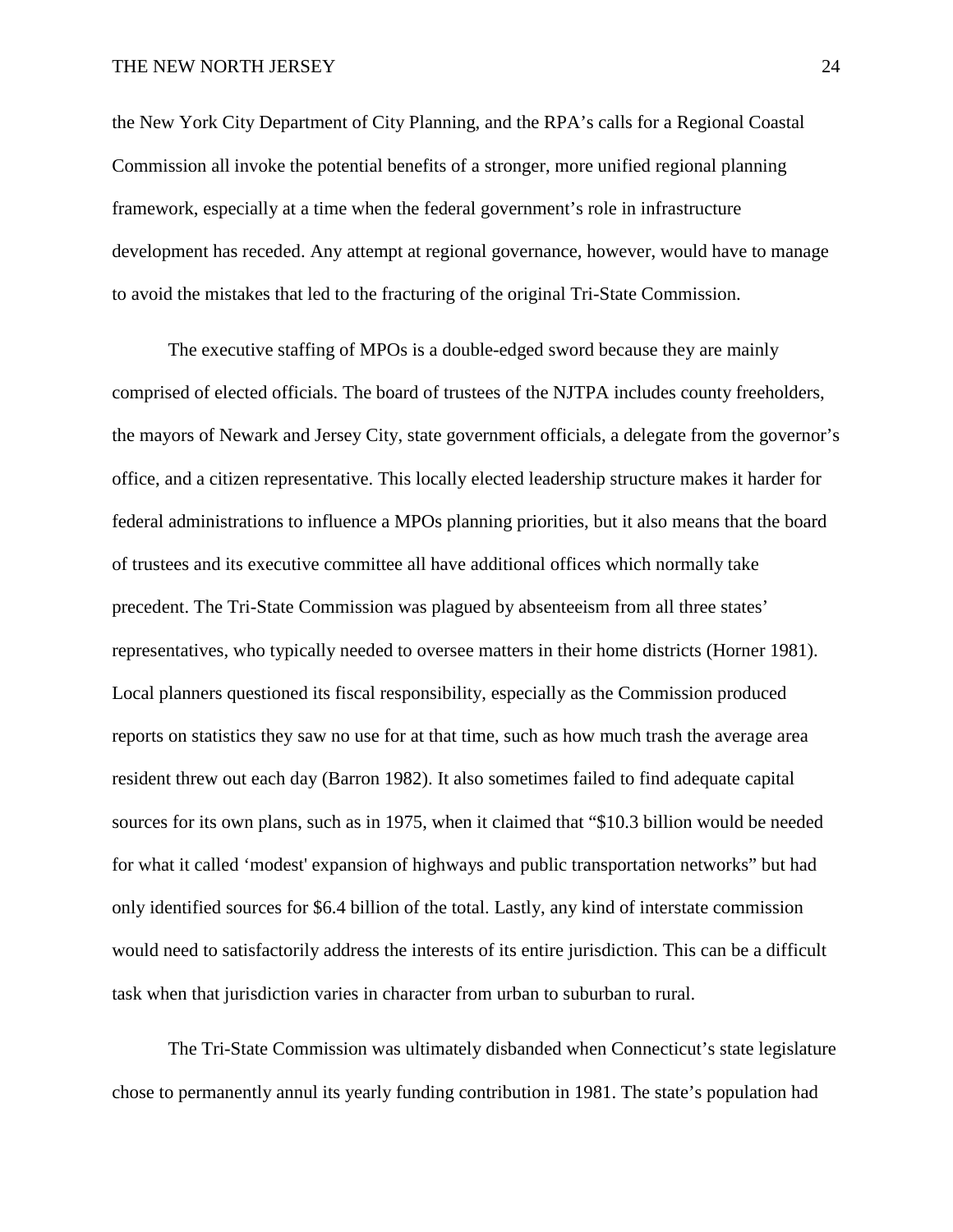loathed the oversight of a regional authority in its planning schemes. The Tri-State Commission also had to contend with stalwart Republican representatives of suburban Nassau and Suffolk counties who opposed the Commission's mandate to build more affordable housing. In a sentiment shared by suburban counties in New Jersey, then Suffolk County executive Peter F. Cohalan remarked that the Commission prioritized improving urban areas while the suburbs "got grossly shortchanged" (Barron). Large portions of the Tristate Area remain suburban and conservative today. If a regional organization were to once again assume planning authority over resilience, mass transit, and other issues, it would need to somehow account for the prevailing differences in political character and development interests between suburban counties like Morris and urban ones like Hudson. Perhaps it could attempt Somerset County's approach of meeting one-on-one with the municipalities and county governments in its jurisdiction.

Creating a new regional commission might help fund critical resilience and transportation plans for New Jersey and the greater New York region, but it would be a politically daunting task. It might therefore be easier to follow a different recommendation from the *Fourth Regional Plan* and augment the powers of an existing interstate agency: the Port Authority of New York and New Jersey. The Port Authority operates many of the New York-New Jersey area's transportation hubs, including its largest airports; interstate bridges and tunnels; interstate bus terminals; marine shipping terminals; and the Port Authority Trans-Hudson train lines which run from Jersey City and Hoboken into Manhattan. The Port Authority also uses the revenue from these services to finance capital improvements for the region's infrastructure. While recognizing its importance as a funding source for transportation projects, the RPA derides the Port Authority as being marred by political squabbles between New Jersey and New York. New York and New Jersey have historically feuded over the Port's priorities, but this squabbling grew worse in 2007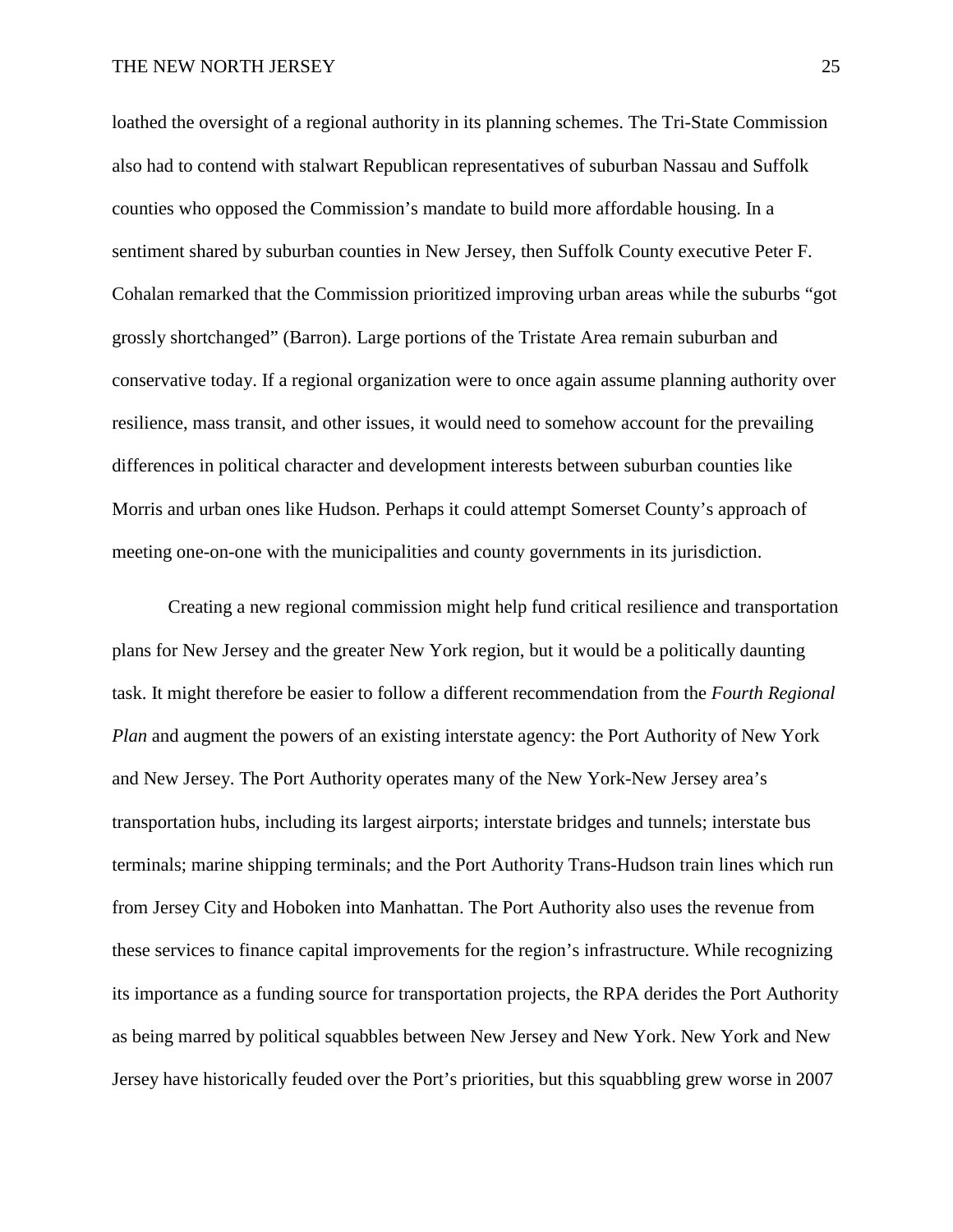when the states' governors agreed to let New Jersey's appoint the chairman of the board of trustees and New York's to appoint the executive director of the Port Authority. This leadership restructuring created two separate chief authorities "that often provide inconsistent direction to agency staff" (Knatz 2016, 75). The bickering that went on between states was indicative of a sense of competition for resources, not cooperation towards a greater goal.

The agency's functioning was further strained during the infamous "Bridge-gate" incident in 2013, when key officials in the Christie Administration ordered some lanes on the George Washington Bridge to be closed to punish the anti-Christie mayor of Fort Lee (Schuppe and Thompson 2017). The Port Authority commissioned a Special Panel to reform its leadership structure, but neither governor supported a requisite bill in their states' legislatures. Additionally, although the Port Authority uses its revenue to heavily subsidize necessary but unprofitable operations like the PATH service, the *Fourth Regional Plan* also finds it too willing to support these operations without attempting to raise their cost effectiveness. They find the agency to be overburdened with having to plan long-term infrastructural improvements as well as operating crowded transportation hubs.

To remedy the Port Authority's increasingly complicated mission, the *Fourth Regional Plan advises a restructuring of its operation to become an infrastructure bank. The Congressional* Budget Office (2012) describes an infrastructure bank as an entity which would use capital to finance select local projects based on certain criteria using "loans and loan guarantees" (2). Loaning the money rather than granting it would require any project to have a mechanism for raising revenue. This poses a problem for services which fail to break even, but the RPA argues that it would motivate those services to plan more efficient operations. More important than just the bank itself would be to separate the Port Authority's internal operations into departments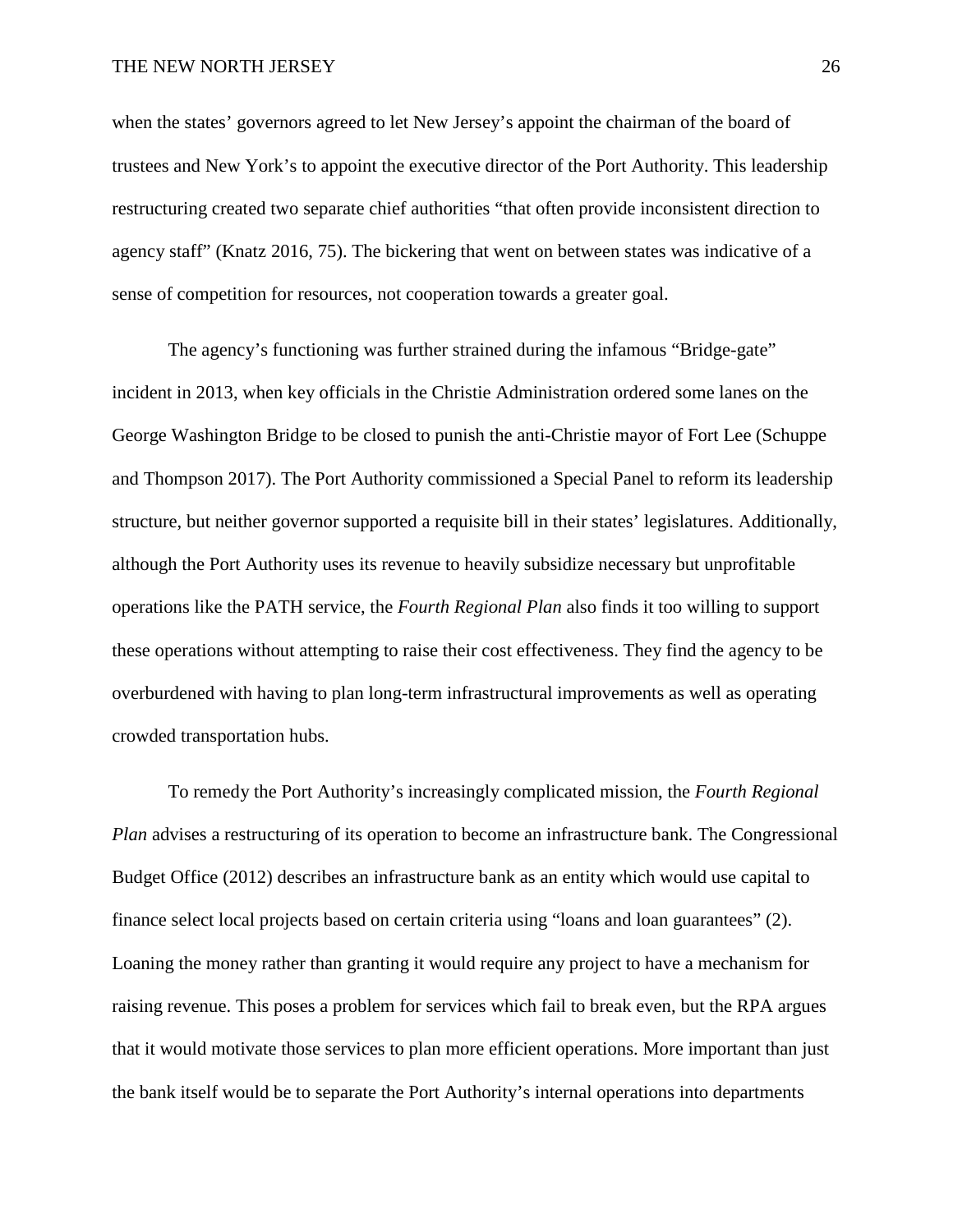based on mission or service. Doing so would help open the door to private investment, and also encourage more distinct procedures and goals for staff overseeing daily services and staff overseeing infrastructure projects. Port Authority leadership could then negotiate with each division to set goals for how much money it should receive or contribute to subsidies and bond repayments. As for fixing infighting among the agency's leadership, as the *Fourth Regional Plan* points out, the Special Panel's recommendations can be implemented as soon as each state's governor campaigns for them. Because the issue could so quickly become embroiled in interstate politics, however, it may not likely be brought up any time soon.

Any attempt at regional partnerships must also manage not to fall victim to the historical imbalance in power between New York and New Jersey. New York City has long been the nation's most influential city in terms of financial and international importance. As such, it has tended to dominate other bi-state or interstate compacts. For example, the agency was originally known as the Port Authority of New York until 1972, when New Jersey governor William Cahill (1970-74) insisted it be changed to the Port Authority of New York *and New Jersey*. Under executive director Austin Tobin's thirty-year term from 1942 to 1972, the Port Authority's commissioners were typically bankers, and the agency discouraged either state's governor from meddling in its planning (Salmore and Salmore 2008, 269). The governors of both states complied with this request, but the agency frequently snubbed New Jersey's governors. They often petitioned leftover funds to be invested in mass transit projects, but "[c]ovenants in the authority's bonds, ostensibly to protect investors, permitted the commissioners to sidestep [these] requests" (269). Because of the authority's executive structure, New Jersey often lacked a seat at the table when it was supposed to be an equal partner in management.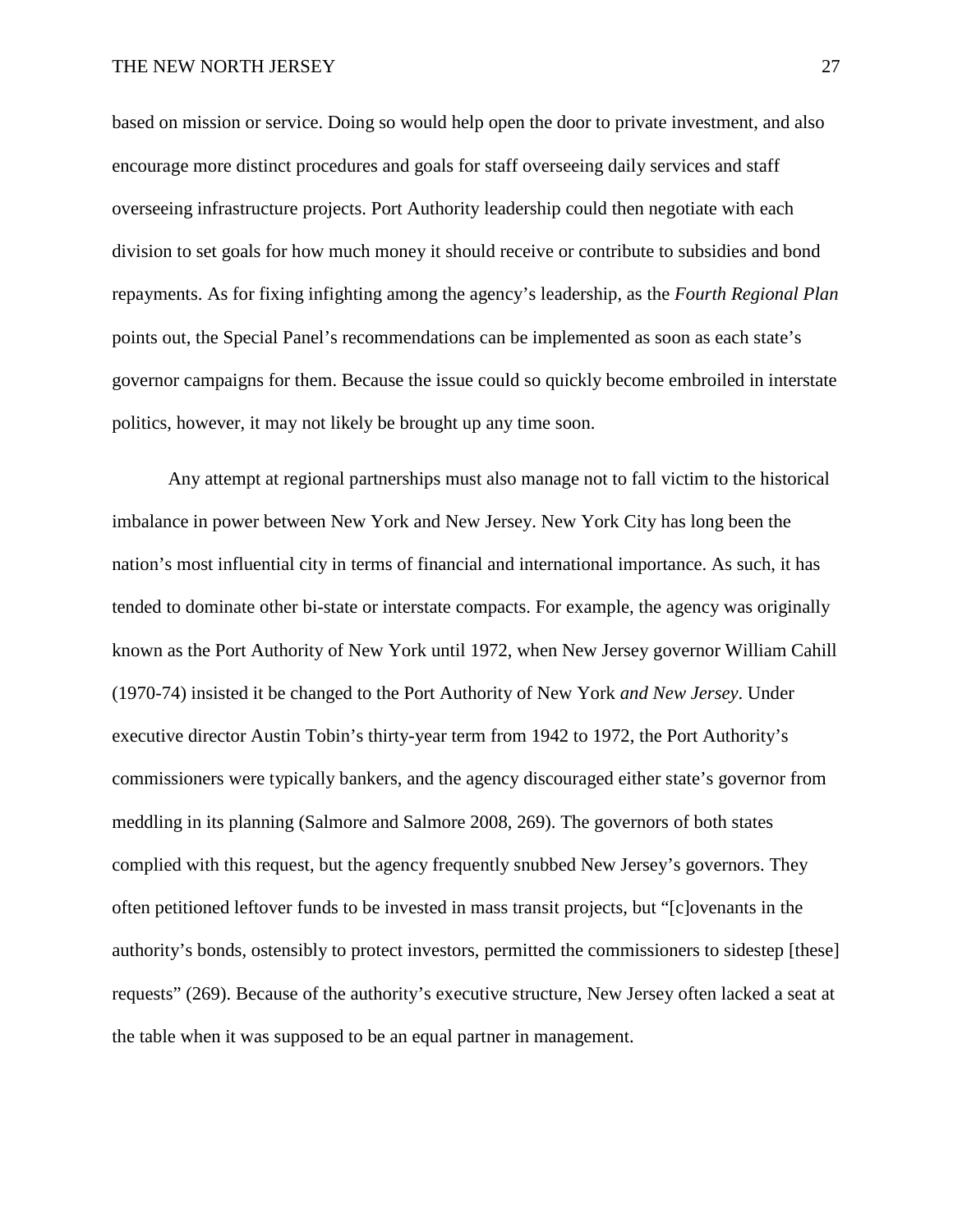The authority hesitantly agreed to finance construction of the PATH system, but only as part of a bargain to never fund another public transportation project. Governor Cahill was not just the individual who persuaded the authority to change its name; he was also the first New Jersey governor to "regularly threaten use of his veto power" (270). He was also first to ignore executive director Tobin's demand to not appoint political allies to commissioner positions. Similar resentments over favoritism brought down the Tri-State Regional Planning Commission as well. Suburban conservative Connecticut was joined by suburban conservative New Jersey in protesting the Commission's requirements for affordable housing and perceived preference for funding projects in New York and other cities.

Not all regional initiatives are limited to the Tristate Area, or the RPA's proposals. The Regional Greenhouse Gas Initiative, officially launched in 2009, is a joint effort by nine states in the northeastern U.S. to create a cap-and-trade program for carbon emissions. By limiting states to emit only as much carbon as they purchased in allowances at auction, RGGI was intended to encourage participants to seek alternative forms of energy production that generate less carbon, whilst also using the proceeds from the auctions to fund those same efforts. New Jersey had been a member of RGGI until 2012, but governor Murphy signed an executive order that the state immediately rejoin the consortium (New Jersey Office of the Governor 2018). The effectiveness of RGGI in lowering carbon emissions is explored by Murray and Maniloff (2015), who compare carbon dioxide emissions from electricity generation with the RGGI states' changing power production profiles and other exogenous factors. They find that that RGGI states actually decreased their emissions from electricity generation even more than the target figure (581).

While they do attribute part of this reduction to RGGI policies, the authors also note the importance of the 2007 recession and, even more so, the falling price of natural gas (a fuel which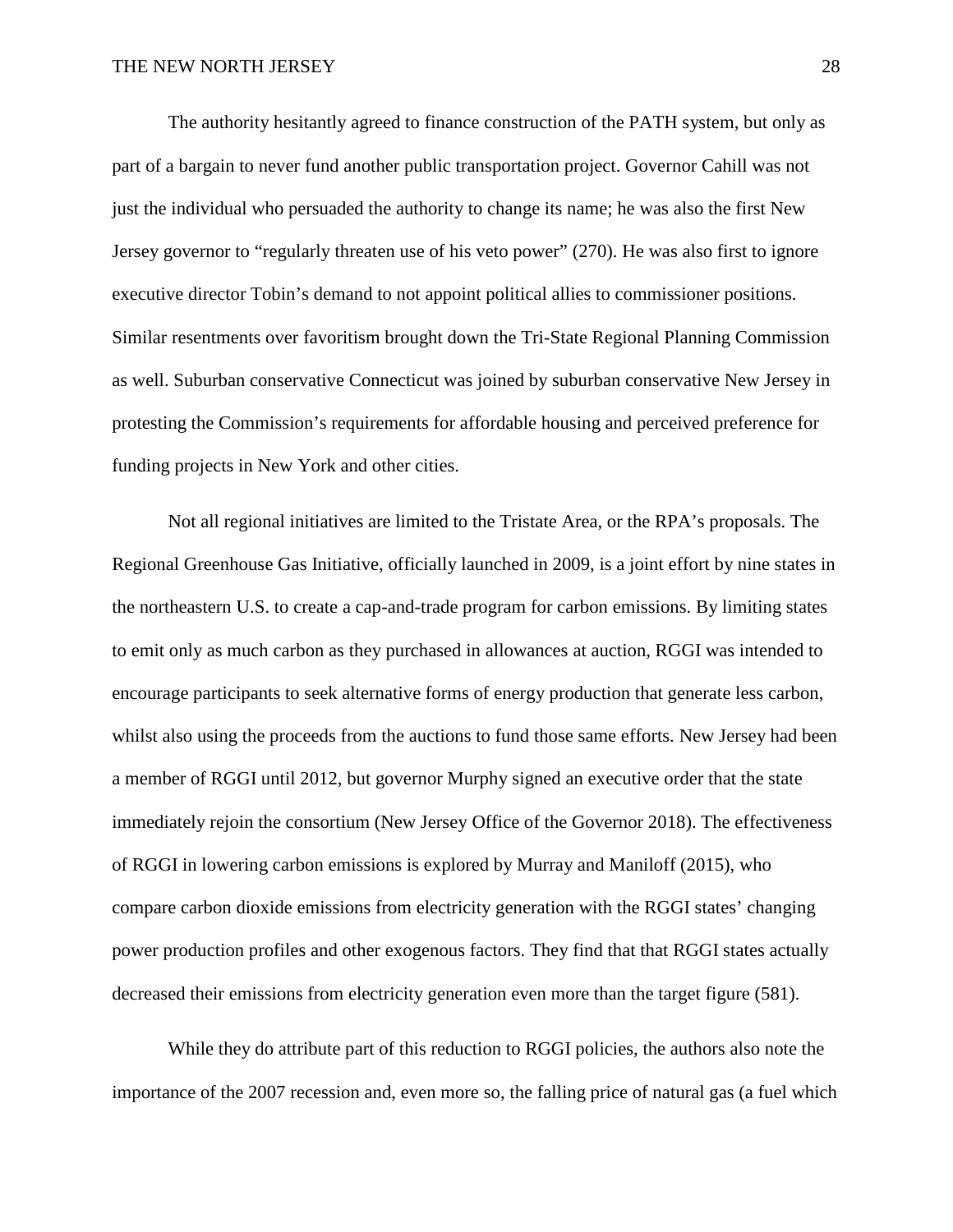emits about half the amount of carbon as coal [583]) as major contributors to the drop. Through hydraulic fracturing, natural gas became plentiful and thus inexpensive; perhaps in tandem with RGGI policies, this induced the member states to increase the share of natural gas in their electricity generation portfolio from 12 percent in 1990 to 40 percent in 2011 as coal's share decreased from 25 percent to 11. While RGGI's success depended on greater socioeconomic factors, the authors still consider it the largest overall cause behind the reductions in emissions, indicating that larger interstate compacts have the potential to properly function and accomplish their task.

# *Together North Jersey***, and a Statewide Perspective**

As a document that oversees the entire New York metropolitan area, the Fourth Regional Plan cannot provide the profound analysis of New Jersey planning issues that other plans, namely Together North Jersey, can. Together North Jersey's suggestions can guide regional planning efforts for environmental sustainability and resilience. They are much more specific than the RPA's sometimes-broadly worded directives. The main question, however, will be how to fund them and carry them out. The team behind Together North Jersey utilized a portion of its grant to create the Together North Jersey Institute, which held educational sessions for county and municipal officials on new best practices in planning throughout 2017. Together North Jersey also has another key advantage in that it partnered with the NJTPA in order to incorporate its transportation recommendations into the NJTPA's long-range plan, Plan 2045. All MPOs are required to draft long-range plans every five years that define their requirements for local projects to be funded.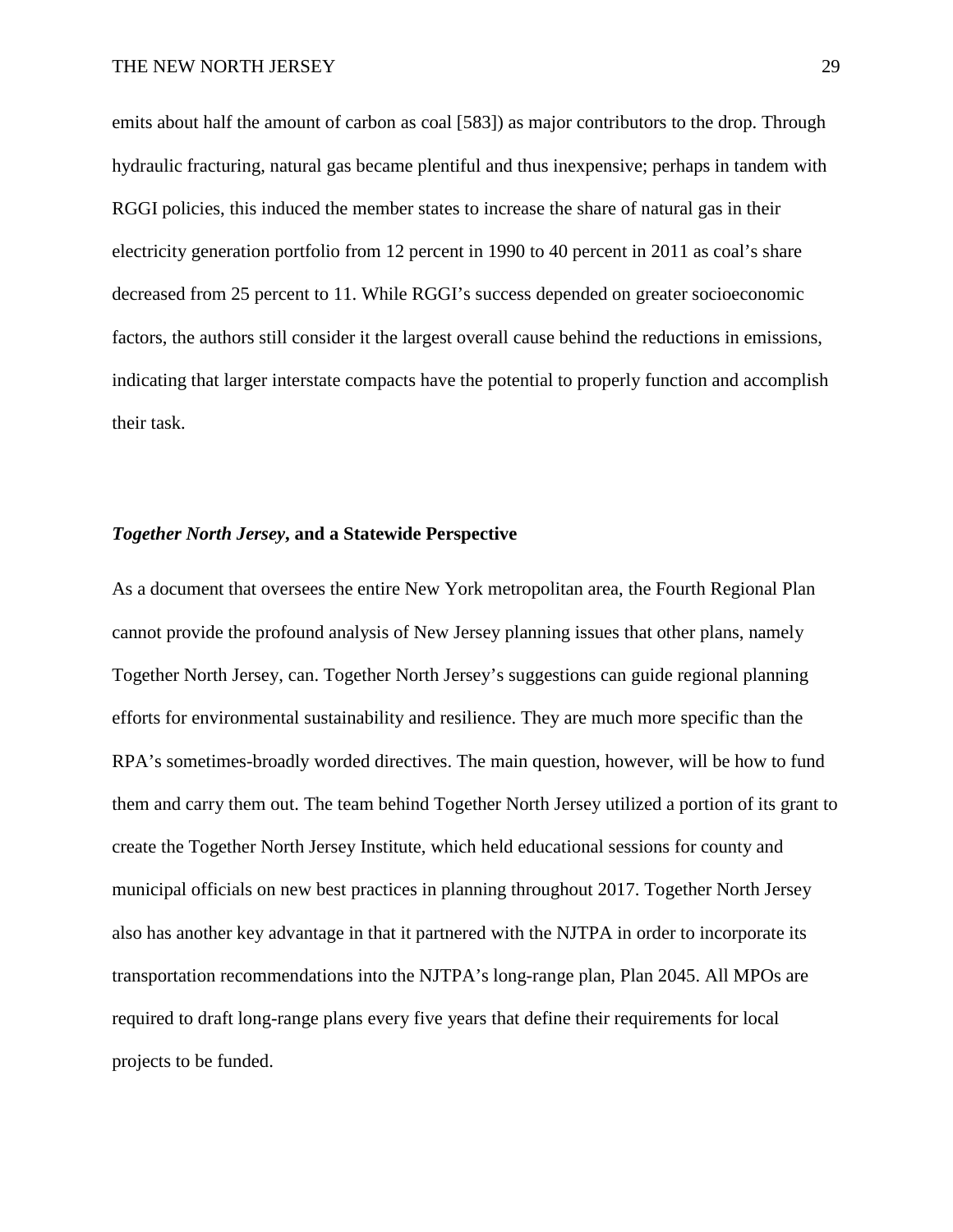By incorporating a component of Together North Jersey into its long-range plan, the NJTPA has ensured that a reliable stream of federal funding will support construction and education projects. As an example of this synergy, Together North Jersey calls for the broader implementation of complete streets policies in more North Jersey towns and counties. Complete streets policies set requirements for certain arterial roads to be designed to guarantee safe and convenient use for pedestrians and cyclists as well as cars. To promote complete streets, the plan recommends, among other things, educating stakeholders and training planners and officials on their benefits, and giving priority funding consideration to complete streets policies.

In turn, the NJTPA reflects this commitment to complete streets with its endorsement of projects to build bike lanes, pedestrian islands, and other road features that encourage diverse methods of transportation. It may be too early to determine how much this has impacted infrastructure upgrades in the region, but the NJTPA's planned transportation improvement program (TIP) for the 2017-2021 period show it will be spending an estimated \$18.8 million on constructing new pedestrian walkways, which is one component of complete streets (NJTPA 2017). The MPO's plan has less to say about resilience, but it does require projects built within regulated flood hazard zones to "take all reasonable measures necessary" to reduce their environmental impacts (Plan 2045 2017, App. E). Through improvements and repairs to bridges, drainage facilities, and vulnerable roadways, NJTPA will spend an estimated \$284 million in flood mitigation and resilience projects.

Ultimately, the NJTPA is limited in how it can help realize the vision of Together North Jersey to its mission to improve transportation. The challenge of implementing Together North Jersey's other recommendations for resilience and environmental sustainability will lie with New Jersey's state agencies and local offices. The plan made resilience to extreme weather one of its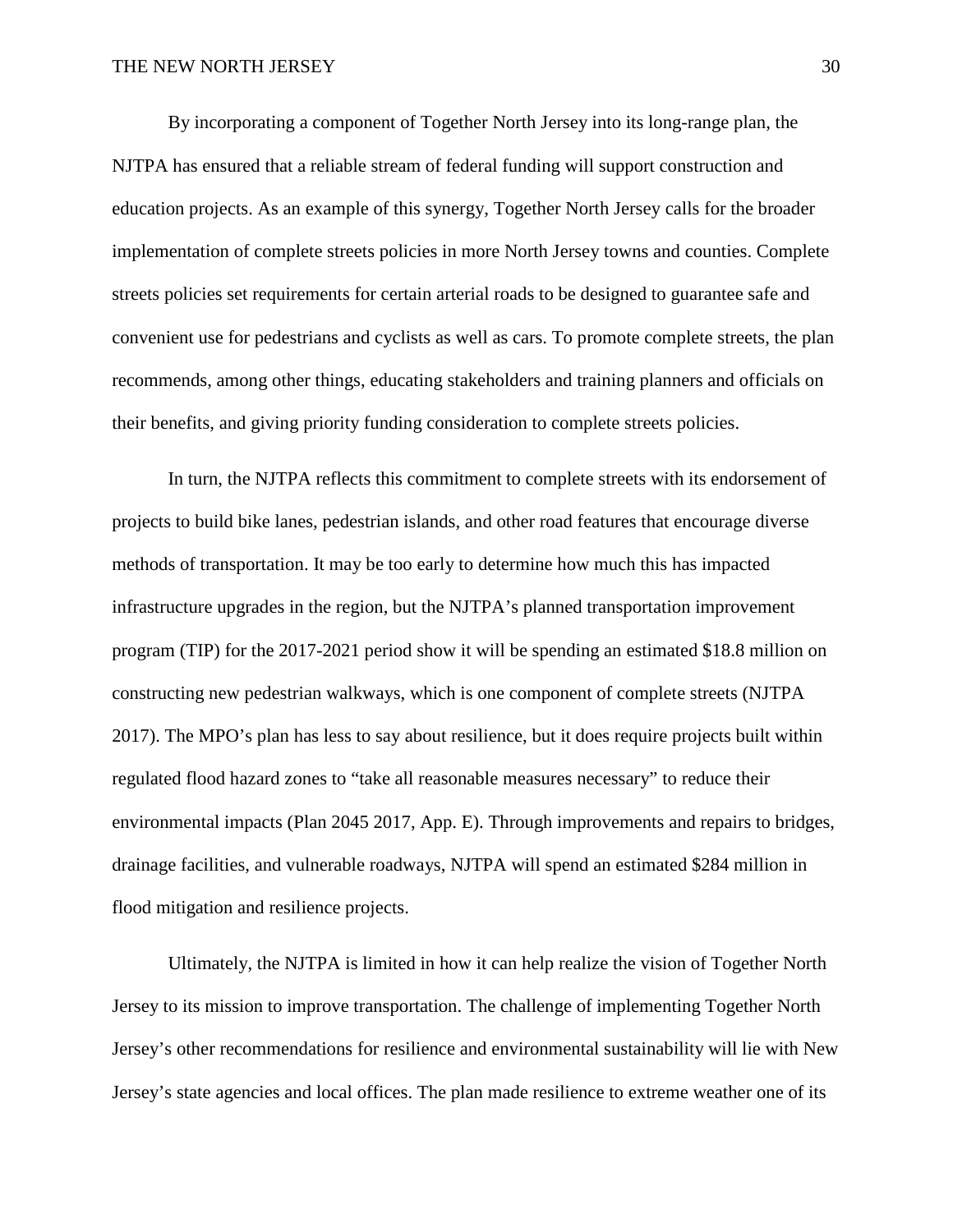top four priorities, and it drafted many initiatives that fall outside the purview of the NJTPA. Together North Jersey lays out numerous action frameworks for resilience, so just one will be examined here as a practice. The first and most fundamental step to resilience planning would be strategy 10.1: "identify[ing] the region's vulnerabilities to extreme weather and climate change" (Together North Jersey 2015, 74). While Hurricanes Sandy and Irene revealed the susceptibilities of many communities to storms and flooding, the North Jersey region still needs to conduct a sweeping assessment of just how its different communities may be at risk from climate change impacts. Together North Jersey's thorough and specific actions plans help make it easier to identify the simplest or most urgent steps to take, and who should take them. The action plans might be improved by including agencies that may be able to assist the offices which actually need to undertake them. For example, action 10.1.3 asks counties and municipalities to identify "communities of concern" which are vulnerable to climate change as well as lack of representation in the political process ("Action Plans"), and develop plans to include them in decision-making.

While the NJTPA cannot impel those governments to accomplish this task, it should be listed as a counsel for counties and municipalities unsure of where to begin. Through its longstanding partnership with the New York Metropolitan Transportation Council, the NJTPA could refer local governments to its counterpart's more detailed plan on identifying communities of concern using Census data and outlining strategies for including them in the public involvement process (New York Metropolitan Transportation Council 2013). The NJTPA ought to act as a gateway to information on best practices in planning for local officials. Unfortunately, these plans do not offer estimations of the costs involved with each initiative. Action 10.1.2 asks local governments to "[c]onduct vulnerability and risk assessments of all communities" ("Action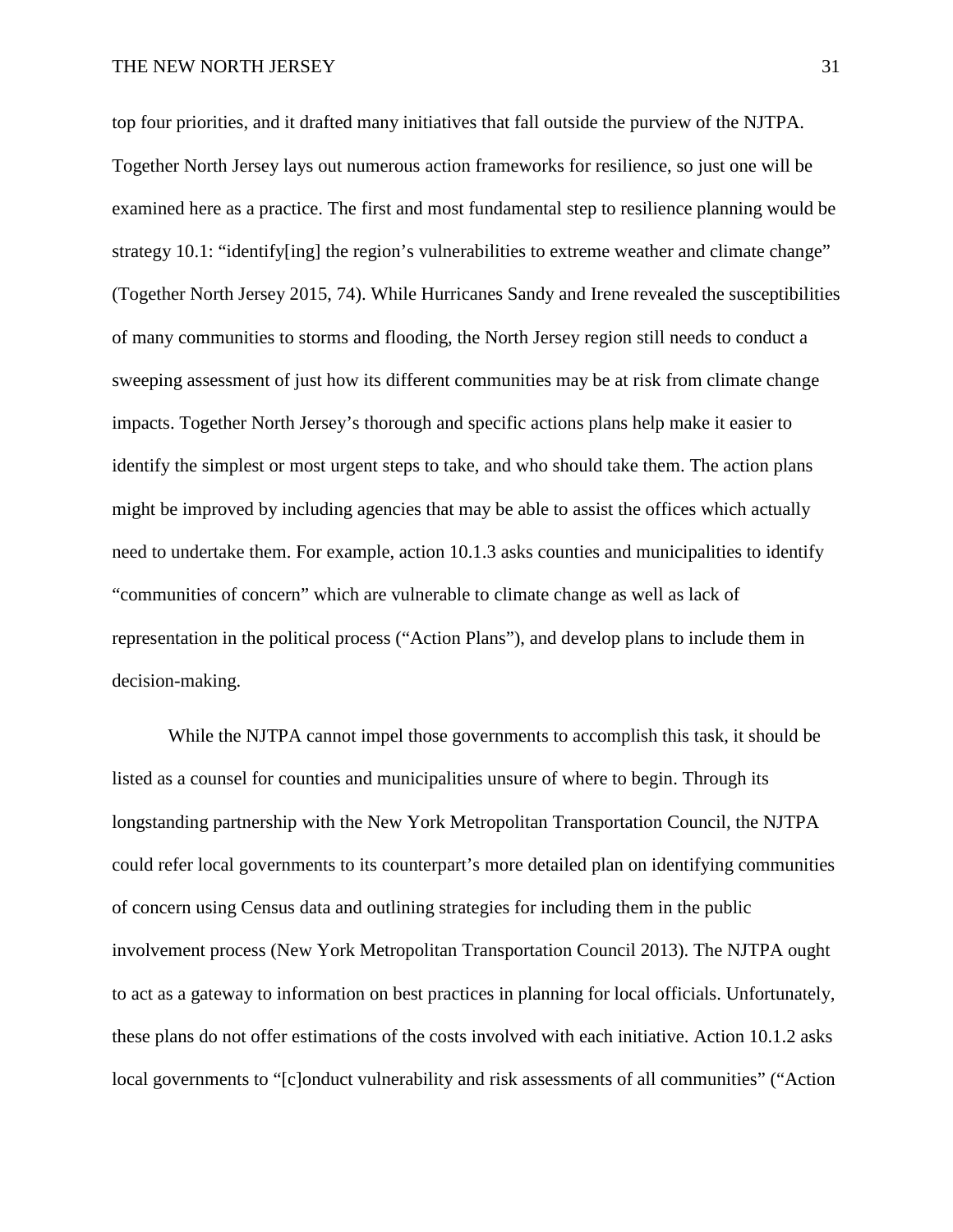Plans"). This is a considerable task for municipalities to handle. Many town governments in New Jersey do not have planning departments, only boards to approve projects (Jon Carnegie, personal communication, January 12, 2018). They do not proactively plan growth and development. They would not have the staff or, likely, the capital needed to determine their vulnerability to extreme weather.

While the state's agencies do offer financial assistance for certain resilience activities, identifying risk does not seem to be one of them (New Jersey Governor's Office of Recovery and Rebuilding). The number of suggested responsible parties may also complicate achievement of these actions. Action 10.1.8 calls for highlighting the importance of carrying out the aforementioned vulnerability assessments and accounting for them in long-term community master plans. It proposes that responsibility lay with the New Jersey DEP, Office of Emergency Management, Sustainable Jersey, the New Jersey chapter of the American Planning Association, and/or the New Jersey Association of Counties. Such a long list indicates how action steps like this one may defy simple delegation. Any one of these organizations could communicate the benefits of resilience mapping and planning to local governments, and perhaps they all should, but coordinating the public and private sector in this way seems infeasible.

While some of the plan's initiatives may need further clarification, it has prepared instructions for a variety of actors to implement as well as a variety of ways to support implementation. Using the Together North Jersey website's funding source database, a municipal or county planner can direct themselves to funding opportunities by focus area. Searching for resources for resilience initiatives reveals a small handful of opportunities provided by the DEP and the Department of Community Affairs. It is a straightforward method for connecting local officials with state aid that they may not have been familiar with, like the Environmental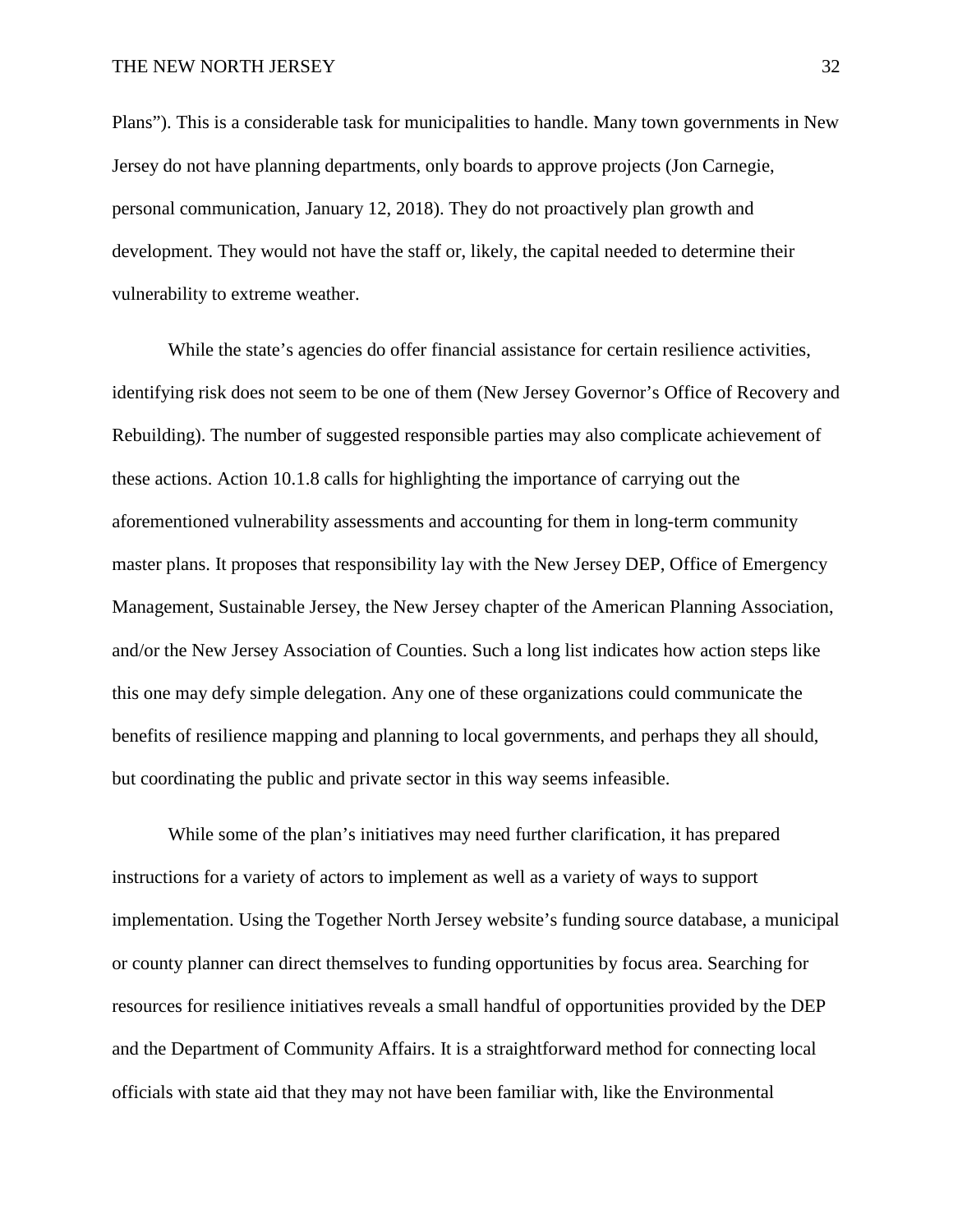Infrastructure Financing Program. Furthermore, the plan also lays out goals for various actors to work towards, even if they are not themselves members of the government. In action plan 10.1.10, Together North Jersey proposes that the DEP identify Brownfield sites that may cause cross-contamination if flooded. While the DEP operates a Brownfield Site Remediation Program, it does not currently have a framework in place for rating brownfields on their potential susceptibility to floods, meaning it could not proceed with Together North Jersey's action plan. But that may have to do more with the state law governing brownfield remediation. Specifically, the language of the New Jersey Brownfield and Contaminated Site Remediation Act of 1998 fails to mention "flood", "surge", "storm", or "resilience".

While it has been revised and amended since its passage, it is possible that the significance of larger floods to brownfields contamination has not yet been brought to the State leislature's attention. With this being the case, proponents of the *Together North Jersey* plan could lobby the DEP in order to consider responding to this problem, or they could lobby legislators to amend the BSCRA to reflect resilience concerns. *Together North Jersey*'s varied solutions allow more stakeholders to become involved in the planning process. Here, too, however, the costs of such an initiative are not known. That lack of information will require another party, if not the DEP itself, to calculate the potential expenses associated with devising a system with which to judge brownfields' vulnerability to floods. In addition to missing certain planning details, Together North Jersey could be augmented by emulating federal initiatives. Looking at one of Together North Jersey's myriad action plans shows some limitations of the scope of the document. It identifies actions but cannot always determine how will they be funded or which group would be best fit to undertake them.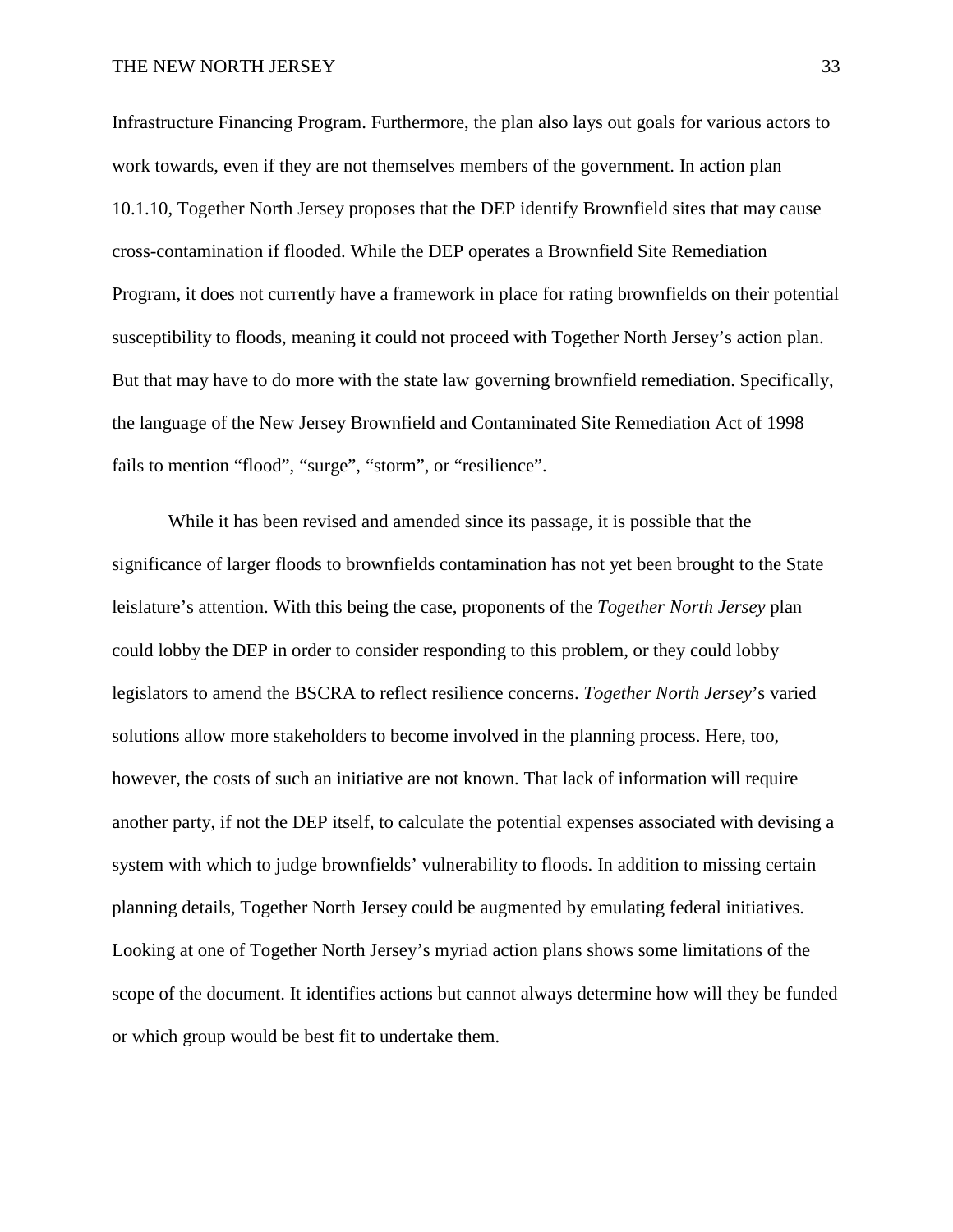With a plan as broad as Together North Jersey, this is perhaps to be expected. And the plan is still the most robust and comprehensive resource for long-term planning that North Jersey currently has. Its recommendations should not be ignored. And one other important advantage that Together North Jersey possesses is the public-private partnerships it has strengthened in the region. The document affirms the central role of Rutgers University in regional planning efforts. The Bloustein School of Planning and Public Policy not only secured the grant which funded the plan, its faculty also collaborated with the NJTPA, the RPA, stakeholders, local government officials, and other private firms in drafting the document. The Bloustein School is also the only higher education institution in New Jersey to have a planning program accredited by the American Institute of Certified Planners, the only independent nationwide accreditation board for planning degrees. In other words, so long as the Bloustein School teaches its students about Together North Jersey and the significance of its recommendations, many of New Jersey's planners in the public and private fields will know about the plan and perhaps be more inclined to attempt its recommendations. Boosters of Together North Jersey and regional planning may also find more likely allies in the new Murphy Administration: two distinguished faculty members of the Bloustein School were named chair and co-chair of his transition team's transportation and infrastructure committee (Brodesser-Akner 2017).

Together North Jersey also demonstrates the importance of private partnerships to planning and resilience. Under the Murphy Administration, the state's budget for the 2019 fiscal year pledges to increase NJ Transit funding by \$242 million, which will benefit regional public transportation, but it does not mention enhanced spending on resilience. Furthermore, that budget faces challenges from state legislators for increasing taxation and state spending, meaning it may be modified before it can fund infrastructure investments (Asbury Park Press 2018). Nonprofit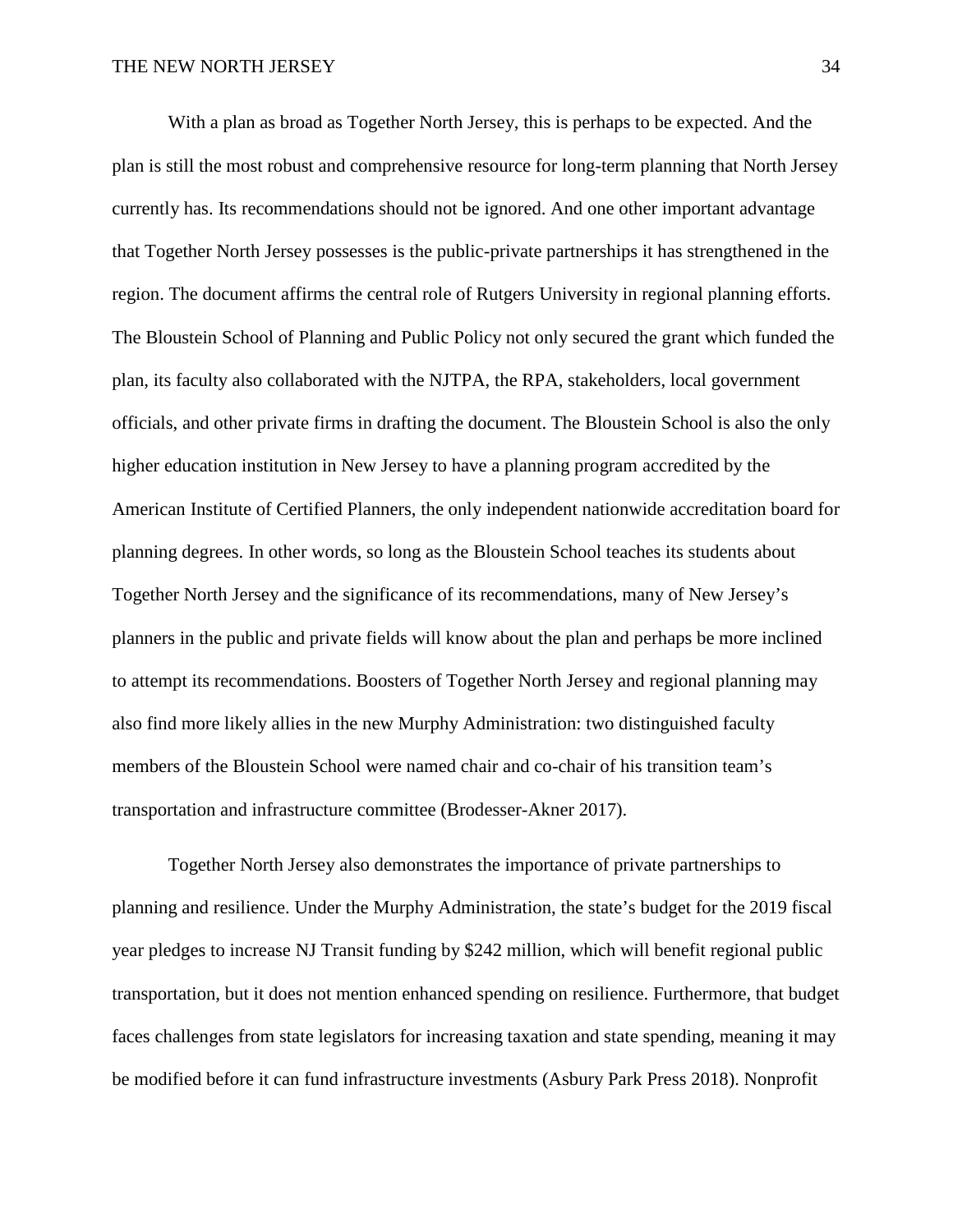organizations, philanthropic foundations, and corporate partners will form a necessary component of support for resilience and sustainability projects. Together North Jersey counted a number of planning advocacy nonprofits in its steering committee such as New Jersey Future, Housing and Development Community Network of New Jersey, and PlanSmart NJ. It also points to Sustainable Jersey as one of the most robust and helpful private partners working with municipalities on sustainability issues. Together North Jersey's funding database does not list any private donors for resilience planning, but it does include established organizations such as the National Fish and Wildlife Foundation and Public Service Enterprise Group as funding sources for land preservation and renewable energy programs, respectively. With the uncertainty looming over state and federal contributions to planning efforts, local governments and resilience advocates will need to increasingly turn to private organizations for support.

# **Comments and Conclusions**

This paper does not claim to be definitive in its scope. Urban and regional planning is an incredibly broad practice, as shown by the range of topics covered by The Fourth Regional Plan and Together North Jersey. In choosing to specifically consider climate change and storm resilience, this research looked over other fundamental aspects of environmental planning, such as biodiversity, water quality, land preservation, and environmental justice. The first three topics could have been more thoroughly explored in a paper which, for example, focused only on resilience measures that involved so-called green infrastructure, which describes initiatives that increase the amount of vegetation in an area while also providing other benefits like storm water drainage. Environmental justice falls at the intersection of environmental and social issues and can sometimes be a wicked problem because sustainability initiatives can sometimes incur development and displacement in low-income communities. In general, planning should address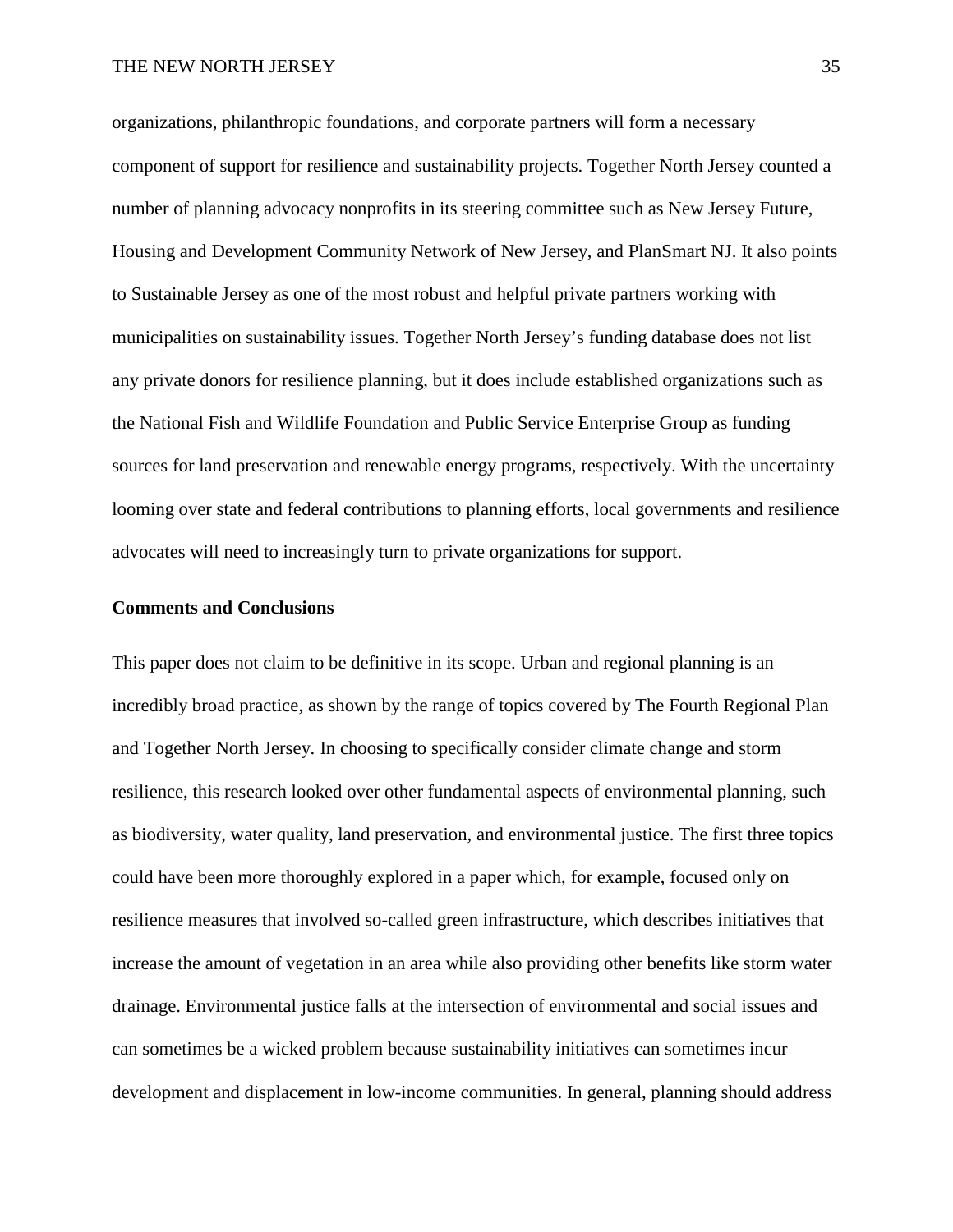social problems like housing affordability, jobs creation, and public health, just as much as it should carbon emissions and vulnerability to storms. In discussing primarily sustainability and resilience, this research did not intend to imply that those other topics can be overlooked.

This research is also limited in its coverage of regional plans. It does not analyze all of the environmental initiatives described in neither The Fourth Regional Plan nor Together North Jersey. If the state was to attempt to update its state development plan, it could produce a tremendous change in how the state supports local and regional planning. Also, as mentioned earlier, this research does not delve into the important planning work being done by other planning nonprofits such as New Jersey Future, which might also contribute to ideas on how North Jersey can better prepare for climate change. This research also did not consider the many other avenues through which the federal and state governments support efforts to preserve open spaces and reduce emissions from electricity generation. Furthermore, this research looked at greenhouse gas emissions and resilience planning when both topics contain enough information to each occupy their own inquiries.

What this research was intended to do, then, was consider how impending changes in the federal government may impact planning in New Jersey—specifically North Jersey here—and leave communities less prepared to reduce carbon emissions or face down future storms. When presented at conferences, it should allow the uninitiated to understand the significance of the funding programs from HUD, NOAA, and other federal agencies that are swiftly being cut under the current administration. It also highlighted how several major federal aid programs were tied to Hurricane Sandy, which implies that past regional planning efforts only got their start after a superstorm had already heavily damaged much of North Jersey. That cannot continue to be the main motivation behind new plans and new infrastructure initiatives.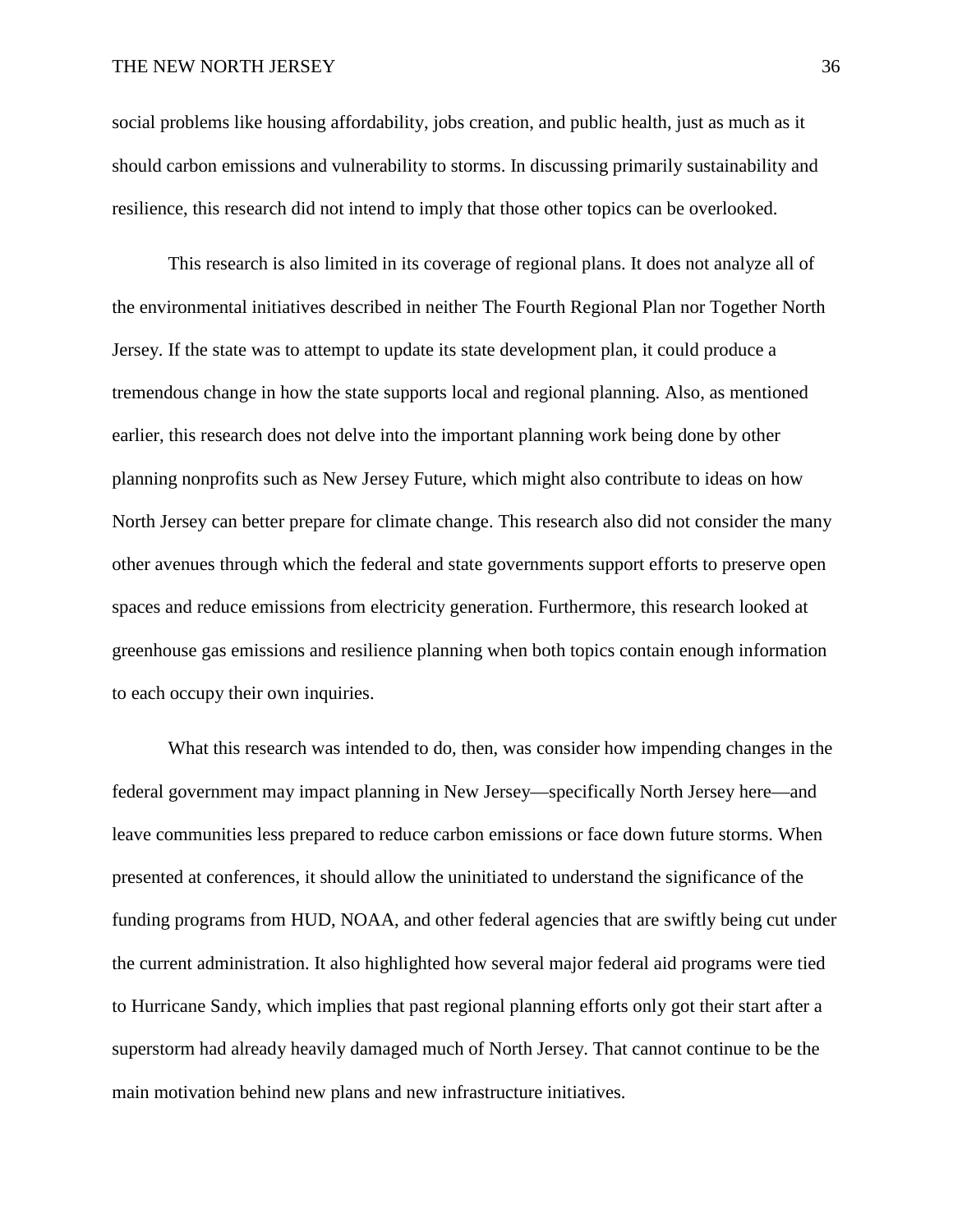The North Jersey region needs to reduce its carbon emissions and adapt its communities to extreme weather before the next disaster strikes. But, as this research shows, efforts to do are severely hamstrung without a proactive federal government. New Jersey has used its agencies to support smart growth planning strategies, but the federal government has played a central role in many resilience projects. The state can and should look to its neighbors for more collective efforts to improve public transportation, further incentivize renewable energy, and prepare new resilience plans for the region. If and when another hurricane strikes the northeast, New York, New Jersey, and New England will all be impacted, and they need to consider how they might be better equipped to respond to the disaster if they develop some sort of joint task-force.

The most important step now for these questions are for the public to make them a priority. Voters, interest groups, and the news media in New Jersey need to carefully scrutinize what the Trump and Murphy administrations do about resilience planning. It will be the voting public who can sway New Jersey's Congress members to propose stronger support for planning from federal agencies. Likewise, it will be those same voters who communicate to the State Assembly that it needs to commence an update of its state plan, and perhaps explore ways of expanding its interstate compacts. Lawmakers have to be made aware of the importance of these issues. With documents like Together North Jersey and the Fourth Regional Plan, stakeholders and public actors have a roadmap to resilience, but they need to use those resources and champion them at every possible turn. It can be difficult to promote planning since it is, by nature, a long-term issue that may not seem as urgent as other immediate matters. But in this age of increasing uncertainty with the climate and the weather, and how that will impact lives in North Jersey, communities need to start having the conversations now.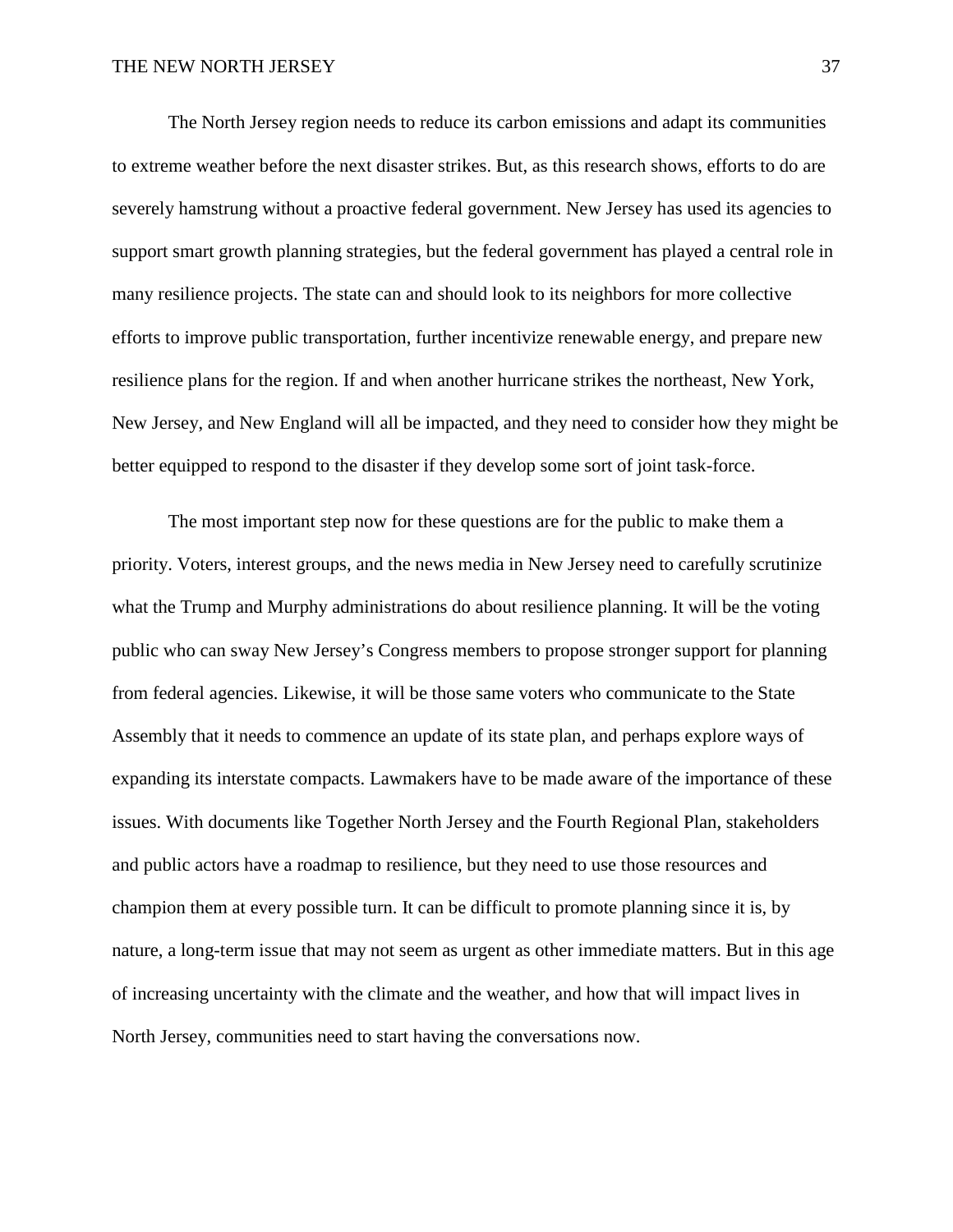#### References

- "AICP". (n.d.). *American Planning Association*. Retrieved from https://www.planning.org/aicp/
- Angarone, N. (2018, January). *Regional Resilience—A Path to Sustainable Growth.* Part of a panel discussion presented at the 2018 New Jersey Planning Conference, New Brunswick, NJ.
- Aron, J. B. (1974). Regional Governance for the New York Metropolitan Region: A Reappraisal. *Public Administration Review, 34*(3), 260–264. https://doi.org/10.2307/974917
- Asbury Park Press. (2018, March 9<sup>th</sup>). Where will Murphy find the money?: Editorial. *APP.com*. Retrieved from https://www.app.com/story/opinion/editorials/2018/03/09/phil-murphybudget-address-legal-weed/411423002/
- Barron, J. (1982, Sep. 5<sup>th</sup>). Tri-State's demise leaves gap in planning. *The New York Times*. Retrieved from http://www.nytimes.com/1982/09/05/weekinreview/tri-state-s-demiseleaves-gap-in-planning.html
- Bender, Morris A., et al. "Modeled Impact of Anthropogenic Warming on the Frequency of Intense Atlantic Hurricanes." *Science*, vol. 327, no. 5964, 2010, pp. 454–458. *JSTOR*, JSTOR, www.jstor.org/stable/40508597.
- Blake, E.S., Kimberlain, T.B., Berg, R.J., Cangialosi, J.P., and Beven, J.L. II. National Hurricane Center. (2013 Feb. 12). Tropical cyclone report Hurricane Sandy. Retrieved from https://www.nhc.noaa.gov/data/tcr/AL182012\_Sandy.pdf
- Brodesser-Akner, Claude. (2017, Nov. 13). Gov.-elect Phil Murphy just named his transition team. Here's the full list. *NJ Advance Media for NJ.com*. Retrieved from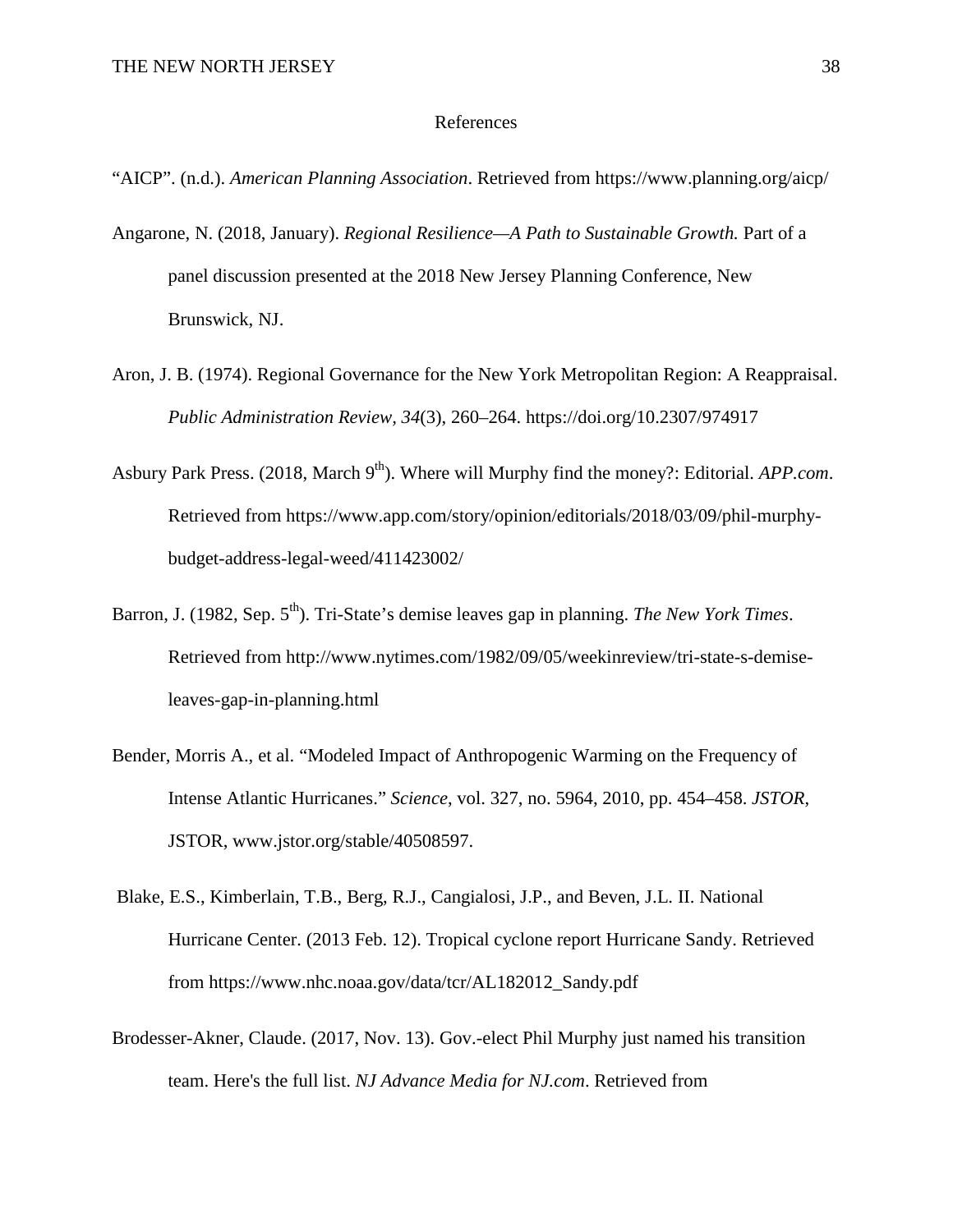http://www.nj.com/politics/index.ssf/2017/11/phil\_murphy\_just\_named\_xx\_people\_to\_hi\_ s transition.html

Brownfield and Contaminated Site Remediation Act of 1998, N.J.S.A. 58:10B-1 et seq (2012). Retrieved from http://www.nj.gov/dep/srp/regs/statutes/bcsra.pdf

City of New York. Department of City Planning. (2015). *One New York*: *The plan for a strong and just city*. Retrieved from

http://www.nyc.gov/html/onenyc/downloads/pdf/publications/OneNYC.pdf

- Chesapeake Bay Commission. (n.d.). "Chesapeake Bay Commission." Retrieved from http://www.chesbay.us/index.htm
- Chesapeake Bay Program. (n.d.). "Chesapeake Bay Program." Retrieved from https://www.chesapeakebay.net/

Chesapeake Progress. (n.d.). "Funding." Retrieved from http://chesapeakeprogress.com/funding

- Congressional Budget Office. (2012). *Infrastructure banks and surface transportation.* Retrieved from https://www.cbo.gov/sites/default/files/112th-congress-2011- 2012/reports/infrastructurebanksone-col0.pdf
- Costanza, R., Pérez-Maqueo, O., Martinez, M. L., Sutton, P., Anderson, S. J., & Mulder, K. (2008). The Value of Coastal Wetlands for Hurricane Protection. *Ambio; Stockholm*, *37*(4), 241–248.
- Davoudi, S., & Sturzaker, J. (2017). Urban form, policy packaging and sustainable urban metabolism. Resources, Conservation and Recycling, 120(Supplement C), 55–64. https://doi.org/10.1016/j.resconrec.2017.01.011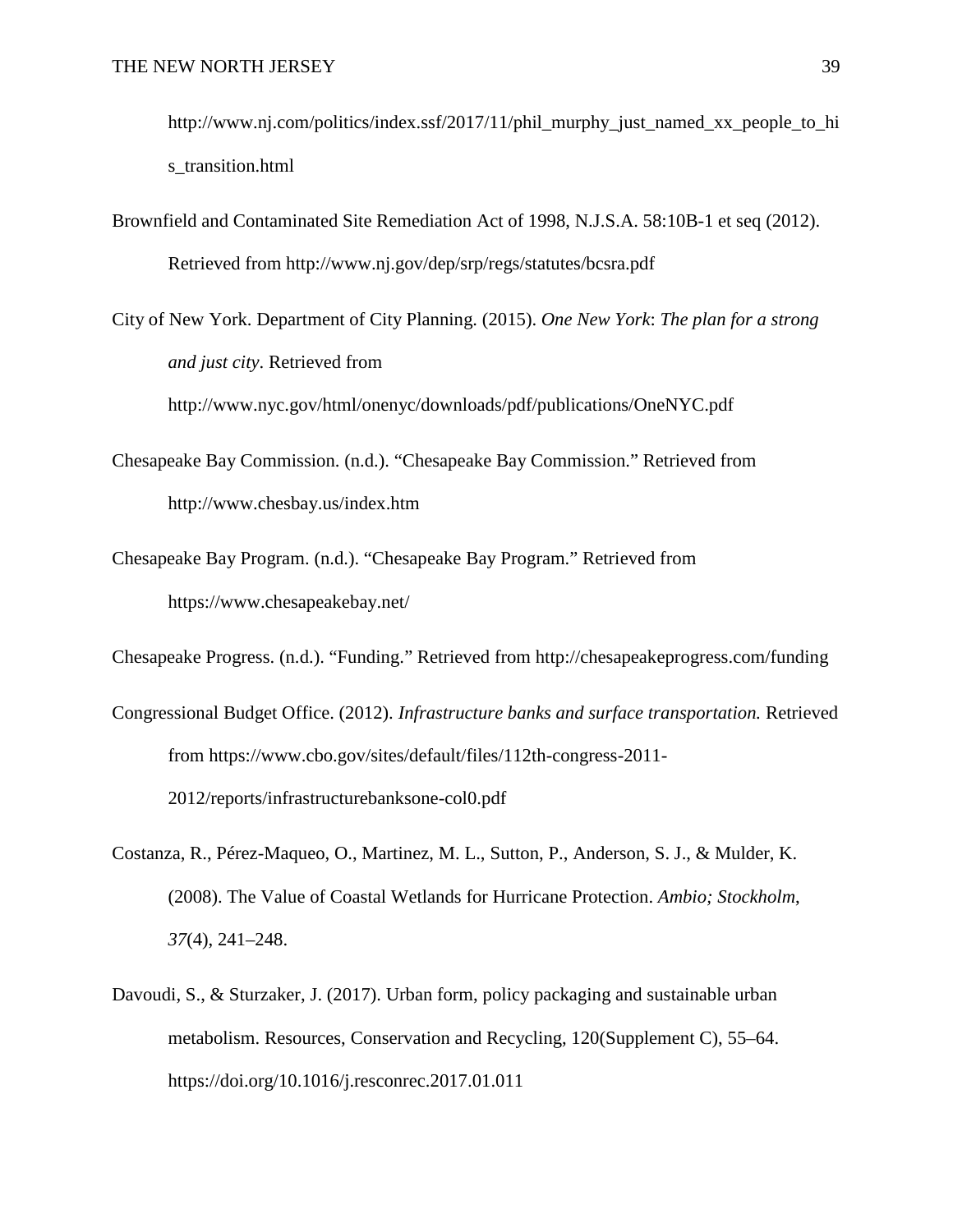- Disaster Relief Appropriations Act of 2013, Pub. L. 113-2 (2013). Government Publishing Office. Retrieved from https://www.gpo.gov/fdsys/pkg/PLAW-113publ2
- Done, James M., et al. "Modeling High-Impact Weather and Climate: Lessons from a Tropical Cyclone Perspective." *Climatic Change* 129.3-4 (2015): 381-95. *ProQuest.* Web. 20 Feb. 2018.
- "Environment." *Ravi Bhalla for Hoboken Mayor*. Retrieved from https://www.ravinderbhalla.com/issues/environment/
- Federal-Aid Highway Act of 1962, Pub. L. 87-866 (1962). Government Publishing Office. Retrieved from https://www.gpo.gov/fdsys/pkg/STATUTE-76/pdf/STATUTE-76- Pg1145.pdf
- Heitrick, Christian. (2018, March  $7<sup>th</sup>$ ). New Jersey GOP chair calls on Senate to reject Gov. Murphy's treasurer nomination. Retrieved from http://observer.com/2018/03/steinhardtcalls-senate-reject-muoio-nomination/
- Horner, S.J. (1981, Feb. 1<sup>st</sup>). Tri-State planning: Is a change needed? *The New York Times*. Retrieved from http://www.nytimes.com/1981/02/01/nyregion/tri-state-planning-is-achange-needed.html
- Jackson, K.T. (1985). *Crabgrass frontier: The suburbanization of the United States.* Oxford: Oxford University Press.
- Knatz, G. (2017). How competition is driving change in port governance, strategic decisionmaking and government policy in the United States. Research in Transportation Business & Management, 22, 67–77. https://doi.org/10.1016/j.rtbm.2016.08.003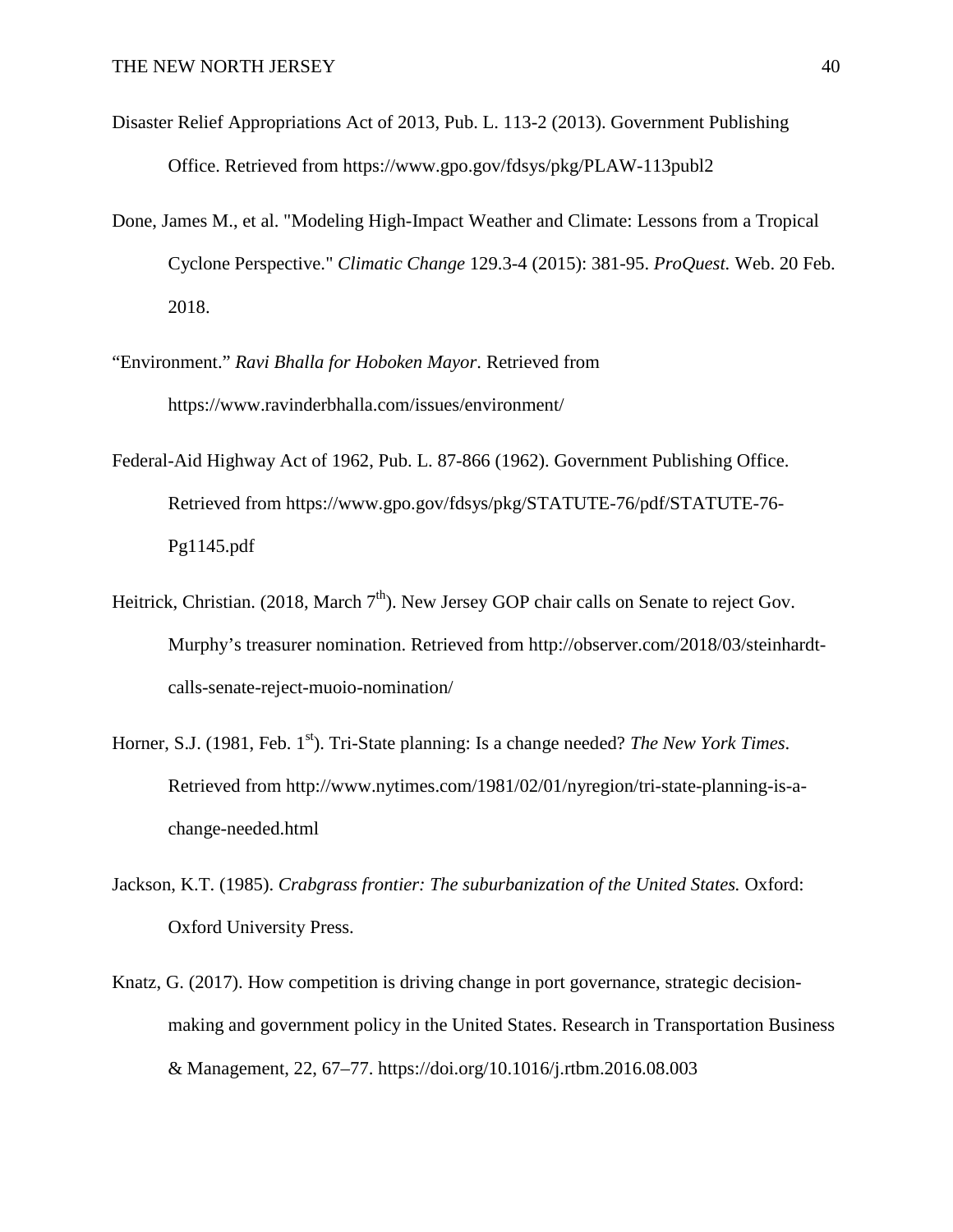Lee, S., & Lee, B. (2014). The influence of urban form on GHG emissions in the U.S. household sector. Energy Policy, 68(Supplement C), 534–549. https://doi.org/10.1016/j.enpol.2014.01.024

- Murray, B.C., and Maniloff, P.T. (2015). Why have greenhouse emissions in RGGI states declined? An econometric attribution to economic, energy market, and policy factors. *Energy Economics, vol. 51*, pp. 581-589, https://doi.org/10.1016/j.eneco.2015.07.013
- NOAA announces \$9 million in grants to improve coastal community resilience. (2015, May 19). *Targeted News Service*. Retrieved from http://library.ramapo.edu:2048/login?url=https://search.proquest.com/docview/16819073

11?accountid=13420

New Jersey Department of Community Affairs. (2015). *SUPERSTORM SANDY COMMUNITY DEVELOPMENT BLOCK GRANT – DISASTER RECOVERY: ACTION PLAN AMENDMENT 21*. Retrieved from http://www.renewjerseystronger.org/plans-reports/

- New Jersey Department of Environmental Protection. Bureau of Flood Resilience. (2015). *Rebuild by Design--Hudson River Scoping Document*. Retrieved from http://www.nj.gov/dep/floodresilience/rbd-hudsonriver-archive.htm
- New Jersey Department of State. Office for Planning Advocacy. (n.d.). *Chronology.* Retrieved from http://www.nj.gov/state/planning/spc-research-chronology.html
- New Jersey Office of the Governor. (2018). *Executive Order No. 7*. Retrieved from http://www.nj.gov/infobank/eo/056murphy/pdf/EO-7.pdf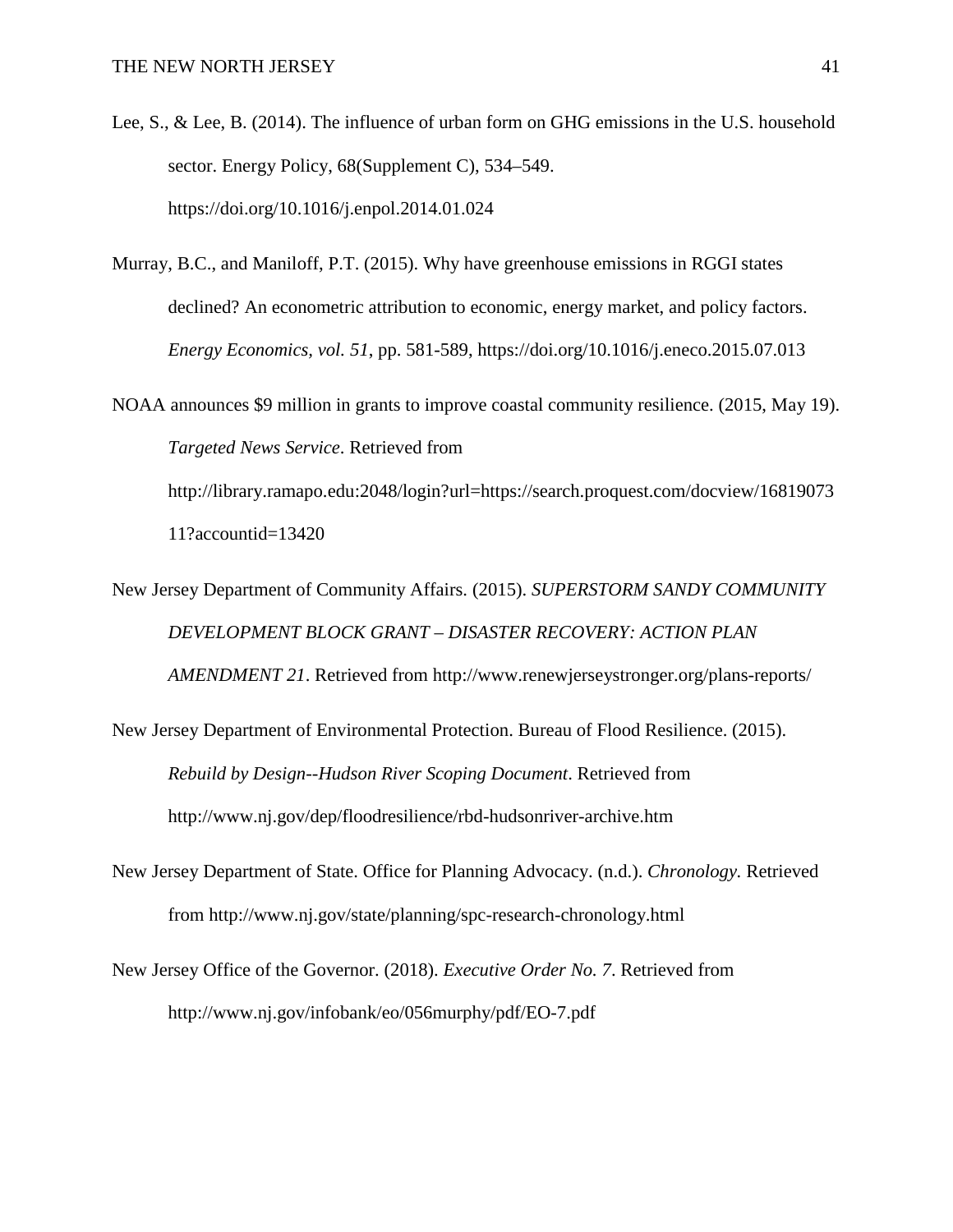- New York Metropolitan Transportation Council. (2013). *Plan 2040: A shared vision for sustainable growth*. Retrieved from https://www.nymtc.org/Required-Planning-Products/Regional-Transportation-Plan-RTP/RTP-2040
- North Jersey Transportation Planning Authority. (2017). *2018-2021 transportation improvement program*. Retrieved from http://www.njtpa.org/project-programs/transportationimprovement-program
- North Jersey Transportation Planning Authority. (2017). *Plan 2045: Connecting North Jersey*. Retrieved from https://apps.njtpa.org/plan2045/draftplan.html
- North Jersey Transportation Planning Authority. (n.d.). *North Jersey Transportation Planning Authority.* Retrieved from http://www.njtpa.org/home

North Jersey Transportation Planning Authority. (n.d.). *Citizen's guide to transportation planning in northern New Jersey*. Retrieved from http://www.njtpa.org/getmedia/02b2ffc5-0b6d-457f-b1cf-95469d2d472a/citizensguide\_13\_final.pdf.aspx

- Office of the Governor. (2018 March 13<sup>th</sup>). *Fiscal Year 2019 Budget Address*. Retrieved from http://www.nj.gov/governor/news/addresses/approved/20180313\_budget.shtml
- Regional Plan Association. (2017). *The fourth regional plan*. Retrieved from http://fourthplan.org/
- Rubenstein, D. (2015, Oct. 13th). De Blasio goes regional with new planning office. *Politico.*  Retrieved from https://www.politico.com/states/new-york/albany/story/2015/10/deblasio-goes-regional-with-new-planning-office-000000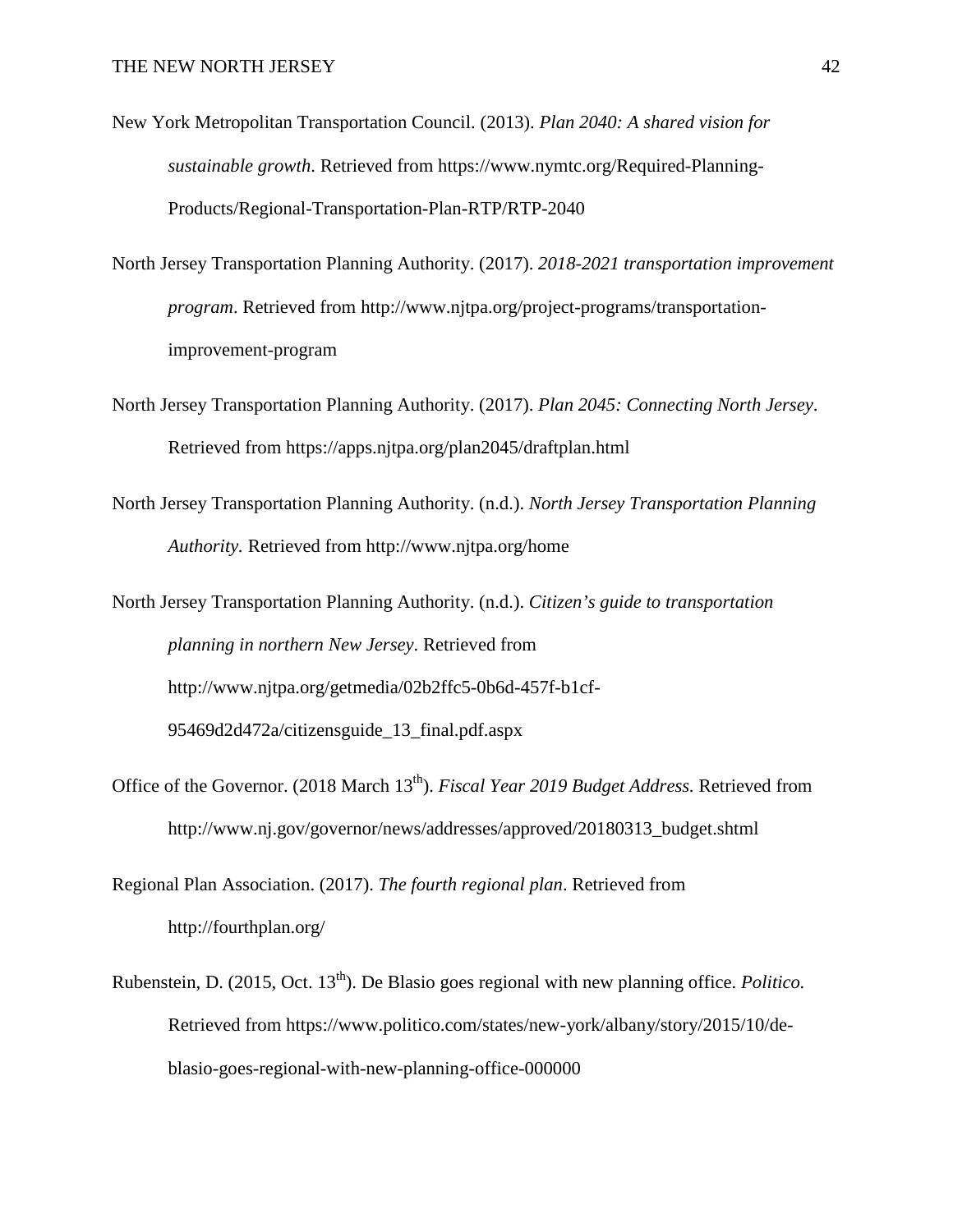- Schuppe, J., and Thompson, B.  $(2017, March 30<sup>th</sup>)$ . Bridgegate scandal: Ex Christie allies Bill Baroni and Bridget Kelly get prison. *NBC News*. Retrieved from https://www.nbcnews.com/storyline/christie-bridge-scandal/bridgegate-scandal-exchristie-allies-bill-baroni-bridget-kelly-get-n739941
- Somerset County Planning Board. (2014). *County Investment Framework*. Retrieved from https://www.co.somerset.nj.us/home/showdocument?id=21900
- Sustainable Jersey. (2017). *Sustainable Jersey Community Certification Report*. Retrieved from http://www.sustainablejersey.com/?type=1336777441&tx\_sjcert\_certification[certificatio n][\_\_identity]=537
- Tiner, R.W., Jr. U.S. Fish and Wildlife Service, National Wetlands Inventory. (1985). *Wetlands of New Jersey*. Newton Comer, MA. Retrieved from https://www.fws.gov/wetlands/Documents/Wetlands-of-New-Jersey.pdf
- Together North Jersey. (2015). *The Plan*. Retrieved from http://togethernorthjersey.com/?page\_id=1814
- Tourism Economics. (n.d.). The economic impact of tourism in New Jersey. Oxford Economics. Retrieved from https://www.visitnj.org/sites/default/master/files/2016-nj-economicimpact.pdf
- Turkewitz, Julie. (2017, Dec. 4). Trump slashes size of Bears Ears and Grand Staircase Monuments. *The New York Times*. Retrieved from https://www.nytimes.com/2017/12/04/us/trump-bears-ears.html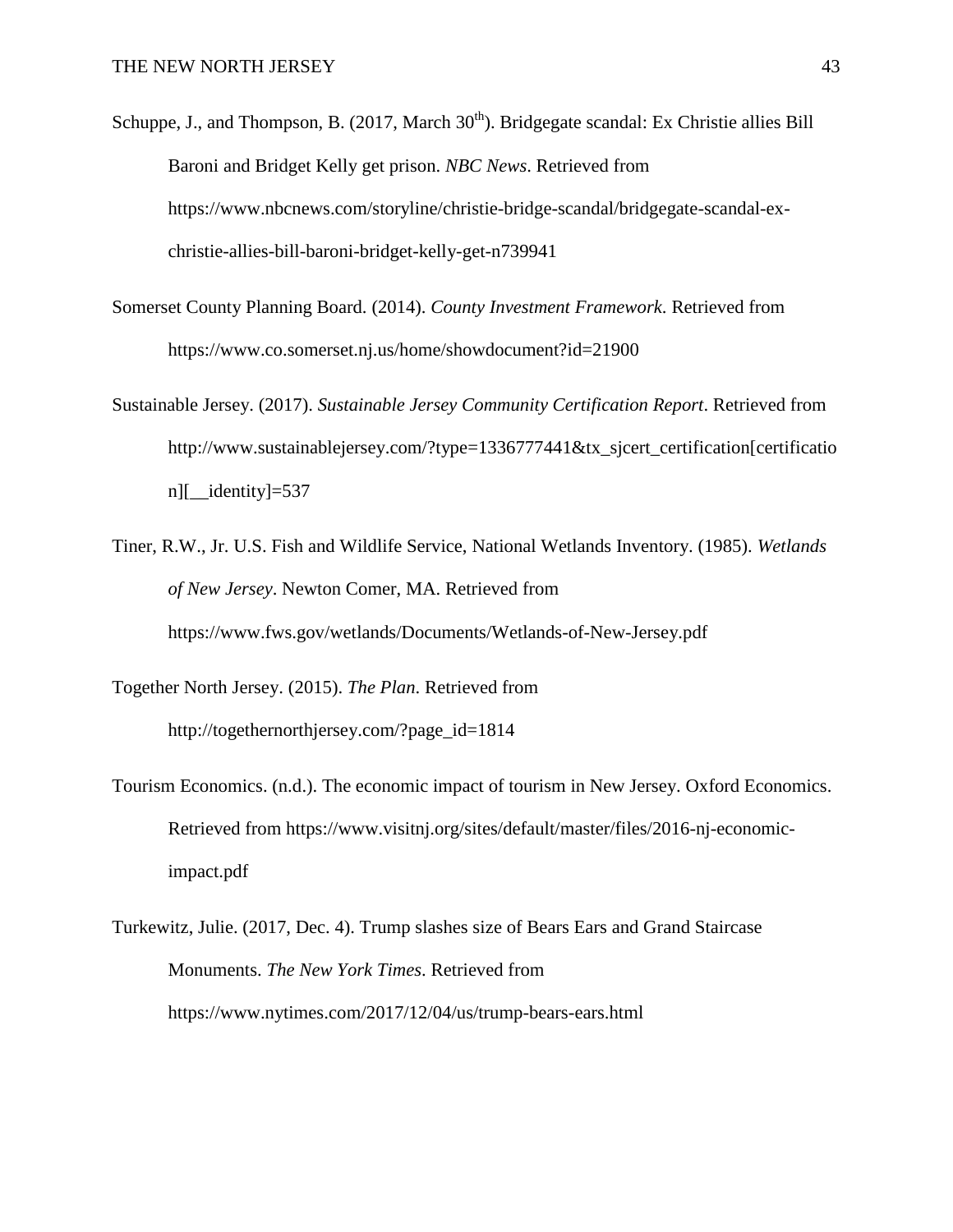- United States Department of Housing and Urban Development. (2016). *National disaster resilience competition: Grantee profiles*. Retrieved from https://www.hudexchange.info/news/hud-awards-1-billion-through-national-disasterresilience-competition/
- U.S. Department of Housing and Urban Development. (n.d.). Sustainable Communities Regional Planning Grants. Retrieved from https://www.hud.gov/program\_offices/economic\_development/sustainable\_communities \_regional\_planning\_grants
- U.S. Department of Housing and Urban Development, Department of Transportation, and Environmental Protection Agency. (n.d.). Partnership for Sustainable Communities. Retrieved from https://www.sustainablecommunities.gov/
- U.S. Department of the Interior. Bureau of Land Management. (2018, Jan. 31). "UPDATING OIL AND GAS LEASING REFORM - LAND USE PLANNING AND LEASE PARCEL REVIEWS". Retrieved from https://www.blm.gov/policy/im-2018-034
- U.S. Geological Survey/New Jersey Water Science Center. (n.d.). *Summary of flooding in New Jersey caused by Hurricane Irene, August 27–30, 2011*. Retrieved from https://nj.usgs.gov/hazards/flood/flood1108/index.html
- U.S. National Oceanic and Atmospheric Administration. (2018). *NOAA Budget Summary 2019.*  Retrieved from http://www.corporateservices.noaa.gov/nbo/fy19\_bluebook/FY19- BlueBook.pdf